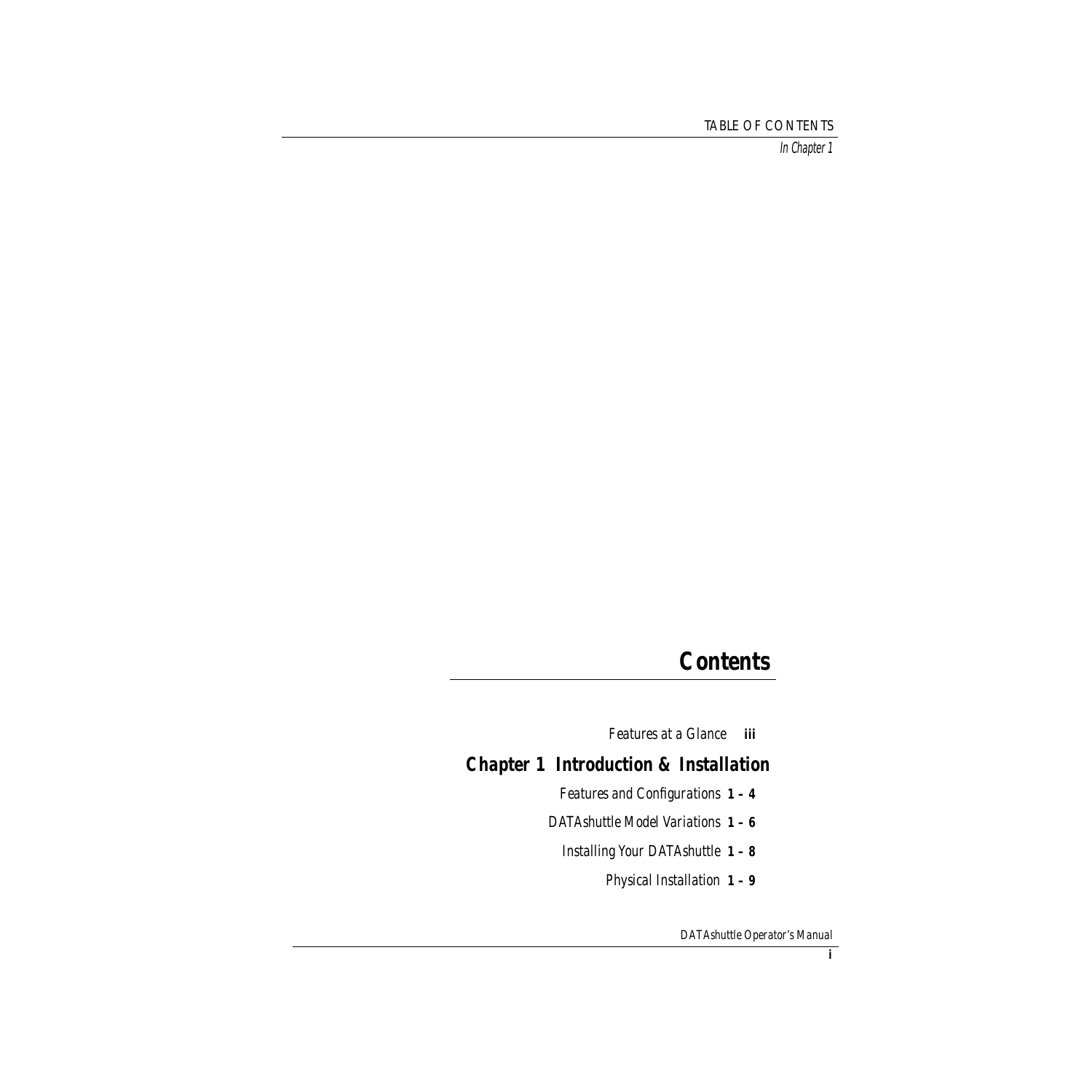In Chapter 2

## *Contents*

### *Chapter 2 Technical Notes*

- *Using EDITCAL 2 3*
- *Auxiliary Analog and Digital Components 2 4*
	- *Counter/Timer 2 12*
	- *Use With the AC Development System 2 13*
		- *Troubleshooting: Installation 2 14*
			- *Troubleshooting: Operation 2 15*
				- *Product Specifications 2 18*

*Table of Contents*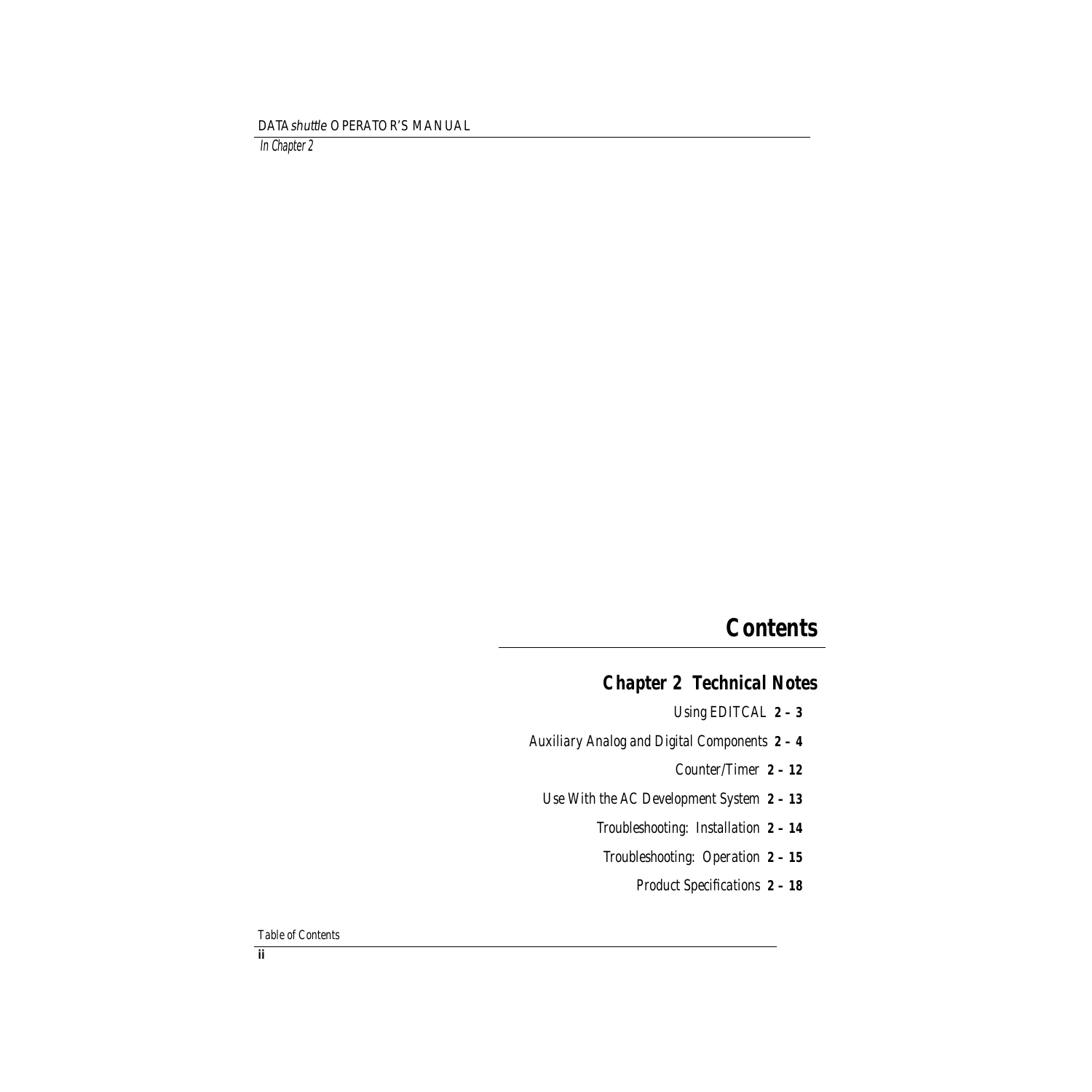*Table of Contents*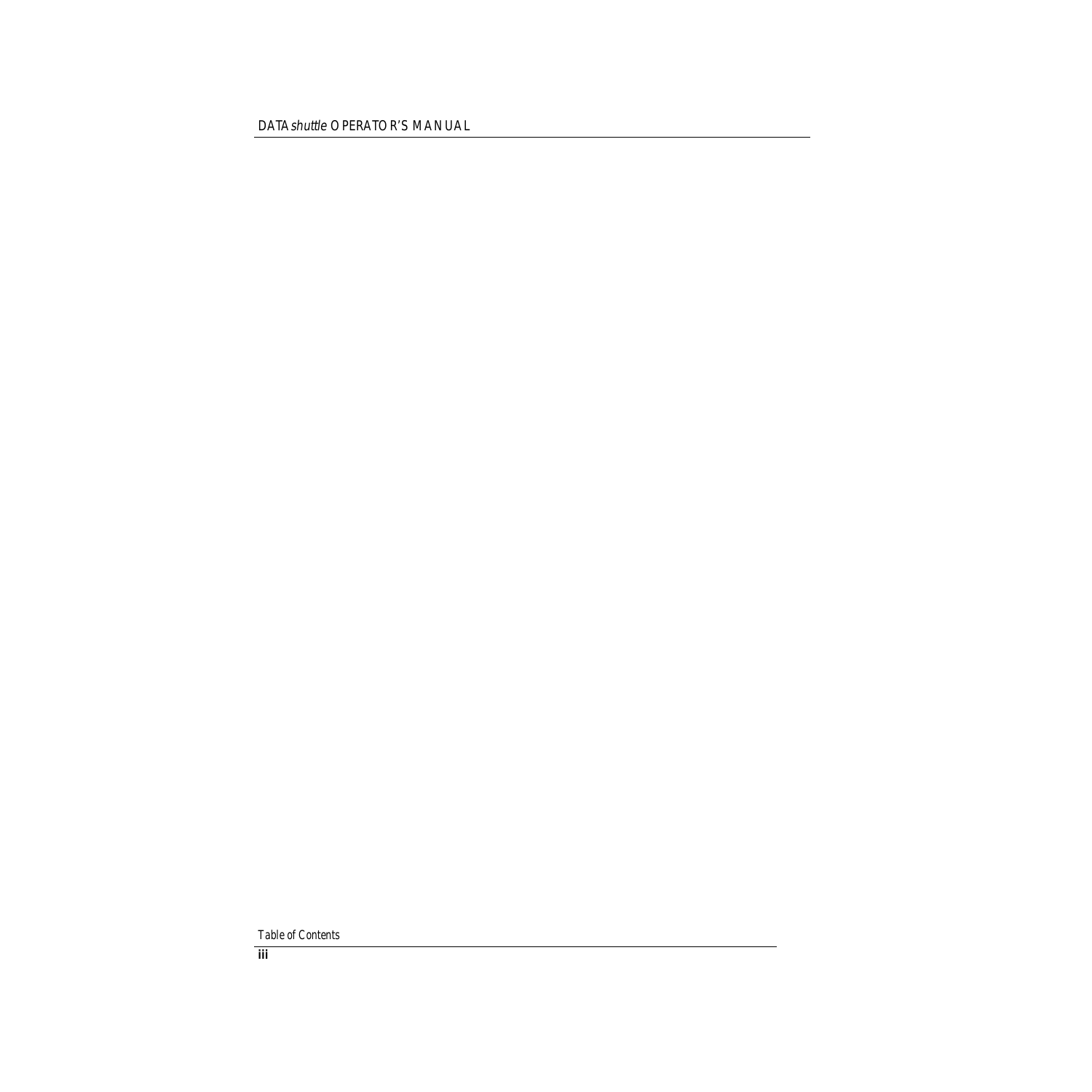# *Highlights of the DATAshuttle*

### **Maximum Resolution**

*DATAshuttle-16:* 16 Bits (.0015%) *DATAshuttle-12:* 12 Bits (.024%)

### **Maximum Speed**

*DATAshuttle-16:* 2 kHz *DATAshuttle-12:* 5 kHz

### **All DATA***shuttle***s Feature**

8 Differential analog input channels · Dynamic resolution · 8 Digital I/O lines, user configurable, with provision for digital isolation modules · Six voltage input ranges, and Autoranging · Wide acceptance of sensor devices · High noise rejection integrating converter · Software linearization for RTDs and Thermocouples · Input protection to 50 Volts continuous · On-unit counter/timer · Two optional analog output channels · Parallel passthrough port for multiple DATAshuttles or printer on same port · Factory guaranteed accuracy for two years from date of purchase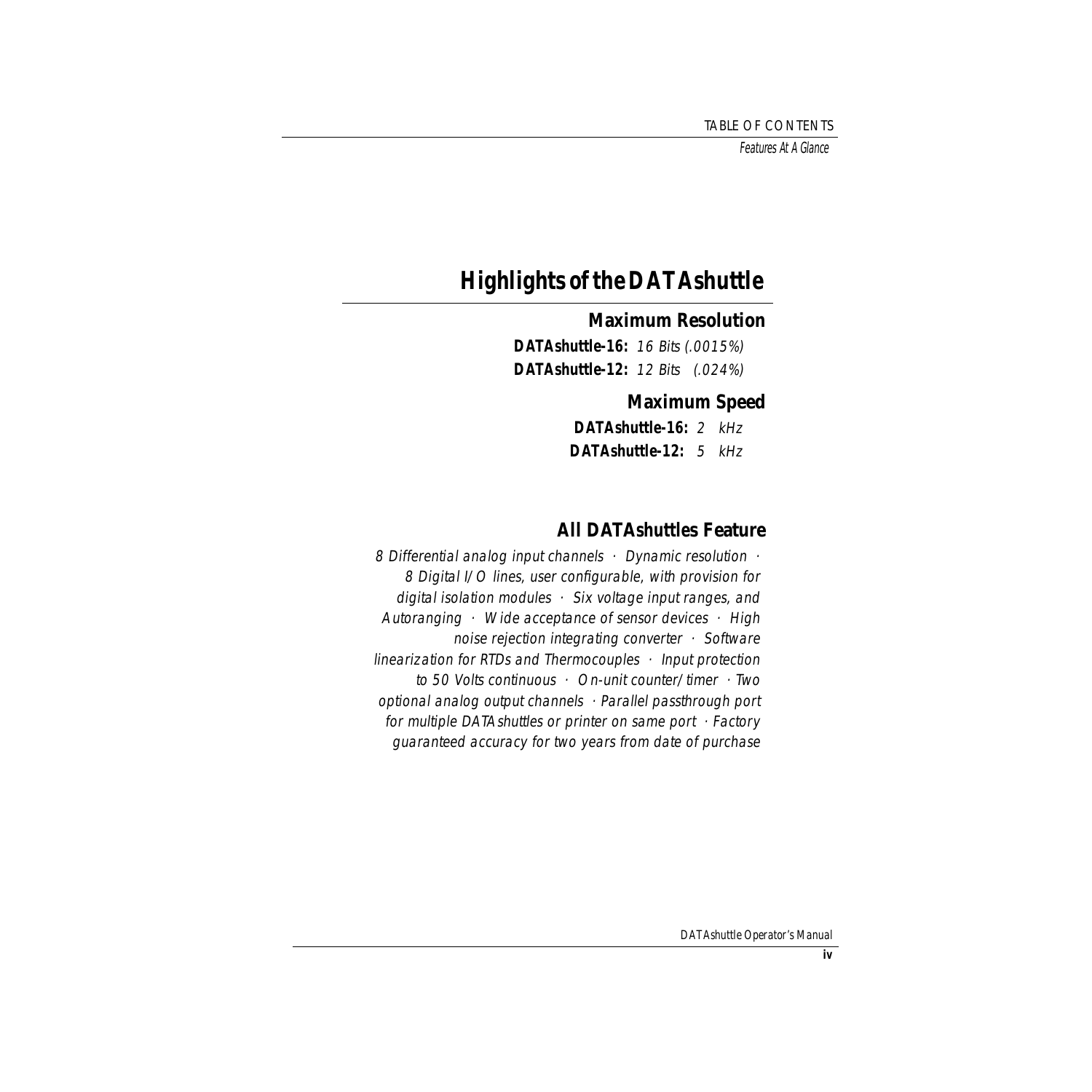#### *Table of Contents*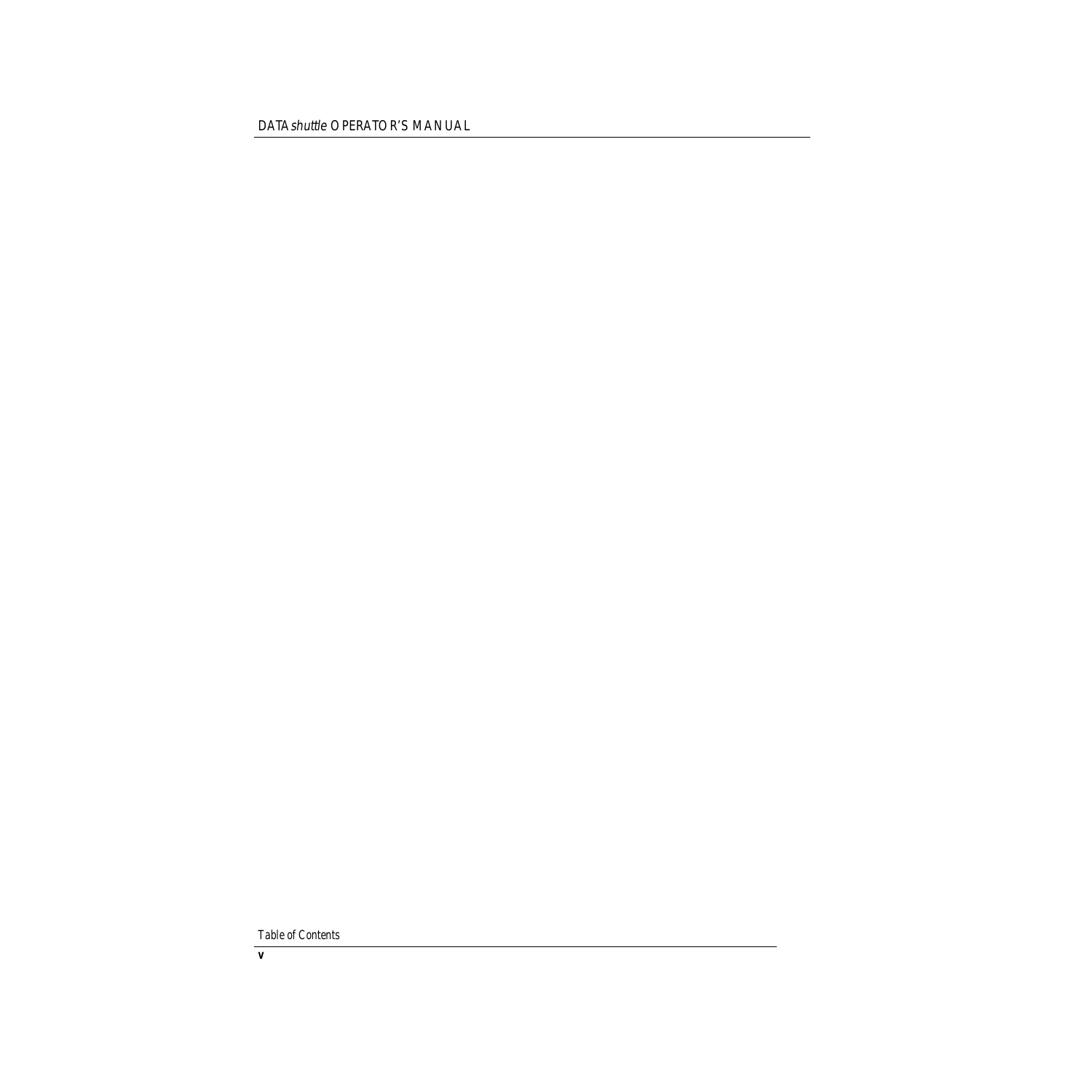*DATAshuttle Operator's Manual*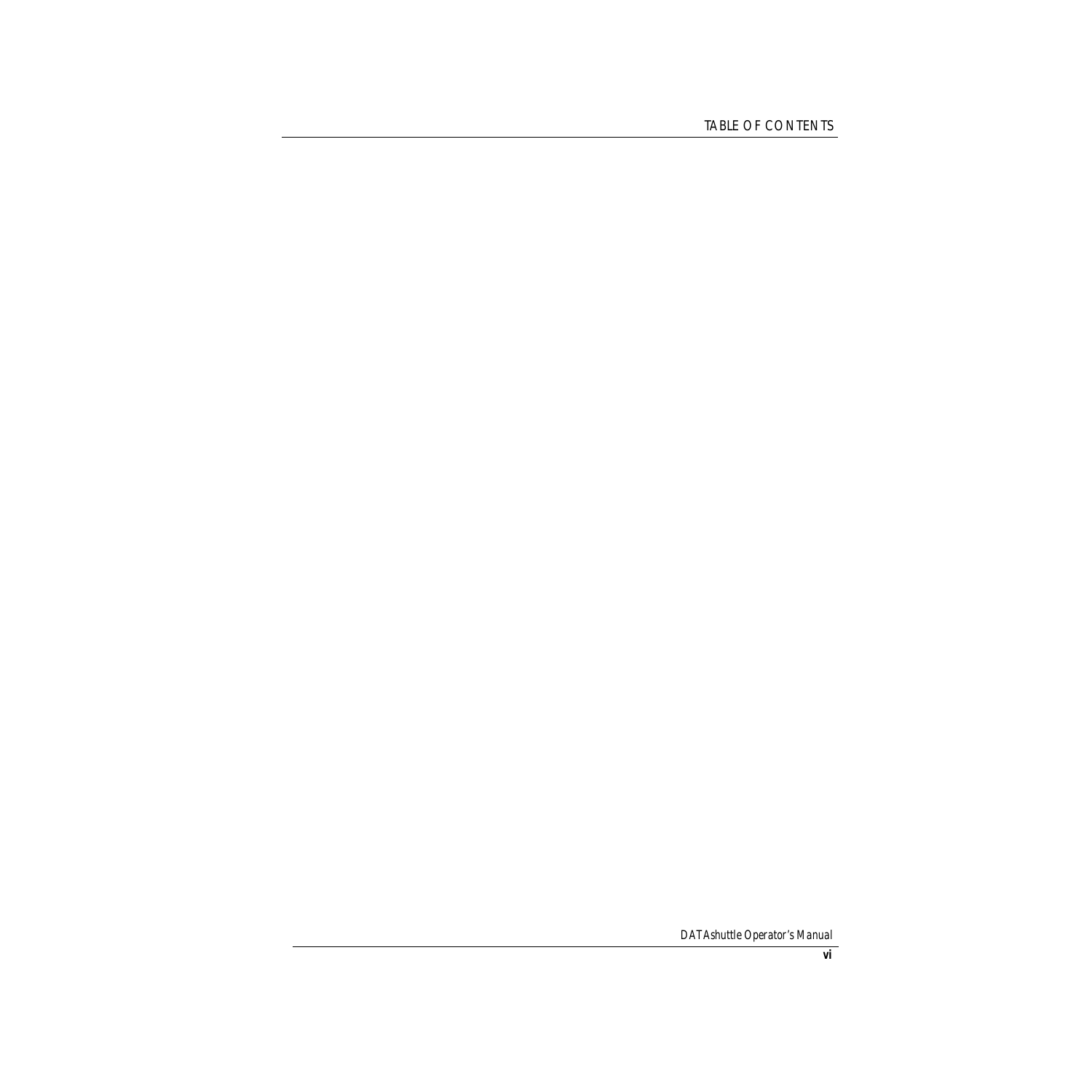General Information

# *Chapter 1: Introduction & Installation of the DATAshuttle*

Thank you for selecting the DATA*shuttle* for your project!

Our primary objective is to provide you with data acquisition systems that are easy to install, operate, and maintain. We also strive to furnish the performance you need at the lowest overall cost. The benefits for you are increased productivity, data you can count on, and, of course, meeting your budget.

We manufacture the DATA*shuttle* as an enhancement product that readily plugs into the parallel port of an IBM, or compatible, desktop or portable computer.

The product's high noise rejection, input protection to withstand as much as 50 Volts, and guaranteed long term stability make it ideal both for the laboratory and for harsh industrial environments. With its parallel port interface, built-in terminal panel, and compact, light size, the DATA*shuttle* is also completely portable, providing for a quick and easy set-up in both in-house labs and remote test sites.

Using the DATA*shuttle* together with our graphical interface application software (such as WorkBench PC™ for Windows or DOS, or QuickLog™ PC), you can easily and very quickly implement a broad spectrum of research and commercial tasks, in a wide variety of settings. You can, for example,

- *· Display, and log data to disk for later analysis,*
- *· Measure temperature, pressure, flow and most other analog inputs from sensors and instruments,*
- *· Capture maximums, minimums, averages, or differences of measurements,*
- *· Monitor and control processes,*
- *· Set alarm limits on any input,*
- *· Control devices at preset levels (fans, pumps, heaters, etc.),*
- *· Control devices from digital input (from switches or TTL signals), and*
- *· Gather data unattended.*

You can use the system interactively, operating controls or modifying your setup while the system is running.

*DATAshuttle Operator's Manual*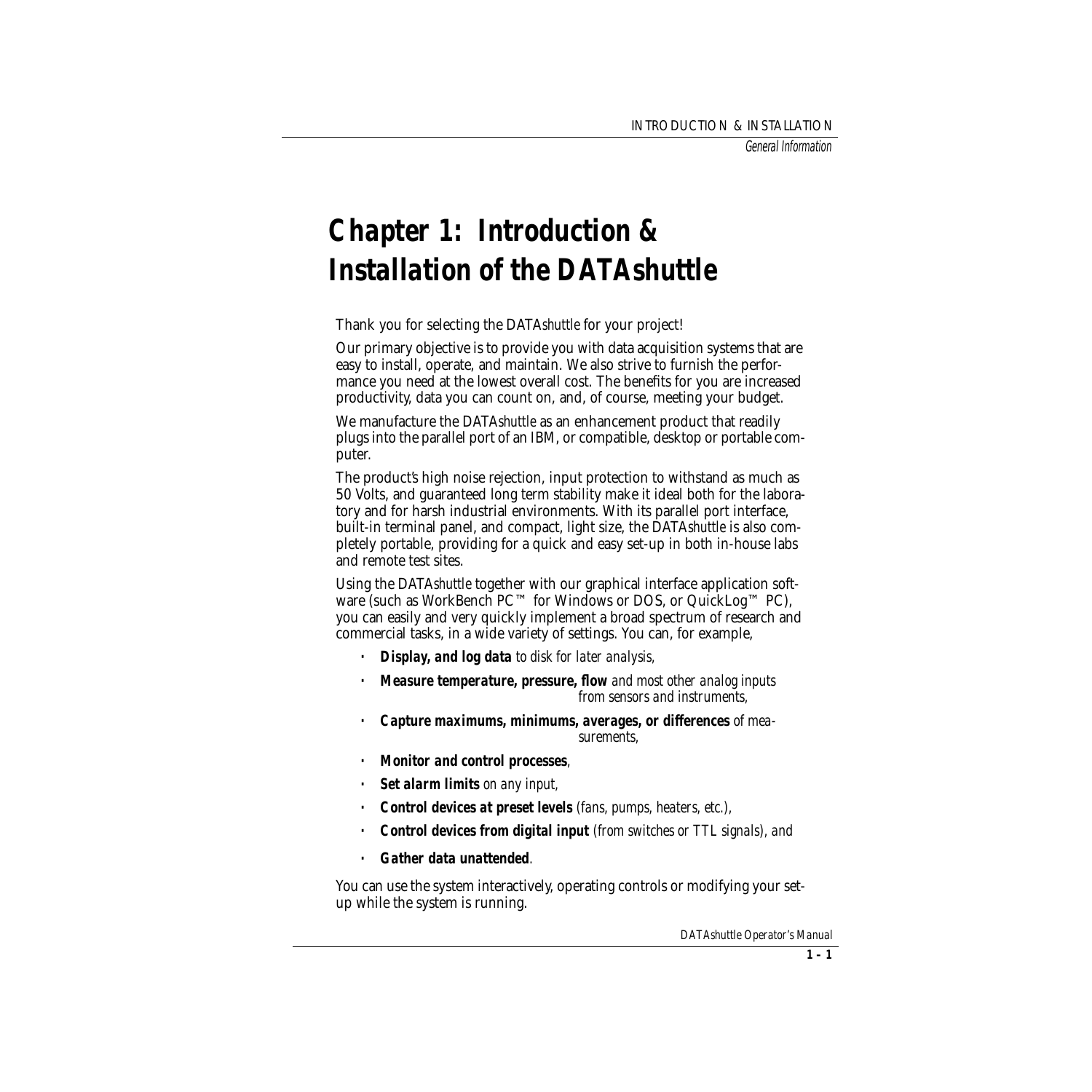General Information

| DEVELOPMENT People who decide, on the other hand, to write their own software |
|-------------------------------------------------------------------------------|
| <b>SYSTEM</b> (rather than using an off-the-shelf application) can employ the |
| Analog Connection Development System™ hardware driver to                      |
| address all features of the unit from within a program they design            |
| and code for their specific purpose.                                          |

**EXPANDABILITY** All DATA*shuttle*s have eight differential analog input channels and 8 digital input/output lines; and you can add one DATA*shuttle* at a time to your computer, for as many as 15 units with a total of 120 analog input channels and 120 digital I/Os!

**RANGES/** The six input ranges of the DATA*shuttle* span from 50 milliVolts **UNITS OF MEASURE** through 10 Volts DC, making it capable of accepting data from almost any sensor. You can, as well, install a resistor, making the

DATA*shuttle* capable of DC current measurements.

Its high accuracy makes the DATA*shuttle* ideal for precise evaluations in the laboratory or field.

The DATA*shuttle* together with our software – such as WorkBench PC for Windows or DOS and QuickLog PC – make it easy to specify engineering units (degrees, volts, milliAmperes, etc.) for measurements, as well as which ranges to use.

(You can measure temperature, for example, by selecting from among 11 different thermocouple types, or from a wide variety of resistance temperature devices – RTDs. With the application software, the process simply consists of selecting the type of sensing device from a menu – the driver itself automatically handles cold junction compensation and linearization.)

**DATA** The combination of OMEGA hardware and application software **PRESENTATION** (WorkBench PC for Windows or DOS or QuickLog PC) enables both the display of data on the screen, and the logging of data to disk for later analysis.

> The system is capable of showing data on the monitor in a variety of formats. On-screen meters can provide accurate readings of any parameter on any channel. Chart displays can indicate trends for comparison of actual measurements on several channels, or for setting data points or alarms.

*Chapter 1 Introduction*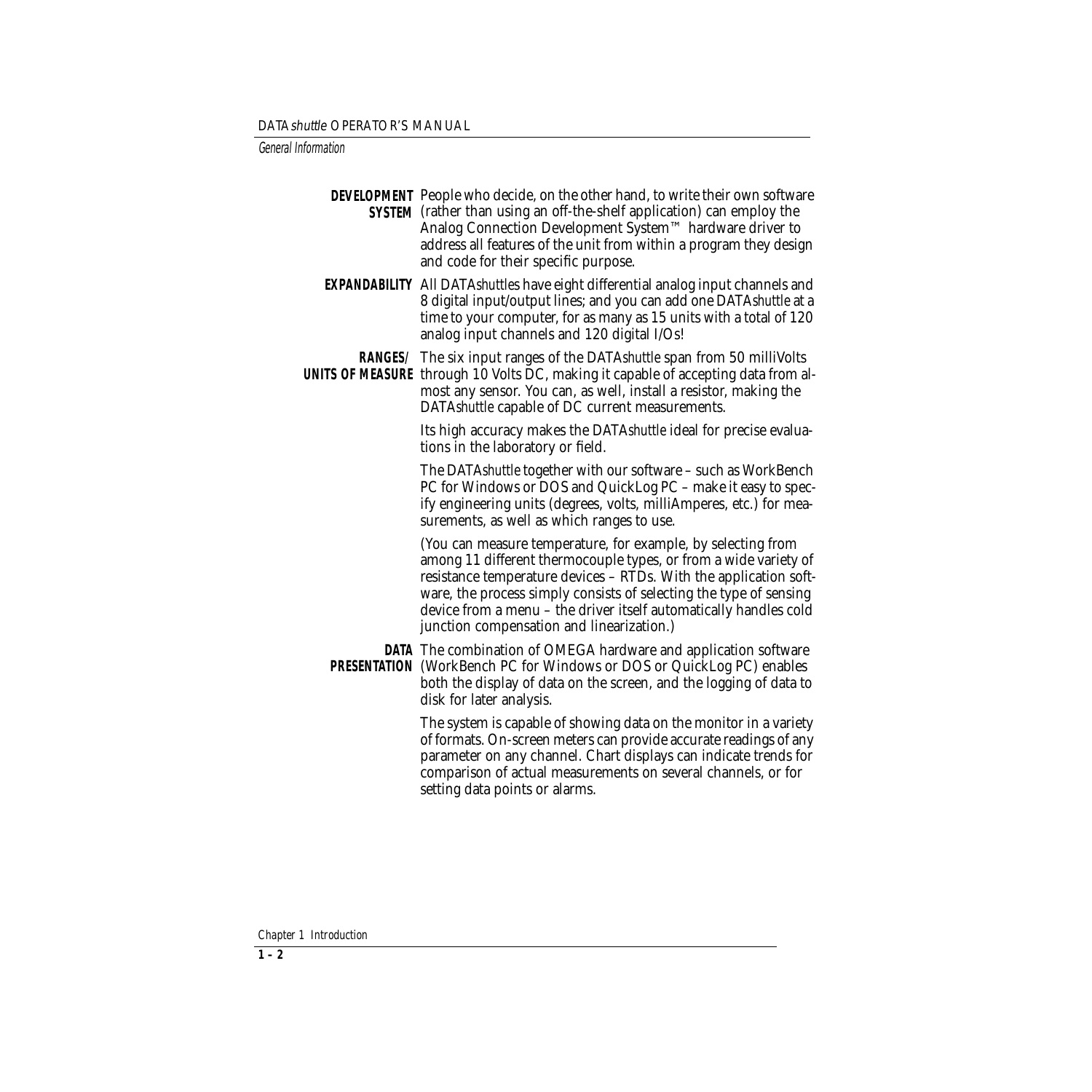Dynamic Resolution

All DATA*shuttle*s incorporate "Dynamic Resolution," which **DYNAMIC RESOLUTION** improves the unit's accuracy.

> With this feature, resolution is greater at the lower (negative) end of any range than at the higher end. As your readings approach the low end of any given range, the resolution becomes finer (that is, the increments of the signal you can distinguish become smaller).

> Dynamic resolution improvement is most noticeable when the signal remains below a 10% of full scale threshold (approximately). Our products, consequently, are the best available for taking accurate measurements of low-level signals, as you would using a thermocouple sensor.

> Dynamic resolution is always best toward the negative end of any range:



**Figure 1. Dynamic Resolution for Dissimilar Ranges –**

Two vertical black "rulers" (range **A** and range **B**) portray the impact of Dynamic Resolution. Their graduations – representing their ability to resolve – are always finer at the lower (more negative) ends of their ranges, regardless of the spectrum of values the ranges are measuring.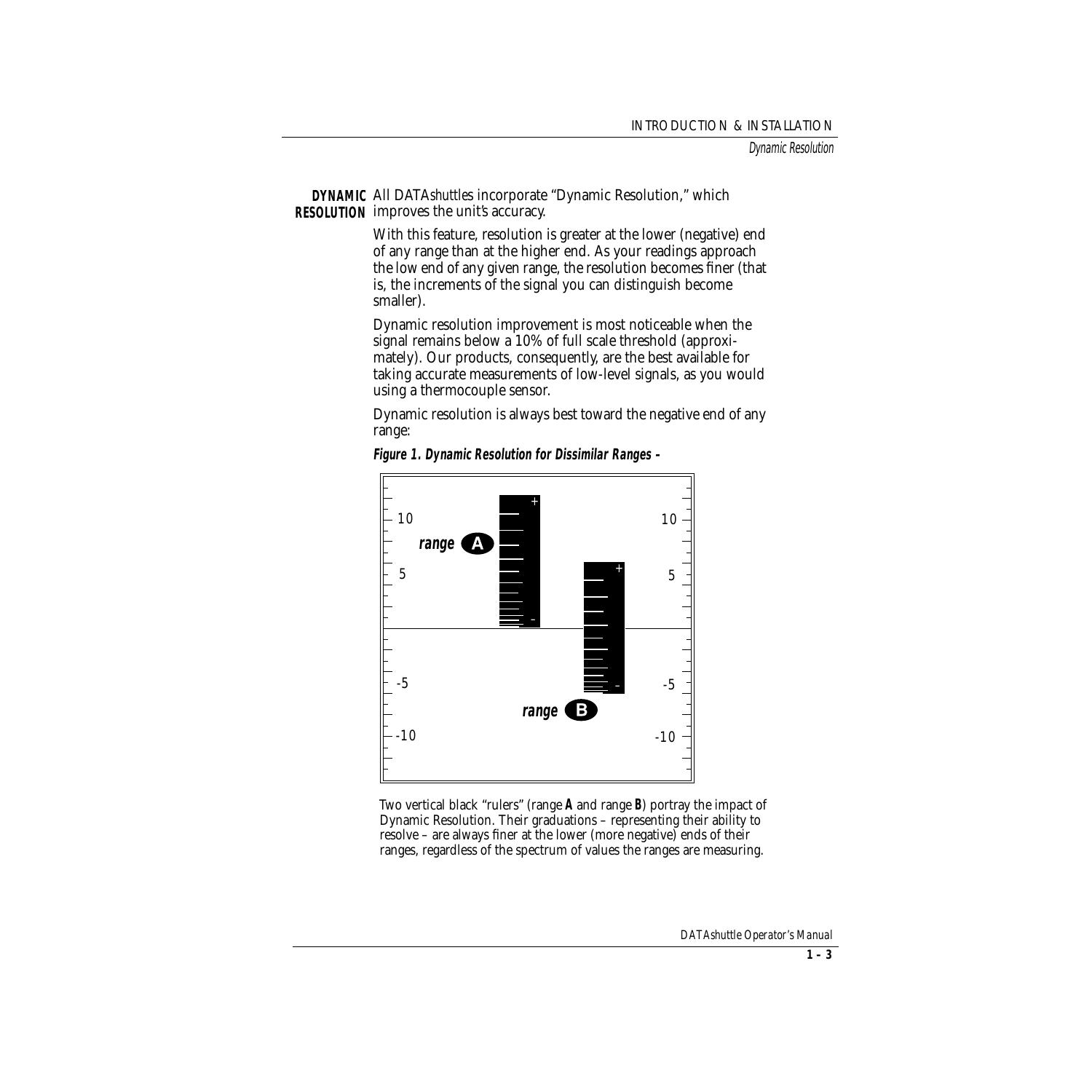Features and Configurations

# *Features and Configurations*

| The DATAshuttle-12 is capable of attaining 12 bit resolution (that<br>is, .024% of signal), while the DATAshuttle-16 can achieve 16 bit<br>resolution (.0015% of signal). The units possess these features:                              |
|------------------------------------------------------------------------------------------------------------------------------------------------------------------------------------------------------------------------------------------|
| <b>ANALOG</b> Both the DATA shuttle-12 and the DATA shuttle-16 have eight differ-<br><b>INPUT CHANNELS</b> ential analog input channels.                                                                                                 |
| <b>RESOLUTION</b> The resolution of the DATA shuttles is selectable in software. For<br><b>SELECTIONS</b> the DATA shuttle-12, resolution ranges from 9 through 12 bits.<br>With the DATAshuttle-16, it extends from 12 through 16 bits. |
| (These products also feature advanced "dynamic resolution." See<br>page $1 - 3$ for further explanation.)                                                                                                                                |
| <b>DATA ACQUISITION</b> The data acquisition rate for the DATA <i>shuttle</i> -12 reaches as high as<br><b>SPEED</b> 5 kHz at 9 bits, in burst mode, while the maximum rate for the<br>DATAshuttle-16 is 2.0 kHz at 12 bit resolution.   |
| RANGES DATAshuttle-12 and DATAshuttle-16 products have six voltage<br>ranges, all selectable individually for each analog input channel.                                                                                                 |
| NOISE All DATAshuttle-12 and DATAshuttle-16 models feature a high<br><b>REJECTION</b> noise rejection integrating converter (in "low noise mode" it helps<br>reject 50/60 Hz AC power line interference).                                |
| <b>SENSORS</b> The DATA shuttle supports accurate cold junction compensation<br>and linearization for thermocouple devices, and signal condition-<br>ing for resistance temperature devices (RTDs).                                      |
| <b>ACCURACY</b> We guarantee the factory calibration of the DATA shuttle for a<br>period of two years from the date of purchase. Calibration con-<br>stants are stored in non-volatile memory on each DATAshuttle.                       |
| <b>INPUT</b> Built-in circuitry assures protection of analog input channels for<br><b>PROTECTION</b> $\pm 50$ Volts continuous.                                                                                                          |
| <b>DIGITAL I/O</b> All DATAshuttles feature eight digital input/output channels that<br>the user can configure individually to be input or output.                                                                                       |
| <b>COUNTER/TIMER</b> Every DATA shuttle includes a counter/timer for precise timing<br>(for counting pulses or other events) which you can also use as a<br>pulse output.                                                                |
| <b>ANALOG OUTPUT</b> All DATAshuttle-AO models feature two optional 12-bit analog<br><b>CHANNELS</b> output channels with one current (4-20mA) and six voltage<br>ranges, software selectable.                                           |

*Chapter 1 Introduction*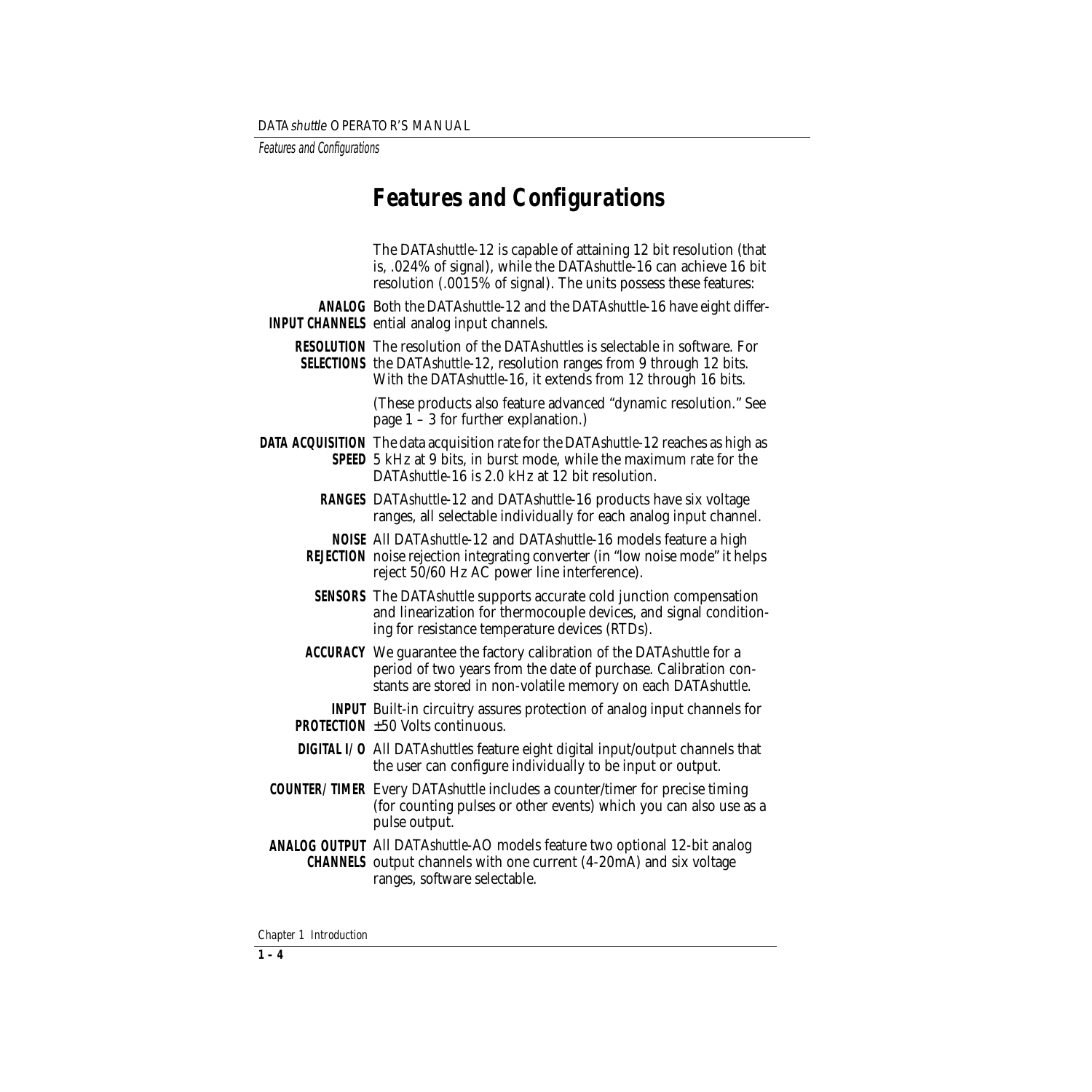For more information about the capabilities of your DATA*shuttle*, **FOR MORE INFORMATION** please see the "Product Specifications" in Chapter 2.

> For instructions on controlling the unit with our interface software (such as WorkBench PC for DOS or Windows or QuickLog PC), refer to that particular software manual.

> To learn more about data acquisition and process control in general, and how to use the Analog Connection systems together to accomplish everyday tasks, consult our *Applications* manual.

And, last but not least, if you're creating your own program to address the unit for a custom purpose, please see the *Analog Connection Development System* manual*.*

Before installing the DATA*shuttle*, make sure the computer system **SYSTEM REQUIREMENTS** fulfills these minimum requirements:

#### **Hardware –**

- *· IBM PC AT (or higher) or -compatible, with at least 640k system RAM,*
- *· Floppy disk drive and a hard drive.*

#### **Software Environment –**

- *· DOS 3.0 (or higher, depending on the application software),*
	- *· Application software (WorkBench PC for DOS or Windows, QuickLog PC, the Analog Connection Development System, or other compatible proprietary software; please see your software manual for directions for using it with the DATAshuttle).*

PACKAGE CONTENTS Your DATAshuttle package should include:

- *· One DATAshuttle*
- *· One 6V 1A AC Adapter (for U.S. market; may differ for international markets)*
- *· One parallel cable (DB-25 M-F)*
- *· This manual, including DATAshuttle, QuickLog PC, Applications, and AC Development System*
- *· One QuickLog PC Disk*
- *· One AC Development Disk*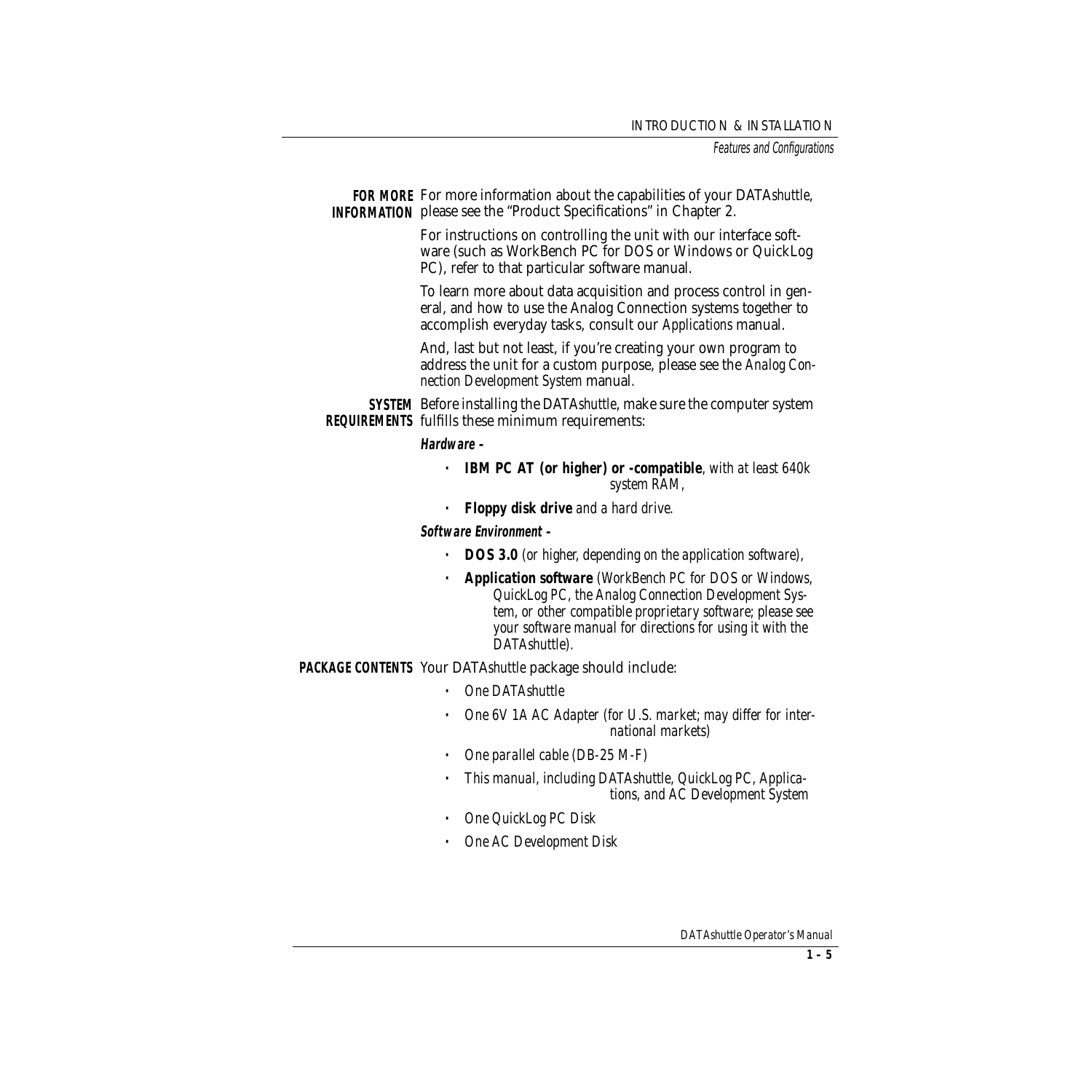DATAshuttle-GP and DATAshuttle-RTD

# *DATAshuttle Model Variations*

The DATA*shuttle* family line offers 3 basic model variations, each available with either 12- or 16-bit resolution and 2 optional analog outputs, for a total of 12 model types.

- **DATA***shuttle***-GP** The DS-12-8-GP and DS-16-8-GP are general purpose units designed for all types of inputs. The DATA*shuttle*-GP features terminals for 8 differential analog inputs and 8 digital I/O lines, with room for up to 8 high-power optically isolated modules.
- **DATA<sub>shuttle</sub>-RTD** The DS-12-8-RTD and DS-16-8-RTD are specifically designed for high accuracy RTD measurements. The DATA*shuttle*-RTD has signal conditioning set resistors pre-installed at the factory for use with two or three wire RTDs. This model also features terminals for 8 digital I/O lines, with room for up to 8 optically isolated modules.

The DATA*shuttle*-RTD can also measure non-RTD inputs. For channels that are required to measure other signals, remove the pre-installed resistors at R3 and R4. See example in the Analog Auxiliary Components section of Chapter 2 for a more detailed illustration.



**Figure 2. Illustration of the DATAshuttle-GP and DATAshuttle-RTD –**

#### *Chapter 1 Introduction*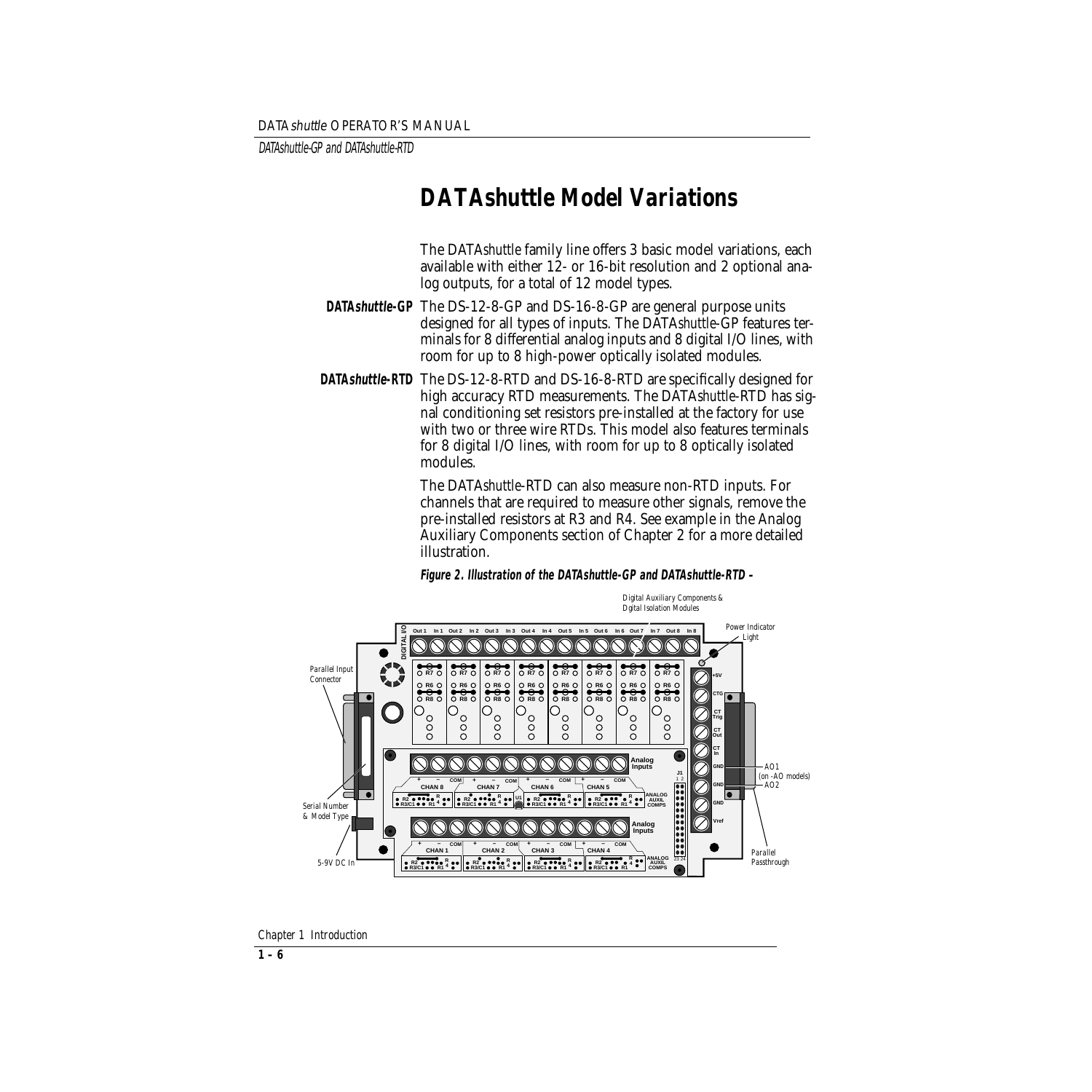DATAshuttle-TC

**DATA***shuttle***-TC** The DS-12-8-TC and DS-16-8-TC are the best models for thermocouple measurement. The DATA*shuttle*-TC has a large aluminum isothermal plate with screw terminals for 8 analog inputs. This isothermal plate improves accuracy by attenuating temperature differences at the cold junction connector. Without this plate, the connectors can vary in temperature by 5˚C or more, causing a similar error in the reading reported by the DATA*shuttle*.

> The plate, however, does not prevent measurement of other signals, such as voltage or current. In addition, the DATA*shuttle*-TC features 8 digital I/O lines, with room for up to 8 optically isolated modules.

#### **Figure 3. Illustration of the DATAshuttle-TC –**

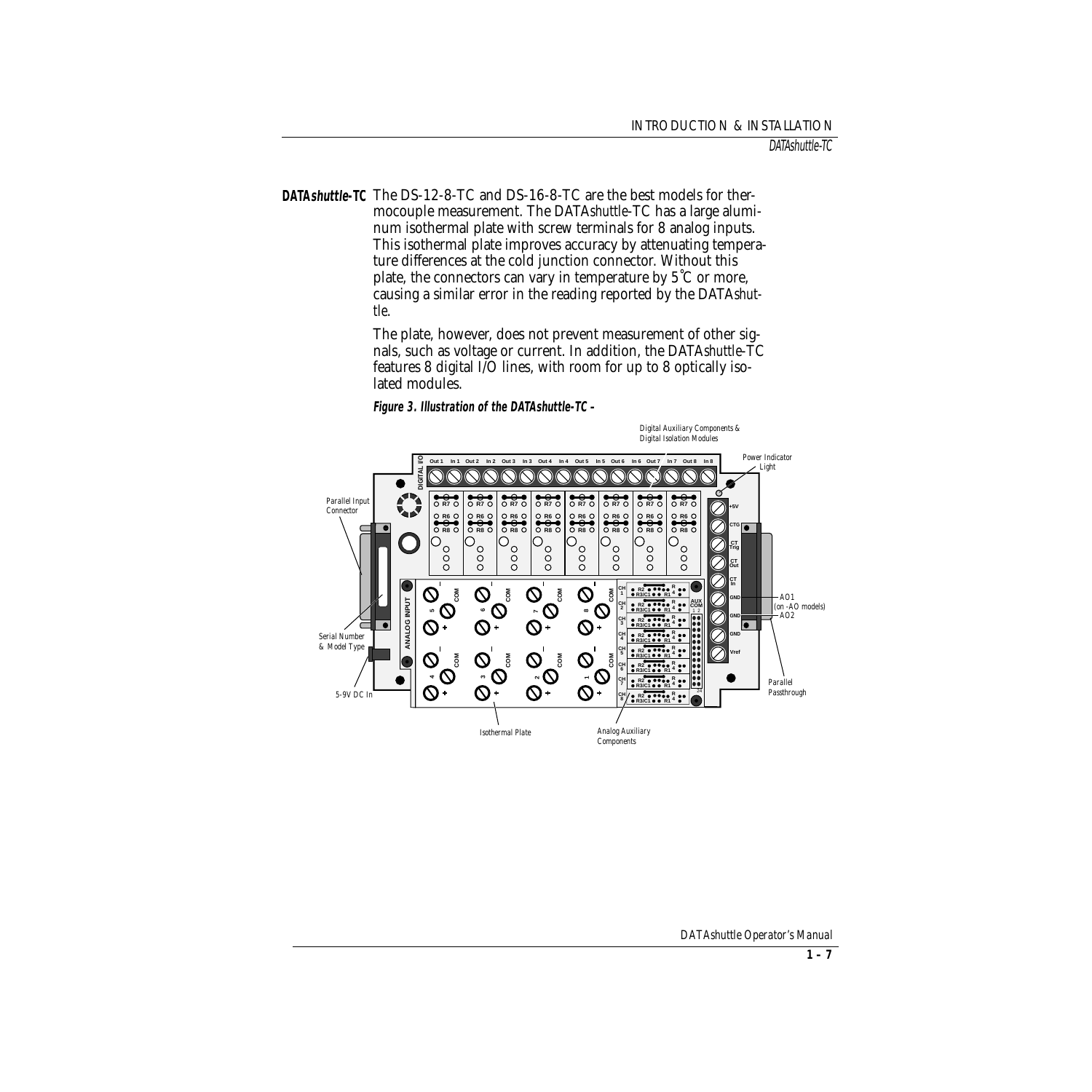Installation Overview

# *Installing Your DATAshuttle*

Getting your DATA*shuttle* up and running is a straightfoward process; you only need to:

*· Connect the DATAshuttle to the parallel port of a computer, and*

#### *· Connect power to the DATAshuttle.*

Guidelines for loading the software, and for starting up, depend on the application program you are going to use (such as our WorkBench PC for DOS or Windows, or QuickLog PC, or a package by a third party developer who has our authorization).

The program you are going to use with the DATA*shuttle* might even be unique and proprietary, a product of your organization. (The Analog Connection Development System is a powerful set of utilities making it possible for software engineers to design and develop their own programs to exploit the DATA*shuttle*'s many features).

In any event, please refer to the software provider's installation manual, or user guide, for specific information on how to load and run the particular program.

**Troubleshooting –** If you have any difficulty getting your unit to work, refer to the "Troubleshooting" section in Chapter 2.

*Chapter 1 Introduction*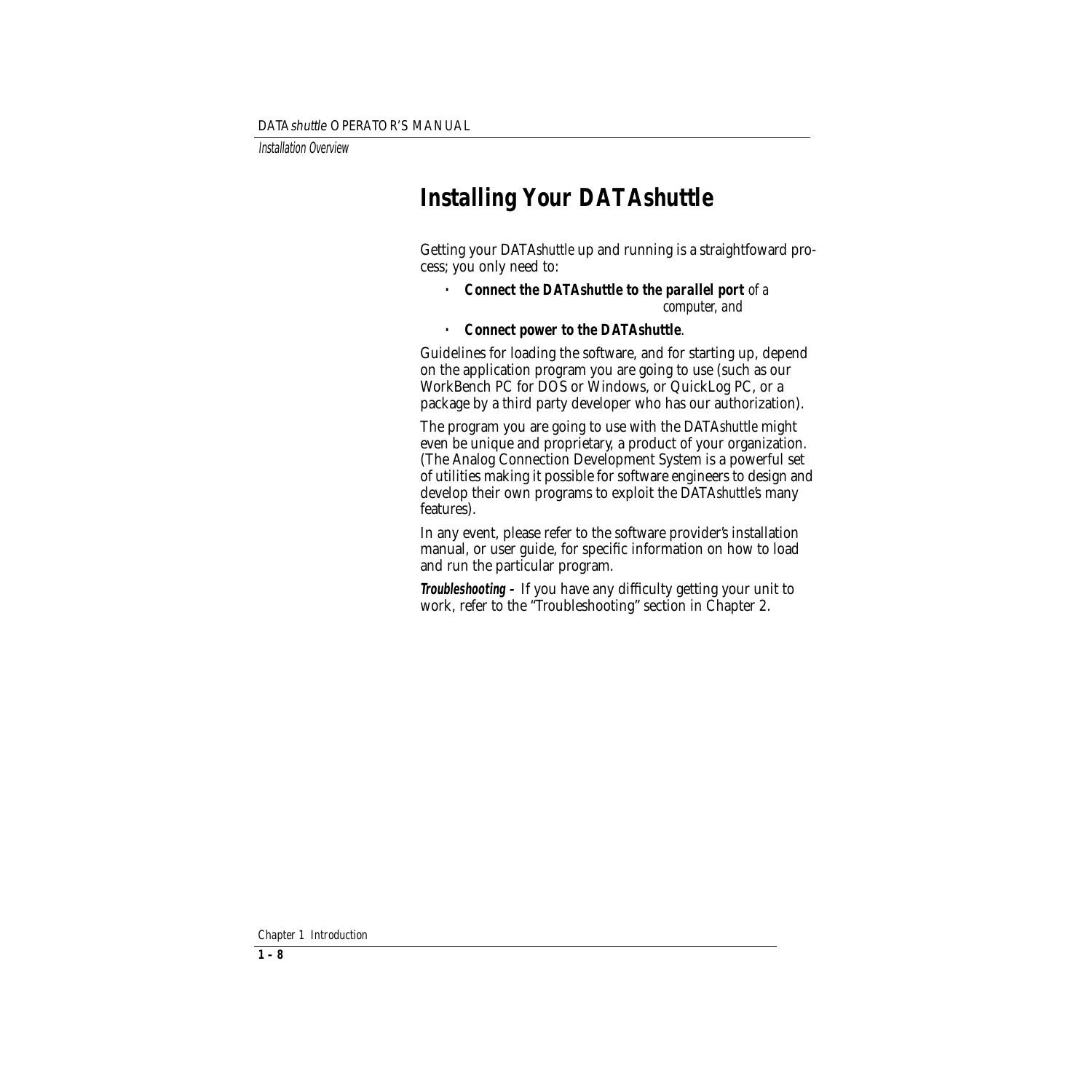Physical Installation

# *Physical Installation*

Installation very simply consists of plugging the DATA*shuttle*'s DB-25 cable into the parallel port outside your computer. The DATA*shuttle* may be used in combination with any of our data acquisition products.

#### **To Install a DATAshuttle– SINGLE UNIT INSTALLATION**

- **1. TURN THE COMPUTER OFF!** Never plug anything into the computer's parallel port without first turning its power switch to the "off" position.
- **2. Connect the parallel input connector** on the left side of the DATA*shuttle* to the parallel port on your computer with the provided DB-25 cable. The parallel port on the PC has 25 pins and is often labelled "Printer" or "LPT." Computers may have up to four parallel ports; the DATA*shuttle* may be connected to any one of these.
- **3. Connect the provided AC Adapter** to the 6-9V DC input just to the side of the parallel port of the DATA*shuttle*. Plug the AC Adapter into an AC power line.
- **4. Connect the sensors needed for your application:** Remove the top cover of the DATA*shuttle* by removing the four screws in the corners of the unit. Connect the sensors needed for your application to the DATA*shuttle* screw terminals. Replace the cover. You may wish to refer to the *Applications Reference Manual* for examples of particular applications.

**MULTIPLE UNIT** To install more than one DATAshuttle– Follow the steps above to install the first DATA*shuttle*. Then for every additional DATA*shut-***INSTALLATION** *tle* you wish to install, simply connect the parallel input port of that DATA*shuttle* to the passthrough port of the previously installed DATA*shuttle*. You may use the additional DB-25 cables to do this, or you can plug the next DATA*shuttle* directly into the previous one. If you prefer to keep the units separate, you may also connect additional DATA*shuttle*s directly to any or all of the other parallel ports on your computer.

> In any of these ways, you may connect up to 15 DATA*shuttle*s to one computer.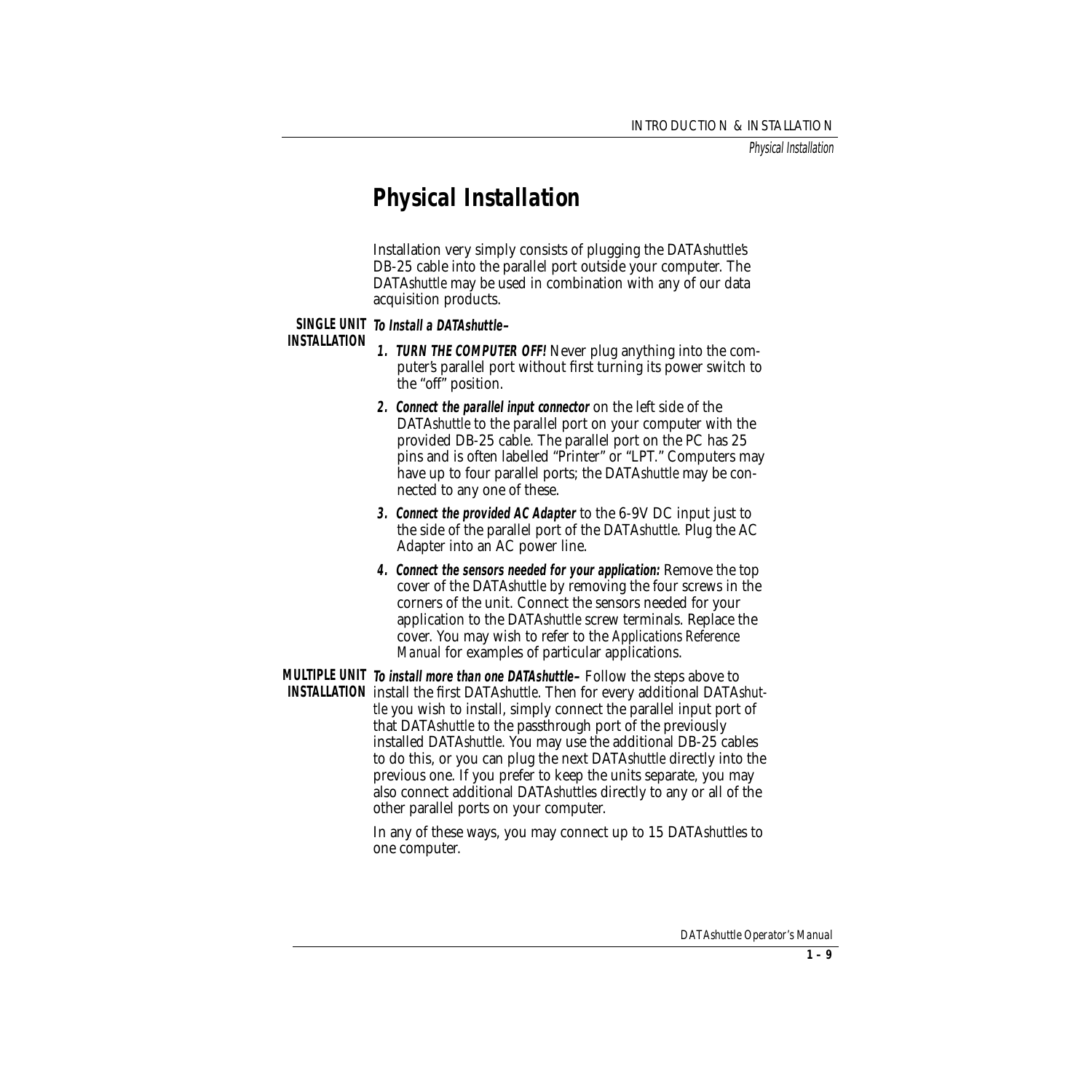Physical Installation

Please note, however, that only three DATA*shuttle*s, or only two DATA*shuttle*-AO models, may be powered off the same 6V, 1 amp AC Adapter. Therefore, you must connect a new AC Adapter (see Step 3 above) to every fourth (or third) DATA*shuttle* in a series.

**Figure 4. Installation with multiple DATAshuttles and printer–**



**A Note on Board Numbers–** When you are using multiple units in your installation, each unit needs to have an identity, or "board number," for the software to recognize it as "individual."

When the software is loaded, it will conduct a search for all installed hardware, scanning first for in-system boards and then for any DATA*shuttle*s connected to the parallel ports. Any plug-in boards that you have installed will be assigned a board number first. Then the DATA*shuttle* connected at LPT1 nearest to the computer will be assigned the next available board number. Additional DATA*shuttle*s on LPT1 will be assigned sequentially higher board numbers. This process will be repeated on LPT2, LPT3, and LPT4 until all units have received a board number.

**If you wish to use a printer on the same parallel port as a DATAshuttle– PRINTER INSTALLATION** Connect the printer cable to the passthrough port of the last DATA*shuttle* in the series.

- **KEYBOARD ADAPTER For field applications where no AC power line is available– The Key-INSTALLATION** board Adapter power cable (available optionally) may be used instead of the AC Adapter. To install, simply connect one end of the cable to the keyboard port on the computer. (This connector must be the six pin mini DIN style found on IBM PS-2s and most portable computers.) Plug the other end of the cable into the DATA*shuttle*'s DC input jack. Up to three DATA*shuttle*s may be powered off of one keyboard adapter. (See the "Multiple Unit Installation" section on page  $1 - 9$  for instructions on installing multiple DATA*shuttle*s.)
	- **Installing the Software –** For information on loading and configur-**NEXT STEPS** ing WorkBench PC for DOS or Windows, QuickLog PC, or other software please refer to the user guide for that software package.

*Chapter 1 Introduction*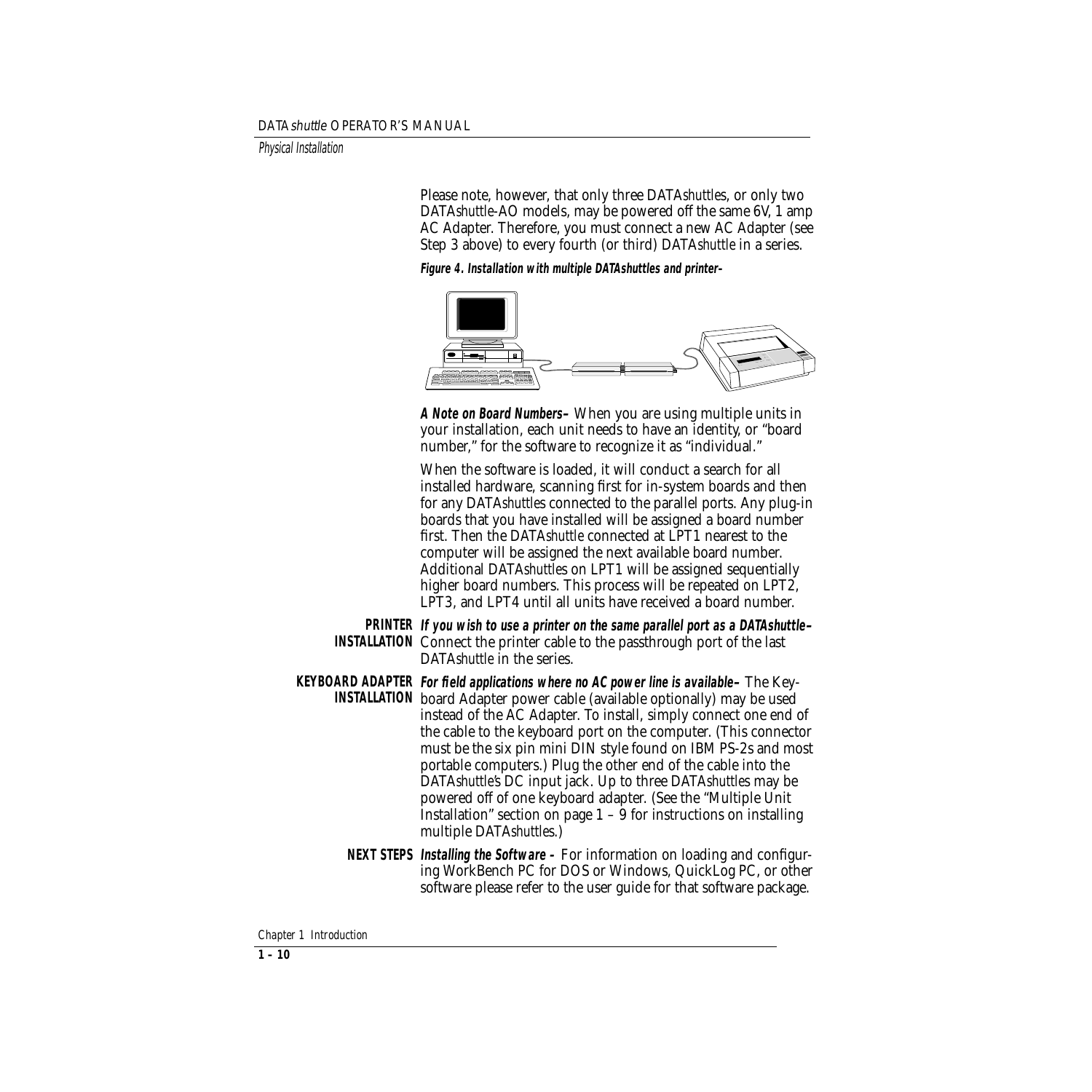*Chapter 1 Introduction*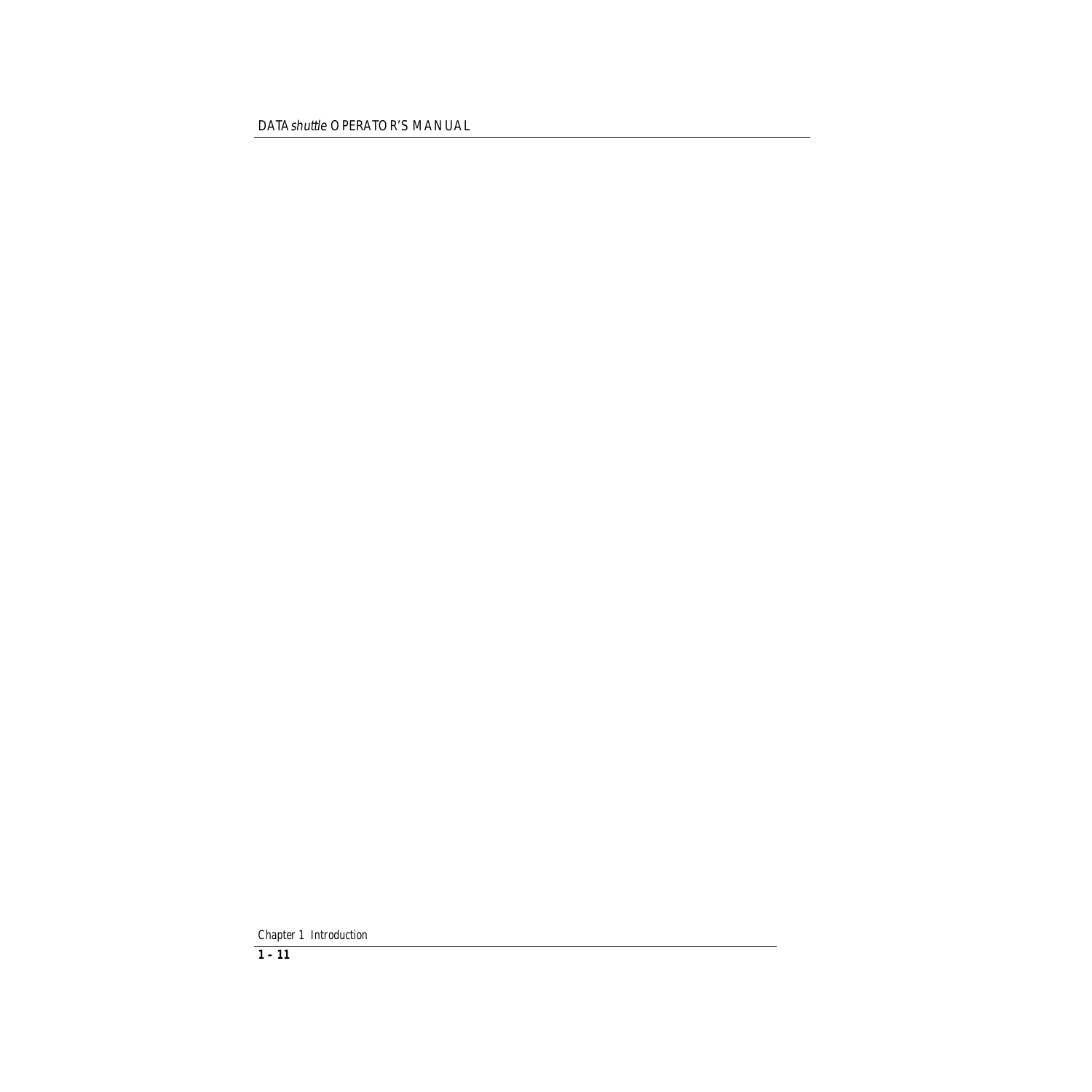**Overview** 

# *Chapter 2: Technical Notes*

Although operations in this chapter are seldom necessary during everyday data acquisition, you might want to refer to them at certain times during operation of the DATA*shuttle*. They are:

- *· Block diagram (of the DATAshuttle showing on-unit processing);*
- *· Editing calibration numbers to accommodate changes to your installation, or to restore missing files;*
- *· Auxiliary analog and digital components*
- *· Counter/Timer*
- *· Use with AC Development System software*
- *· Troubleshooting: some possible problems and solutions after installing, and during operation of your unit.*
- *· Specifications of the different DATAshuttle models.*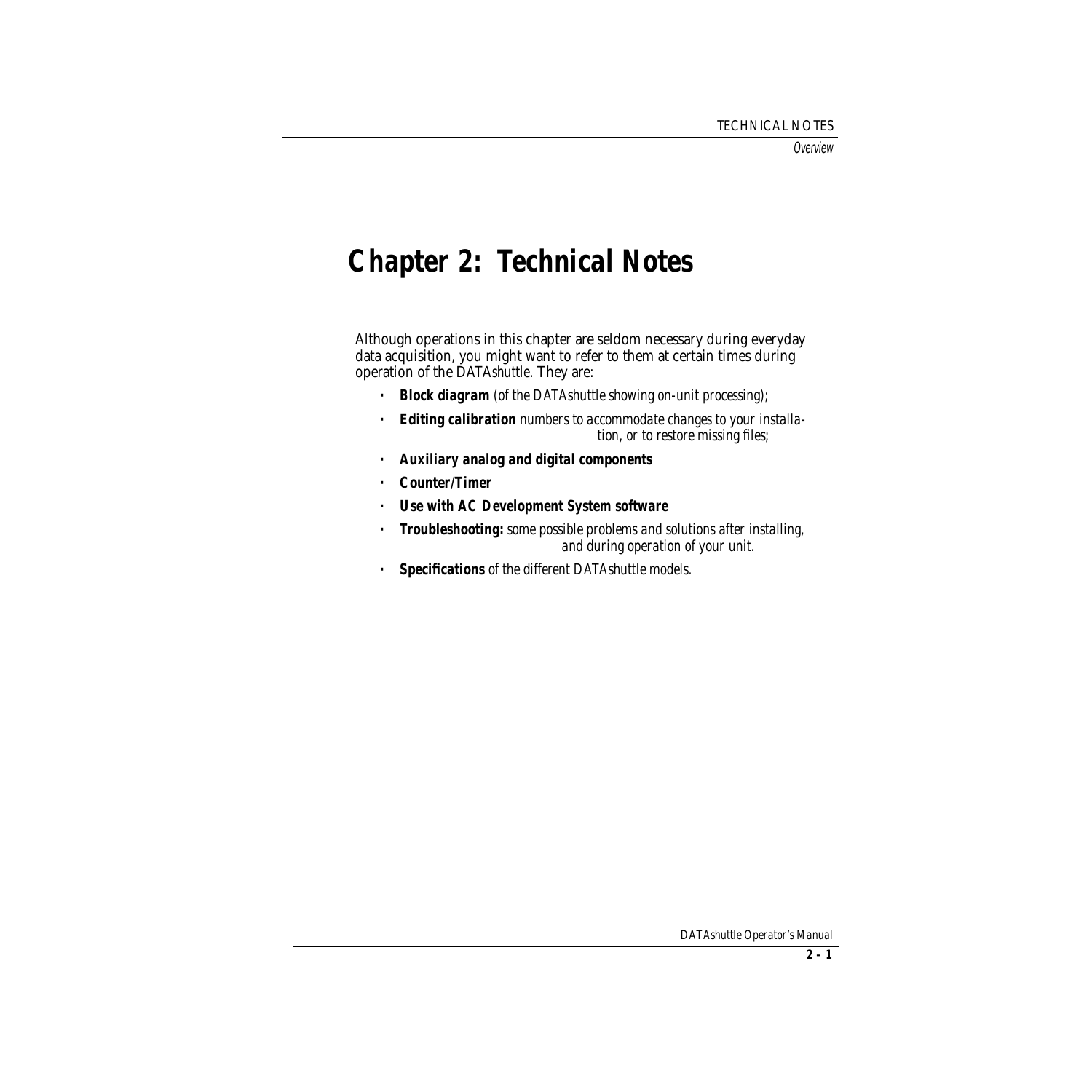#### Block Diagram



**Figure 5. Block Diagram of DATAshuttle-12 and DATAshuttle-16 –**

**\*V/F Converter:** *12 bits for DATAshuttle-12; 16 bits for DATAshuttle*-16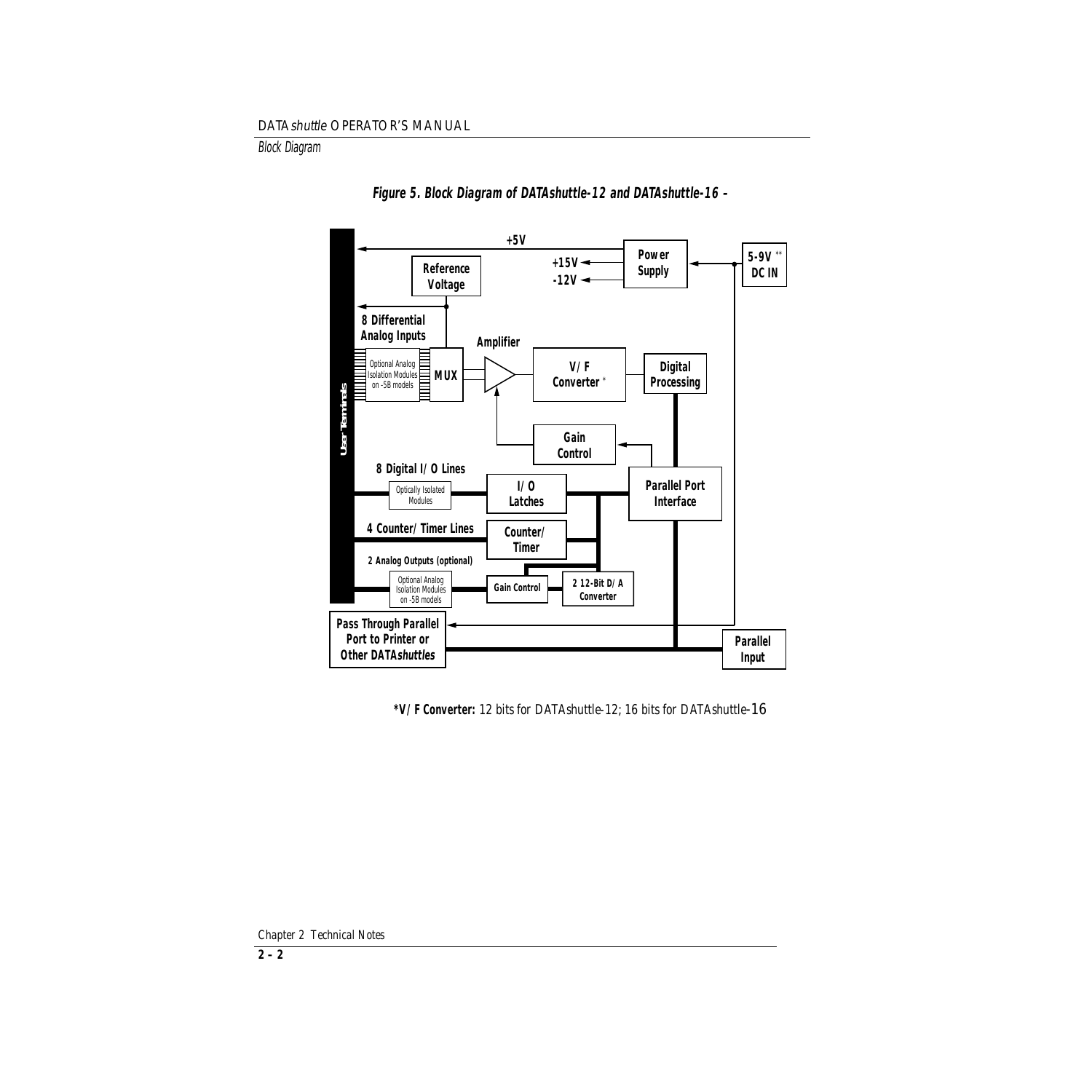### Using EDITCAL

# *Using EDITCAL*

EDITCAL.EXE (or EDITCAL, for short) is our utility program that allows the modification of calibration numbers.



**CAUTION** Changing these numbers will affect the accuracy of the analog measurements.

**STARTING** Make sure the EDITCAL.EXE program file is in the same sub-**EDITCAL** directory as the application programs.

Load the EDITCAL.EXE program from the keyboard:

#### **To Start Up EDITCAL.EXE –**

**1.** At the DOS prompt, enter **EDITCAL**, then press the **[ENTER]** key. (This invokes the utility.)

#### **To Select a Function – EDITCAL**

**SELECTIONS**

**1.** Use the arrow keys to navigate back and forth among these menu selections:

**Data Files** *To merge calibration files supplied from the factory into a single file for systems that have multiple units, or to update existing calibration files.*

- **AC EEPROM** *To view or modify calibration data on Analog Connection units that have non-volatile on-unit EEPROMS.*
- **HS EEPROM** *To view or modify calibration data on high speed units EEPROM, such as WB-WORKMATE or WB-FLASH12.*
- **DS EEPROM** *To view/modify calibration DATAshuttle* EEPROMs *or perform analog recalibration*
- **QUIT** *Ends this EDITCAL session.*
- **2.** Move the arrow keys until DS EEPROM is flashing.
- **3.** Press **[ENTER]**.

**Continue –** Proceed according to the on-screen instructions that appear after making your selection.

**Help –** At any time during your use of EDITCAL, press the **[F1]** key to display help about a field that is highlighted.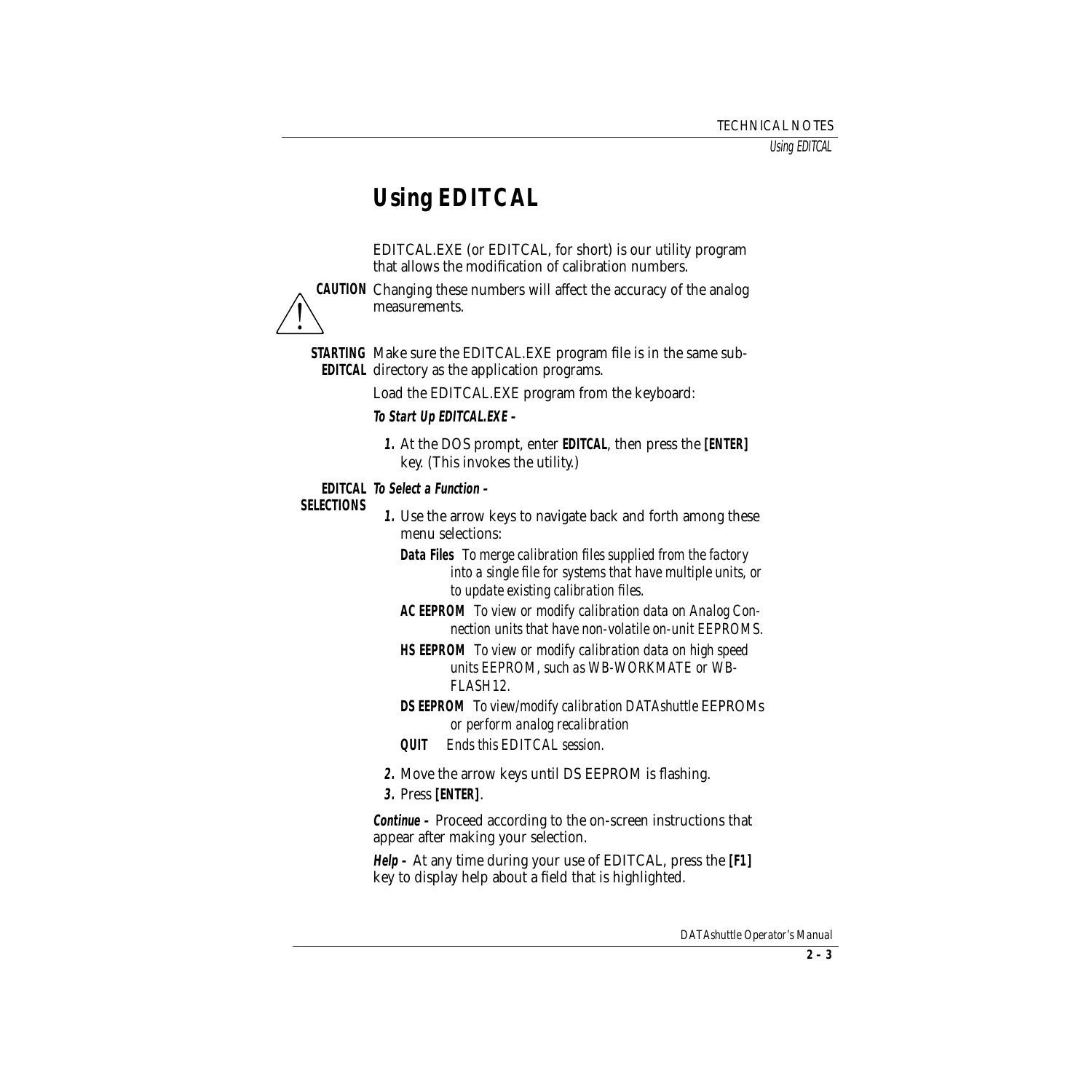Auxiliary Components

# *Auxiliary Analog and Digital Components*

Auxiliary Components are required by some sensors, are used to **AUXILIARY COMPONENTS** protect digital signals, or are used to pull digital outputs to a set level. There are two areas (one digital and one analog) on the DATA*shuttle* for installing auxiliary components. Schematics of both Analog and Digital auxiliary components are shown in detail in Figures 6(a) and 6(b) below.



**Figure 6. Schematic for Analog & Digital Auxiliary Components –**

Each channel on the DATA*shuttle* has room for its own separate set of auxiliary components. Examples of their use can be found in the following pages and in the *Applications Reference Manual*.

#### *Chapter 2 Technical Notes*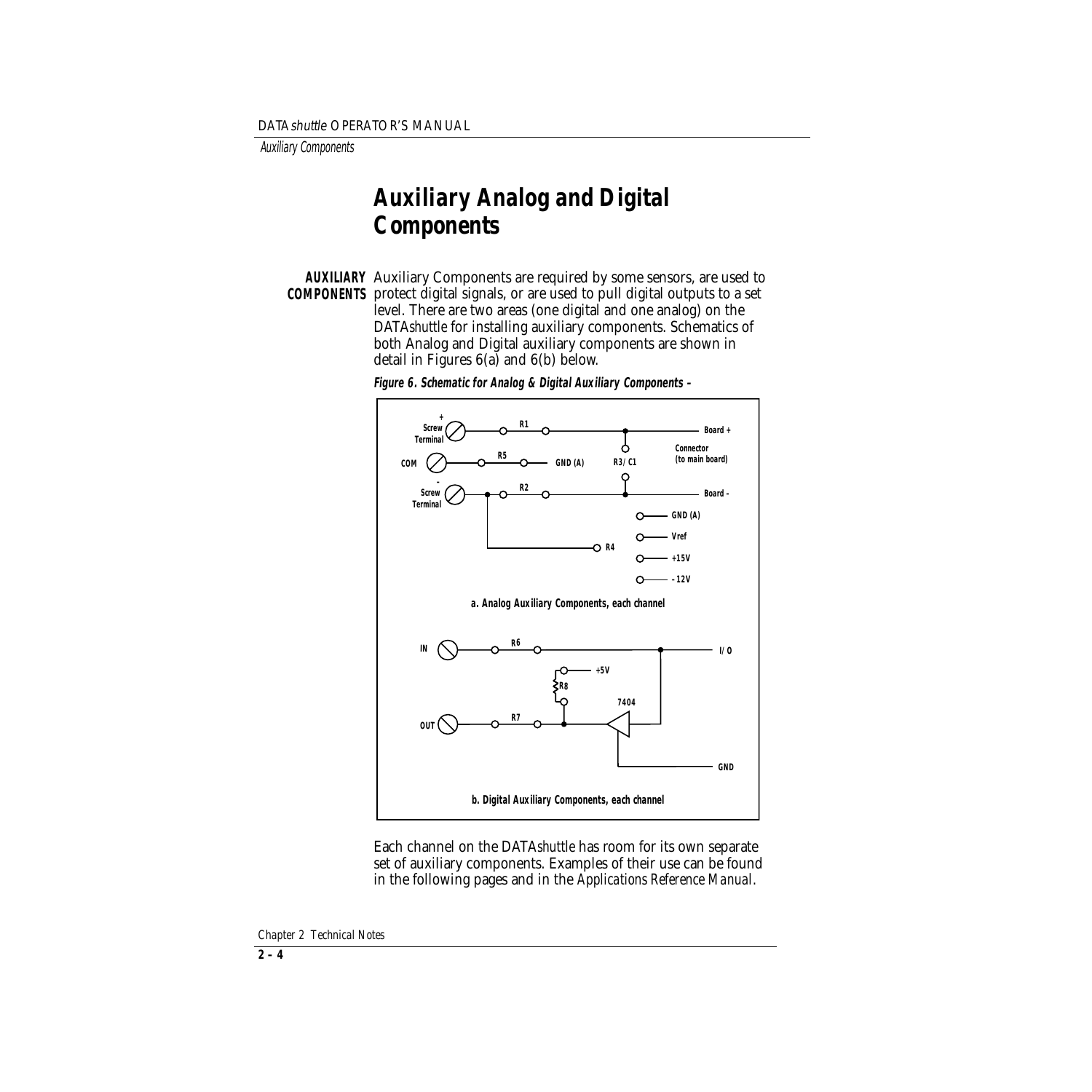### **Instructions for installing components– ANALOG**

Most common sensors can be connected without the use of auxiliary components. Some of the sensor installations (bridges, RTD circuits, voltage dividers and current sensors), however, require auxiliary components. These components can be installed on the DATA*shuttle* for convenience. This requires soldering and some familiarity with electronics. In the examples in the *Applications Reference Manual*, and the following, the component locations are shown but not the component values; you must calculate the values if they are not supplied with the sensor. **AUXILIARY COMPONENTS**

> The first step is to remove the daughterboard from the unit, as you will need full access to it for soldering on the auxiliary components. To do this, simply remove the four screws in the corners of the daughterboard and lift it off of the DATA*shuttle*.

> When using analog auxiliary components R1, R2, and R5 you must cut the shorting metal trace that connects the two ends of the line together before installing any of the components in these locations. Use a sharp knife to carefully slice through the trace without cutting additional traces. In the case of R5 this is a plastic covered metal wire. Diagrams of the auxiliary component area, hole functions, and connection possibilities are shown on the following page.

**POWER SUPPLIES A Note on Power Supplies –** The DATAshuttle supplies the following voltages to power transducers, strain gauges, etc. The currents available to the user are limited as follows:

| Voltage    | <b>Tolerance</b> | <b>Maximum Current</b><br>(mA) | <b>Output Impedance</b><br>(ohms) |
|------------|------------------|--------------------------------|-----------------------------------|
| Vref(6.9V) | ±5%              |                                | 7 >                               |
| $+5V$      | 4.5 to 5.0V      | 100                            | <50                               |
| $+15V$     | $+3%$            | 10                             | 100                               |
| -12V       | $+3%$            |                                | 100                               |

Users of the open collector digital outputs and buffer amplifiers should be careful not to exceed these limits. Any power used from these supplies will add to the specified supply current used by the DATA*shuttle*.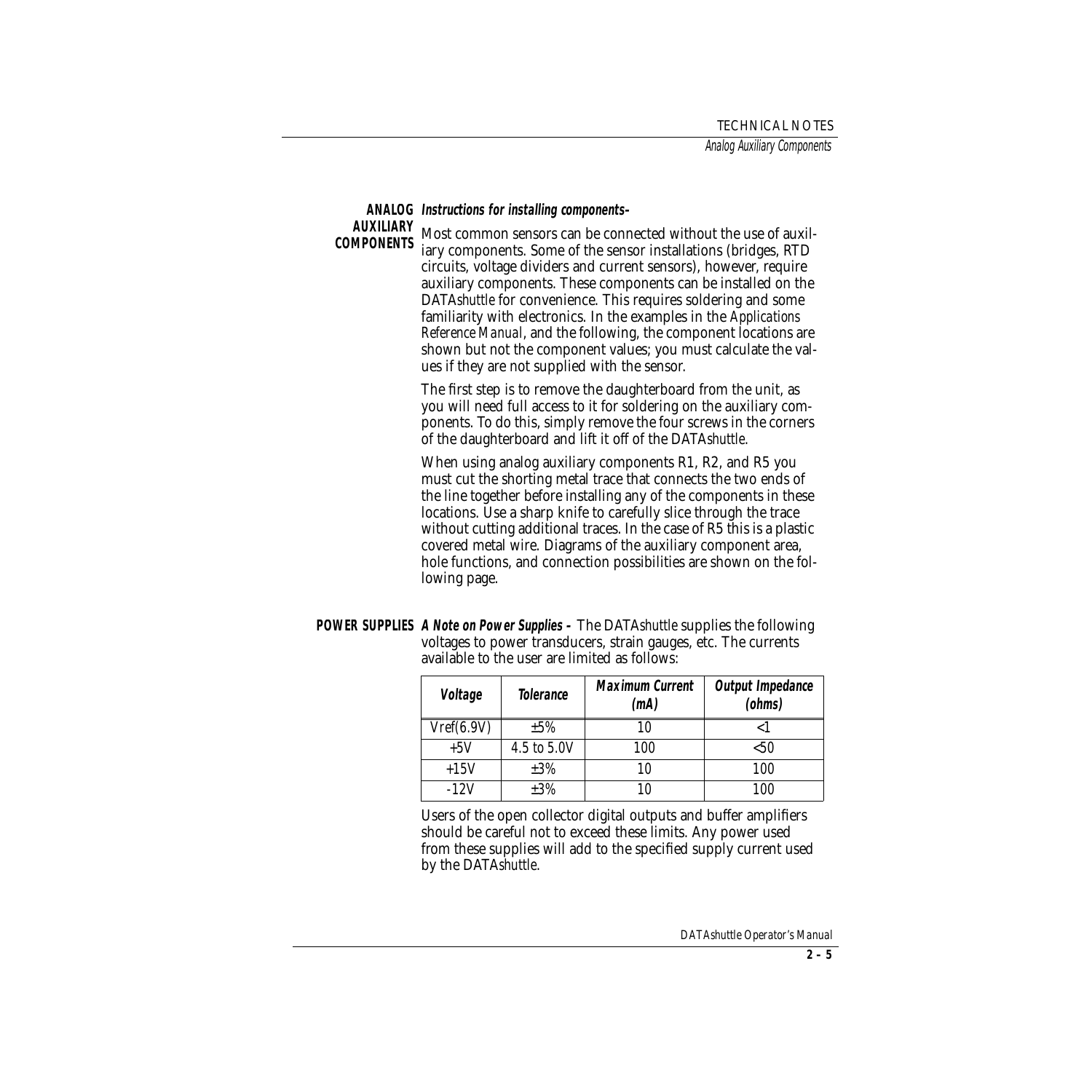Analog Auxiliary Components



**Analog Auxiliary Component Area on the DATAshuttle –**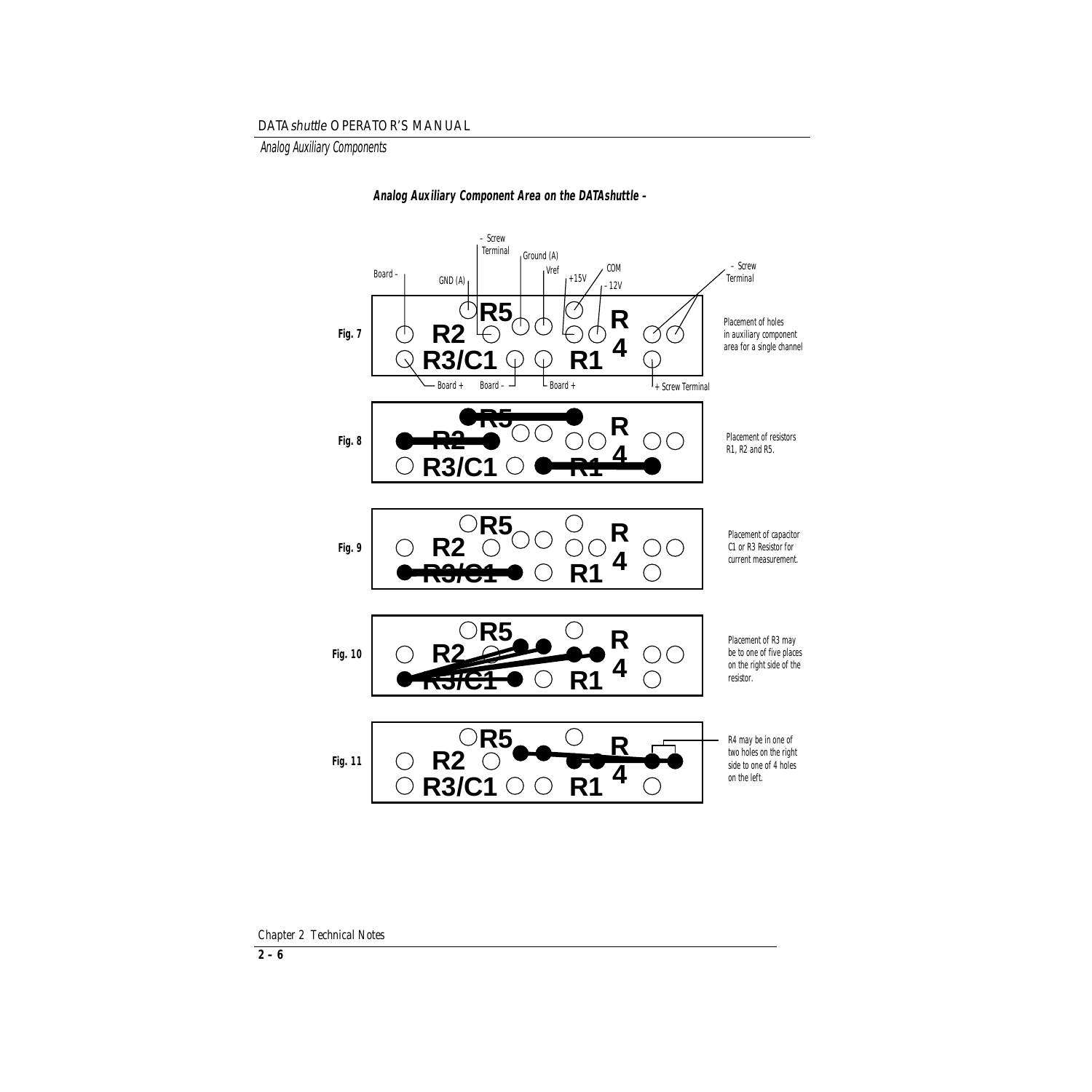### **Example 1: Current sense resistor EXAMPLES**

The DATA*shuttle* can measure currents up to 50 mA directly. A 24.9 Ohm precision resistor needs to be installed in the auxiliary component area to do so. This connection for current measurement is shown below. (To see how this connection adds to the circuit, refer to Figure  $6(a)$ .) R3 is used as a shunt resistor across the positive and negative lines of the channel in use.

To install this resistor, push the resistor ends through the holes for R3 (from the terminal side) until the resistor lies flat with the panel surface. On the back side, solder the wires to the holes, and then clip off the extra wire with pliers. This connection does not require any additional traces to be cut.

Be sure to select current measurement in the software package that you are using. This installation allows the measurement of voltage across the resistor and the conversion of this measurement to current using the equation V=IR. Observe the power rating of the resistor you install at R3. Space is provided for a 1/4 Watt resistor.

**Figure 12. Current Measurement Connection –**

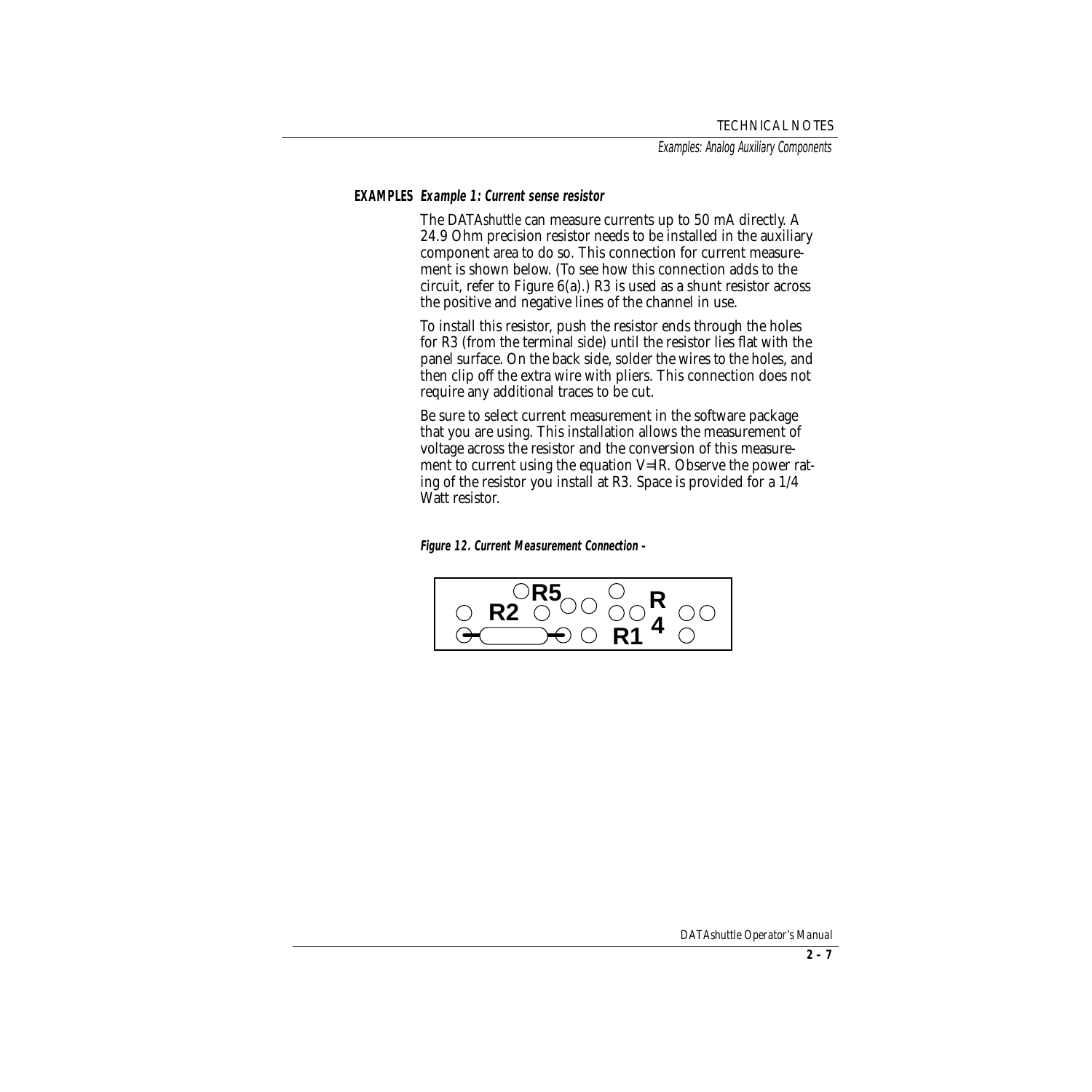Examples: Analog Auxiliary Components

#### **Example 2: 3-Wire RTD components**

The most popular connection for RTDs is the three wire type. This sensor requires the installation of resistors R3 and R4. Both resistors are already installed in the DATA*shuttle*-RTD model.

#### **Figure 13. 3-Wire RTD Components**



However, if you need to install these resistors yourself then do the following: Figure 10 and Figure 11 show the possible locations of R3 and R4. Figure 7 will show you that R3 and R4 need to be connected as in Figure 14. R5 is already in place and should not be removed. To install these resistors push the resistor ends through the holes for R3 and R4 as shown in Figure 10 (from the terminal side) until the resistor lies flat with the panel surface. If two wires cannot fit into the Vref hole then one wire may be soldered to another that is already inserted. On the back side solder the wires to the holes. Then clip off the extra wire with pliers. The auxiliary component area in question will now look like Figure 14. This connection does not require any additional traces to be cut.





#### *Chapter 2 Technical Notes*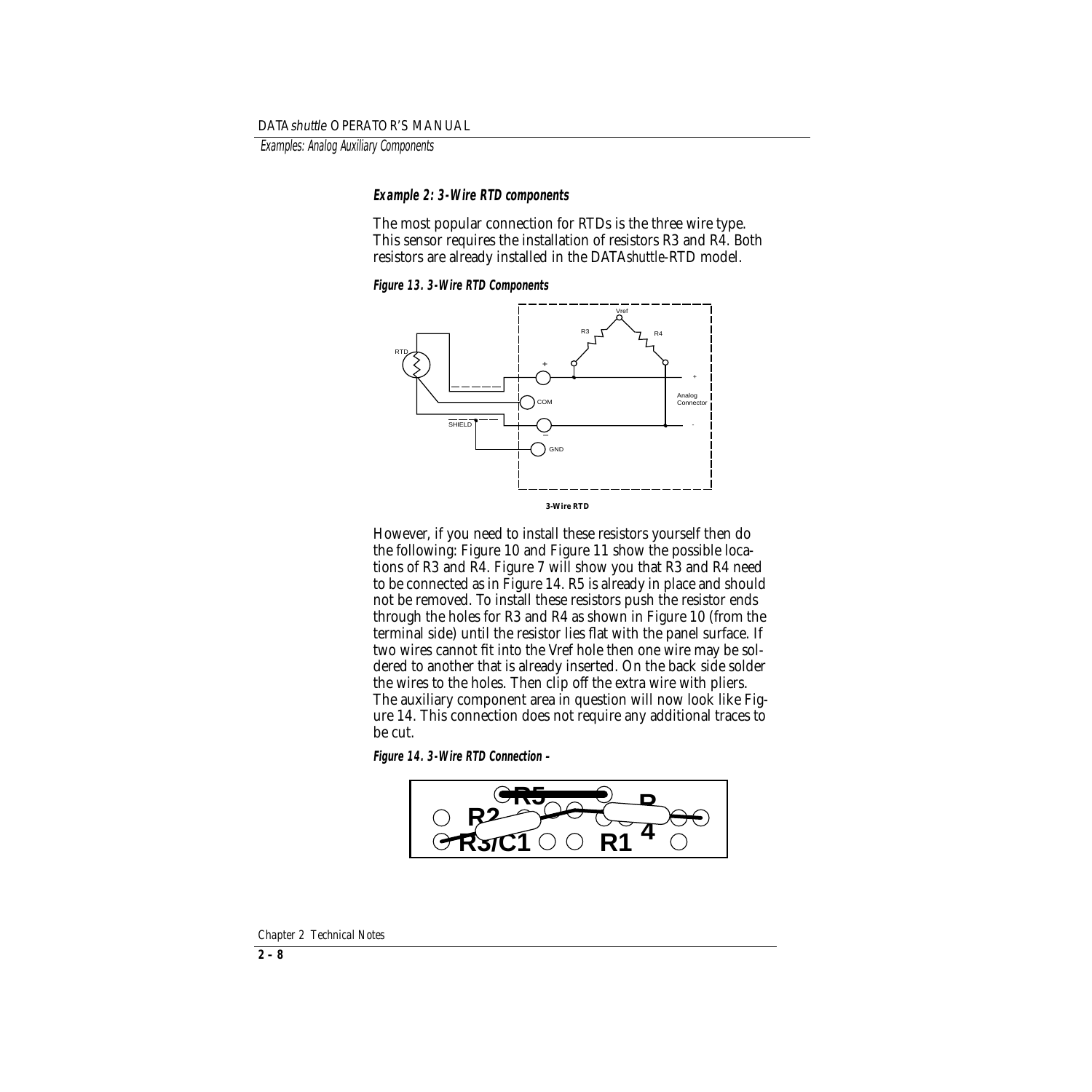Examples: Analog Auxiliary Components

#### **Example 3: Ground loops**

Occasionally there is an installation where the ground connection is made at the sensor, but it is not reliable. The solution to this "intermittent" ground is to replace the COM to GND(A) jumper wire at R5 (Figure  $6(a)$ ) with a 10 Megohm, 5%, 1/4 Watt resistor. This provides a ground reference for the analog inputs in question, but allows very little ground current to flow. In very noisy environments with intermittent grounds, a smaller resistor may be used if the readings are erratic.

To install this resistor the wire at R5 must first be removed. After R5 has been removed push the resistor ends through the holes for R5 (from the terminal side) until the resistor lies flat with the panel surface. On the back side, solder the wires to the holes. Then clip off the extra wire with pliers. The auxiliary component area in question will now look like Figure 15. This connection does not require any additional traces to be cut.

**Figure 15. Ground Loop Connection** –

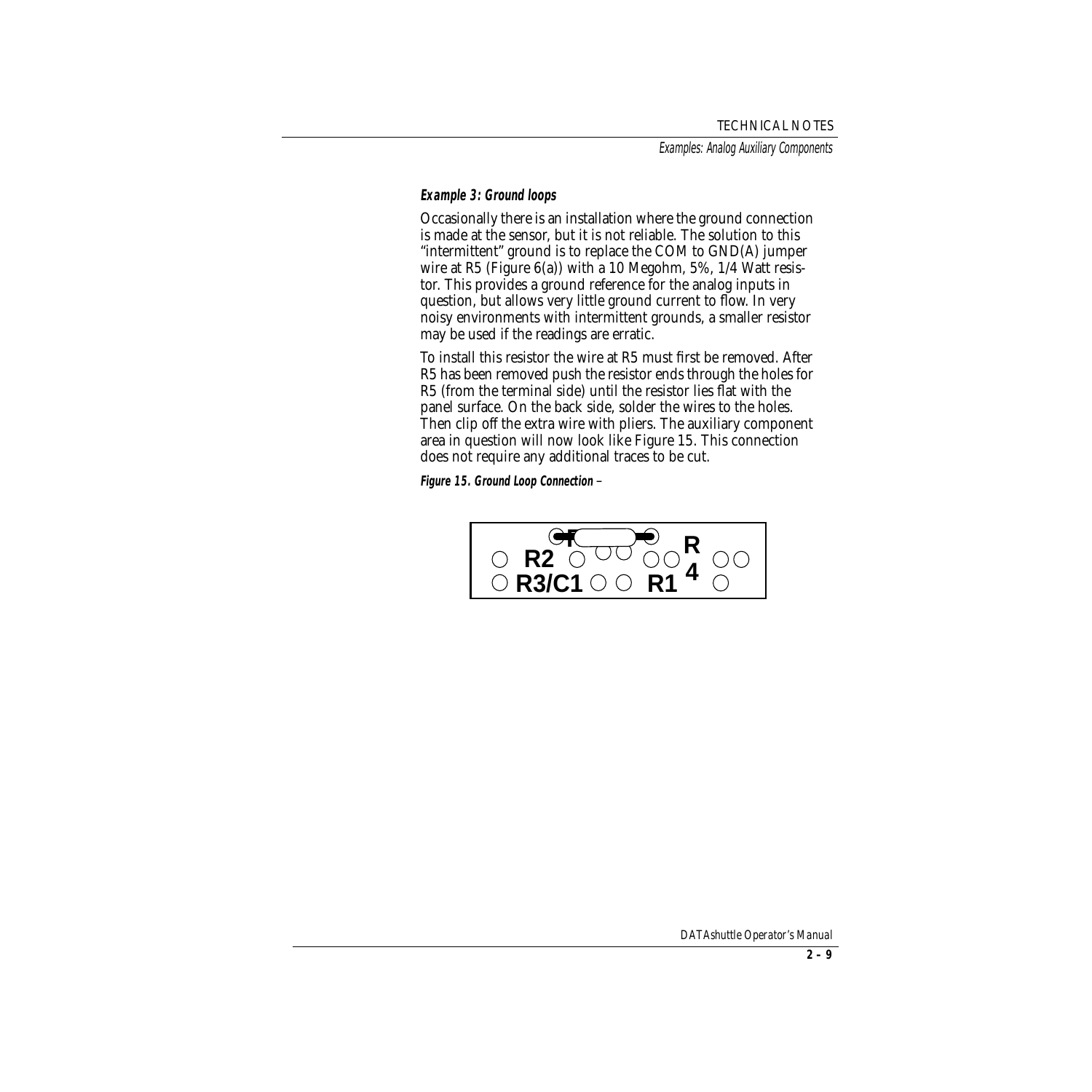Digital Auxiliary Components

#### **Installing Digital Modules – DIGITAL**

Modules are available to safely connect the digital I/O lines to high voltage AC and DC sources. There are four basic types: **AUXILIARY COMPONENTS**

- *· AC output: to switch AC power (relay)*
- *· DC output: to switch DC power (relay)*
- *· AC input: to sense AC voltage*
- *· DC input: to sense DC voltage*

The output types are used to switch loads on and off. The input types are used to sense the high/low status of a signal. All of the modules provide optical isolation between the high voltage and terminations.

These modules may be installed on any DATA*shuttle*. You may have had modules installed at the factory. If not, you may do the installation yourself. First, remove the jumpers labeled R6 and R7. This disconnects the digital I/Os from the terminals. The module will not fit into the panel until these jumpers are removed. Then, simply insert the module and fasten the retention screw.

The terminals for that I/O have now changed their function from low voltage I/O to high voltage isolated I/O. The two terminals become one input channel (high and low lines), or one output channel (like relay contacts), depending on the type of module you have installed.



**CAUTION** When using these terminals as input lines, be sure to connect the positive line to the old OUT terminal and the negative line to the old IN terminal. Failure to do this will result in the module not switching.

#### **Installing Pull-up Resistors –**

As noted in the *Applications Reference Manual* and previously in this manual, the digital outputs are open collector and must have a power source connected in order to drive loads. Merely connecting the output terminal through a load (such as a bulb) and then to digital ground will not work. In this case, a pull-up resistor connecting the output terminal to a power supply will complete the circuit.

This pull-up resistor is installed in position R8, as shown in Figure 6(b), which connects the output to the unit's +5 volt power supply.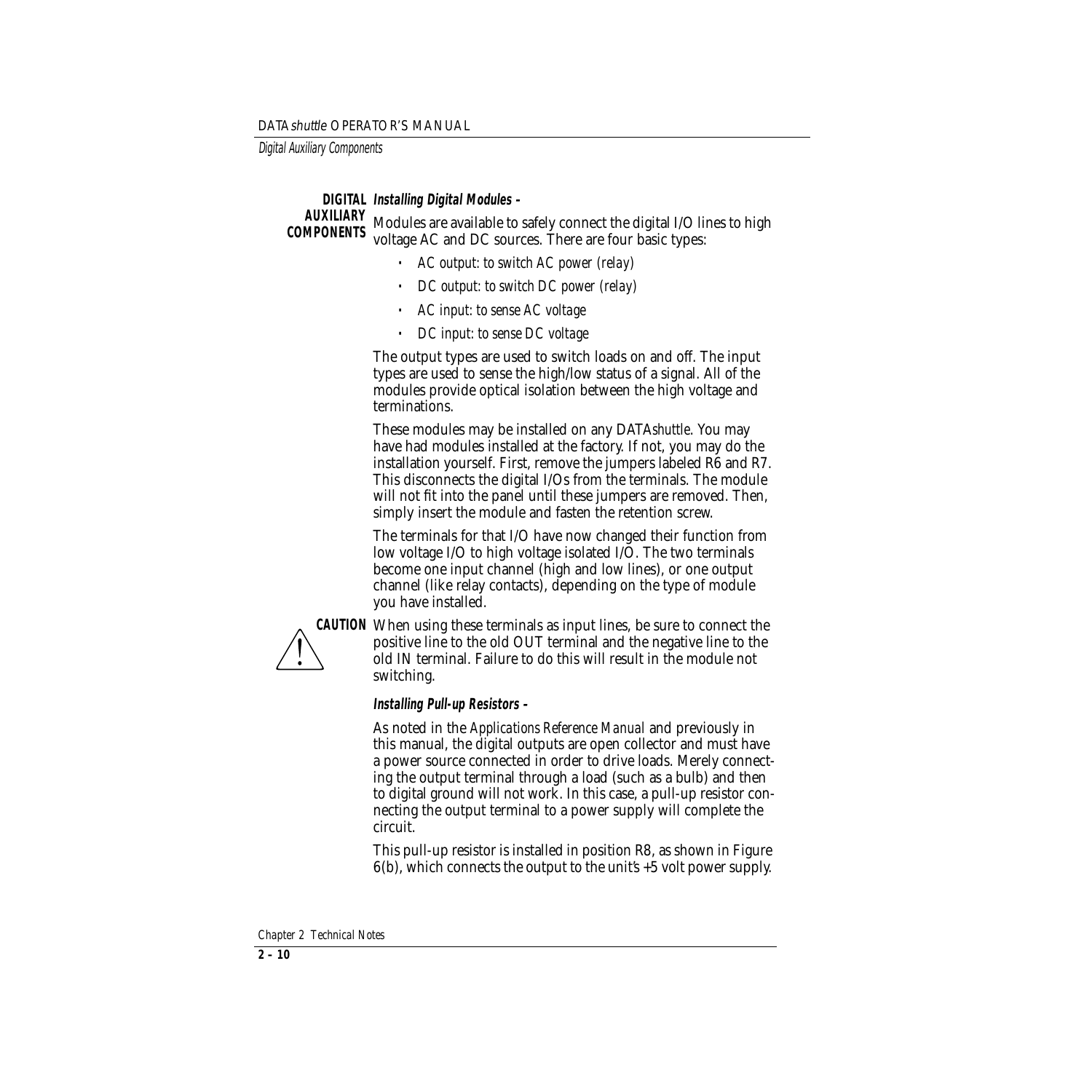Figures 2 and 3 in Chapter 1 show the physical location of R8 on the DATA*shuttle*. Note that R8 must be installed manually between the +5 volt supply and the output terminal in question.

To install this resistor, push the resistor ends through the holes for R8 (from the terminal side) until the resistor lies flat with the panel surface. On the back side, solder the wires to the holes. Clip off the extra wire with pliers. This connection does not require any additional traces to be cut.

#### **Installing Current Limiting Resistors –**

To limit the current in the digital input line, install a resistor in the R6 position (remove the corresponding jumper first).

Install a resistor in the R7 position (after removing the jumper) to limit the current in the digital output line.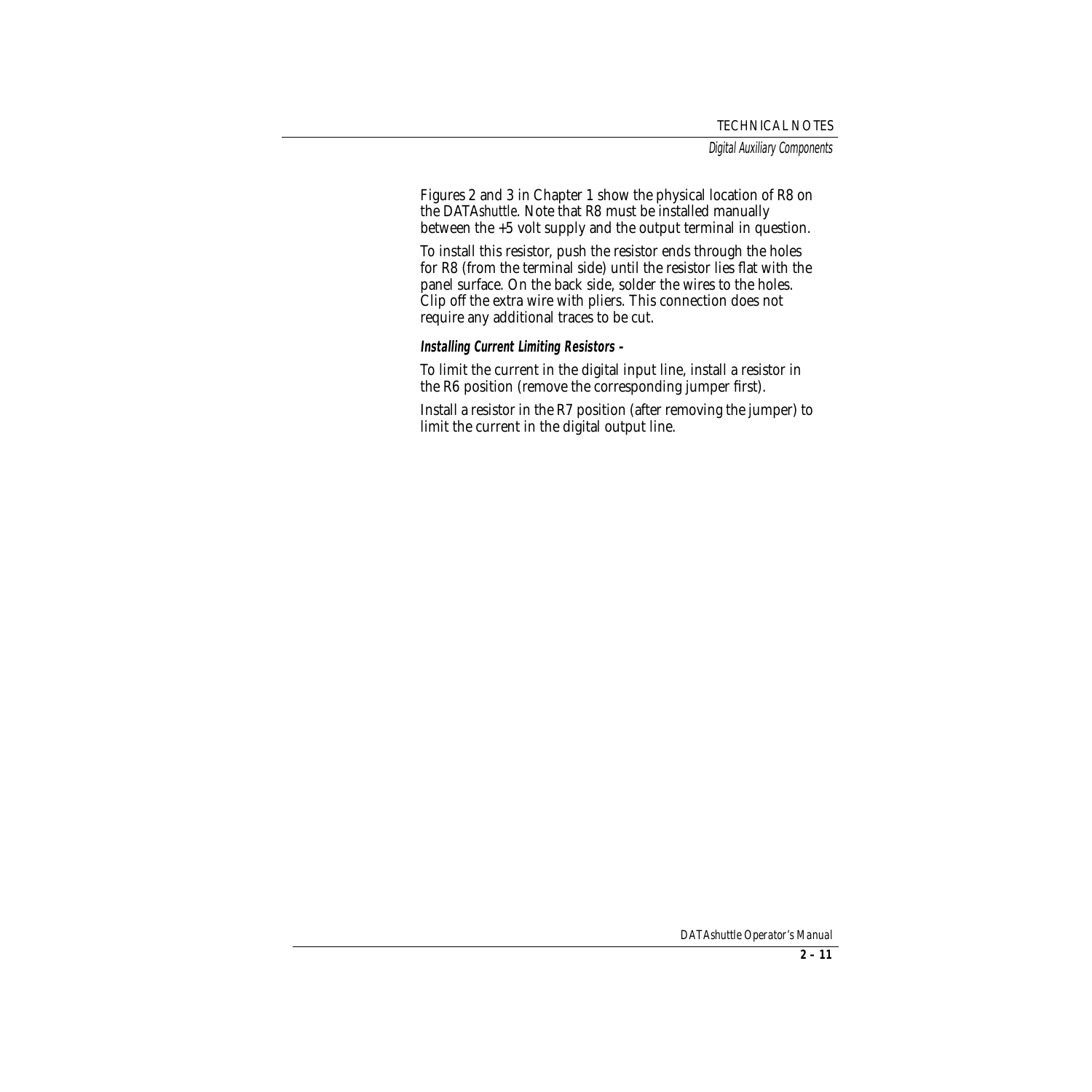Counter/Timer

# *Counter/Timer*

The DATA*shuttle* features one 16 bit counter/timer that may be used to count up to  $2^{16}$  (65,535) events. The maximum rate of pulses it can measure is 3MHz. The counter/timer is connected to an internal 2MHz clock, allowing it 0.5µS resolution.

There are four dedicated terminals for the counter/timer:

| Label      | <b>Name</b>    | <b>Function</b>                                                                      |
|------------|----------------|--------------------------------------------------------------------------------------|
| <b>CTG</b> | Gate           | Input/output functions may operate when this<br>line is high and stop when it is low |
| CT Trig    | <b>Trigger</b> | Initiate input or output functions on rising<br>edge                                 |
| CT Out     | Output         | Output pulses or square waves                                                        |
| CTIn       | Input          | Measure frequency of pulses, count pulses, or<br>time events                         |

**Counter/Timers lines available on the DATAshuttle –**

All of these lines are TTL compatible. Please note that they may not be optically isolated with modules.

For more information and examples about the uses of the counter/timer please see the *Applications Reference* or *QuickLog* manuals.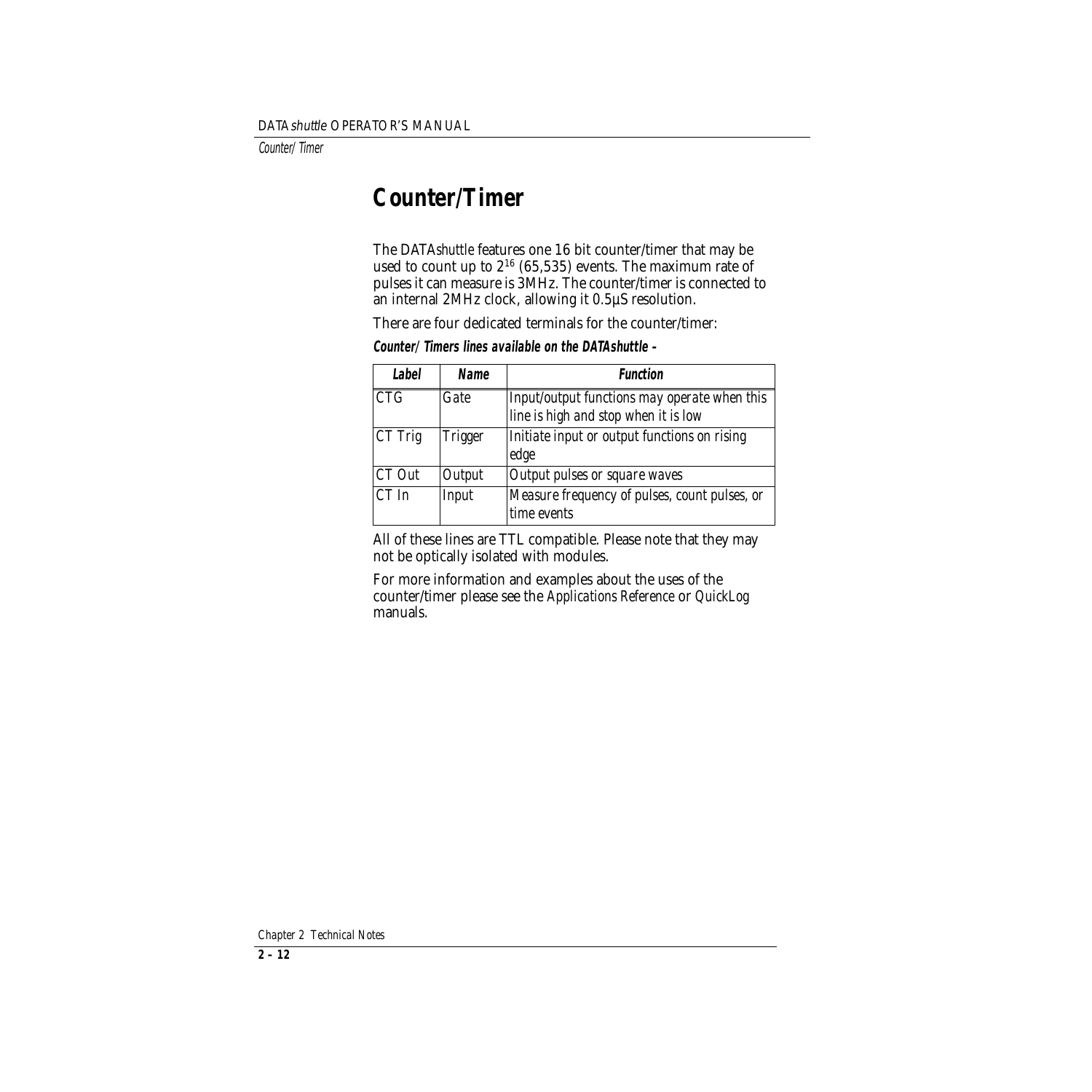# *Use With the AC Development System*

The DATA*shuttle* was developed using the framework of our WB-AAI/FAI family of plug-in data acquisition boards. As a result, the DATA*shuttle* responds to the same commands in our AC Development System software as these boards. Should you wish to use the AC Development System with the DATA*shuttle*, you should treat the DATA*shuttle*-12 as an WB-FAI and the DATA*shuttle*-16 as an WB-AAI. Please note, however, that there are two significant differences between the DATA*shuttle* and WB-AAI/FAI boards:

- **1. The DATAshuttle contains its calibration numbers in onboard nonvolatile RAM** (ACAL, BCAL, DCAL and CCAL) instead of in a calibration file. CALIB.DAT is not necessary.
- **2. The DATAshuttle has different minimum sample periods** (set by the J or j commands) than the WB-AAI/FAI boards. They are as follows:

**Minimum sample period for DATAshuttle-12**†  **–**

| <b>Resolution</b> | <b>Sample Period</b><br>(Single Channel) | <b>Sample Period</b><br>(Multiple Channels) |
|-------------------|------------------------------------------|---------------------------------------------|
| 9 bits            | $167 \mu S$                              | $250 \mu S$                                 |
| 10 bits           | $200 \mu S$                              | $294 \mu S$                                 |
| 11 bits           | $333 \mu S$                              | $357 \mu S$                                 |
| 12 bits           | $455 \mu S$                              | $500 \mu S$                                 |
| 18 bits           | $\ast$                                   | $\ast$                                      |

**Minimum sample period for DATAshuttle-16**†  **–**

| <b>Resolution</b> | <b>Sample Period</b><br>(Single Channel) | <b>Sample Period</b><br>(Multiple Channels) |
|-------------------|------------------------------------------|---------------------------------------------|
| 12 bits           | $455 \mu S$                              | $455 \mu S$                                 |
| 13 bits           | $833 \mu S$                              | $909 \mu S$                                 |
| 14 bits           | $1,250 \,\mu S$                          | $1,333 \mu S$                               |
| 15 bits           | $2,381 \,\mu S$                          | $2,500 \,\mu S$                             |
| 16 bits           | $4,545 \,\mu S$                          | $4,545 \,\mu S$                             |
| 18 bits           | $\ast$                                   | $\ast$                                      |

\* Low noise mode; 16,667 if power line frequency is 60 Hz; 20,000 if 50 Hz

 $^\dagger$  Rates describe a 33MHz IBM 386DX. Minimums are somewhat lower in faster computers.

*DATAshuttle Operator's Manual*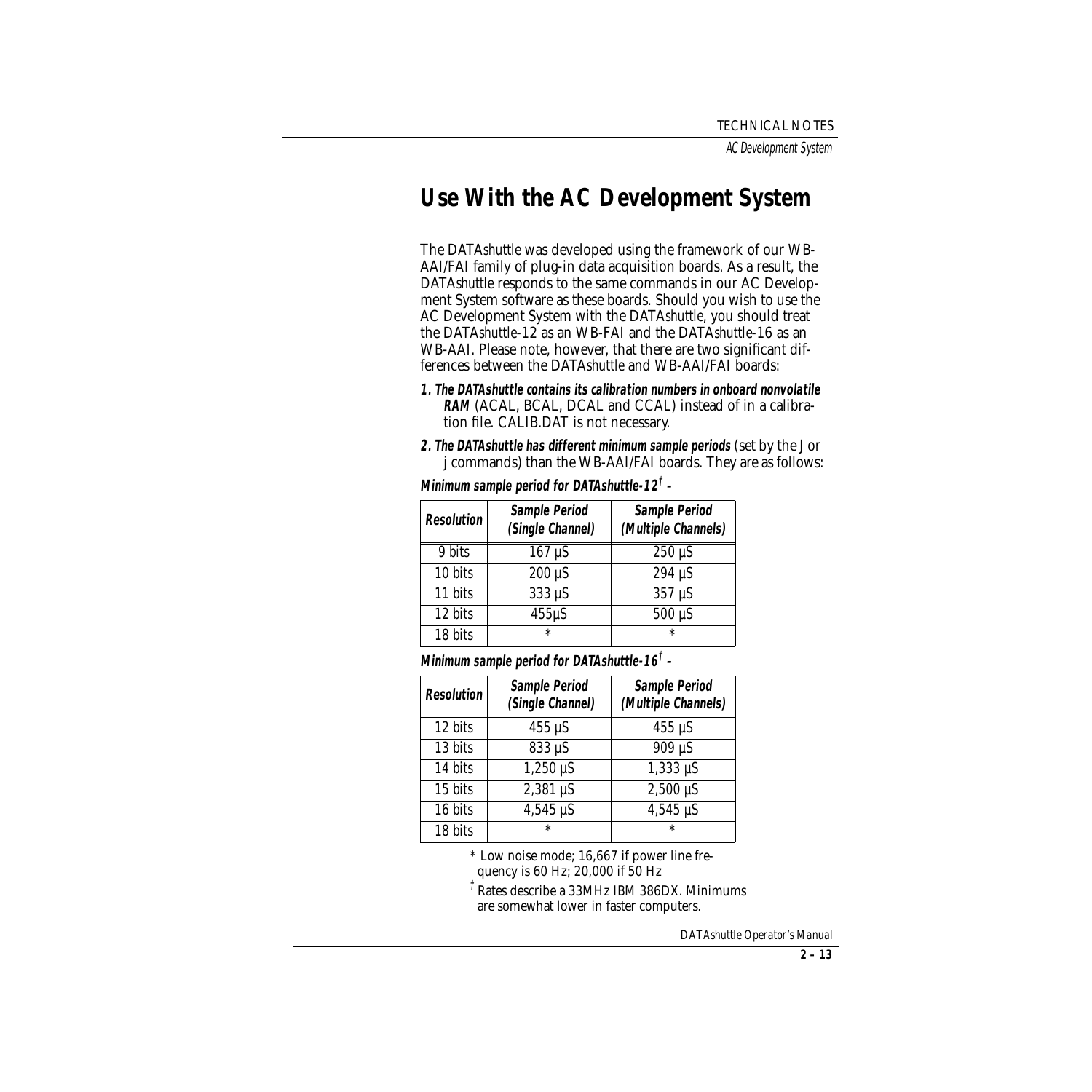Troubleshooting: Installation

# *Troubleshooting: Installation*

If you experience difficulty in getting your DATA*shuttle* up and running, please check to see that the installation is according to the descriptions in Chapter 1.

If the software reports a unit failure, or that it cannot find a DATA*shuttle*, then try these remedies:

- **1. Make sure the cable is securely connected** from the DATA*shuttle* input connector to the parallel port on the computer.
- **2. Make sure the DATAshuttle is connected to a power source**, either an AC Adapter or Keyboard Adapter. A red light on the board will indicate that power is present.
- **3. Verify that the software is up to date** (a version compatible with the unit you are using). Contact us, or your software provider.
- **4. Disconnect additional DATAshuttles** and printers in your setup.
- **5. Connect the DATAshuttle to another parallel port.**
- **6. Remove any additional data acquisition cards** from the computer.
- **7. If possible, install the DATAshuttle with another computer** to verify its correct operation.
- **8. Remove other terminate and stay resident (TSR)** programs from your system's AUTOEXEC.BAT file, temporarily. Also REM out any AUTOEXEC.BAT and CONFIG.SYS lines that relate to a PCMCIA port, such as device drivers, as these have been known to cause conflicts.
- **9. Make sure that you plug the DATAshuttle in and that power is connected**  before starting your computer. Many laptops will deactivate the parallel port at the start-up if nothing is attached to it.
- **10. Make sure that the Print Manager is not active in the Windows environment** when attempting to start the DATA*shuttle*. Some computers automatically load the Print Manager at startup, and it can interfere with WorkBench PC *for Windows*' ability to communicate with the hardware. Printing is possible while using the DATA*shuttle* but not during the initial loading of the Work-Bench PC *for Windows* software.

*(Please call our Technical Support line before returning a DATAshuttle – we hope to assist you with your problem via telephone.)*

*Chapter 2 Technical Notes*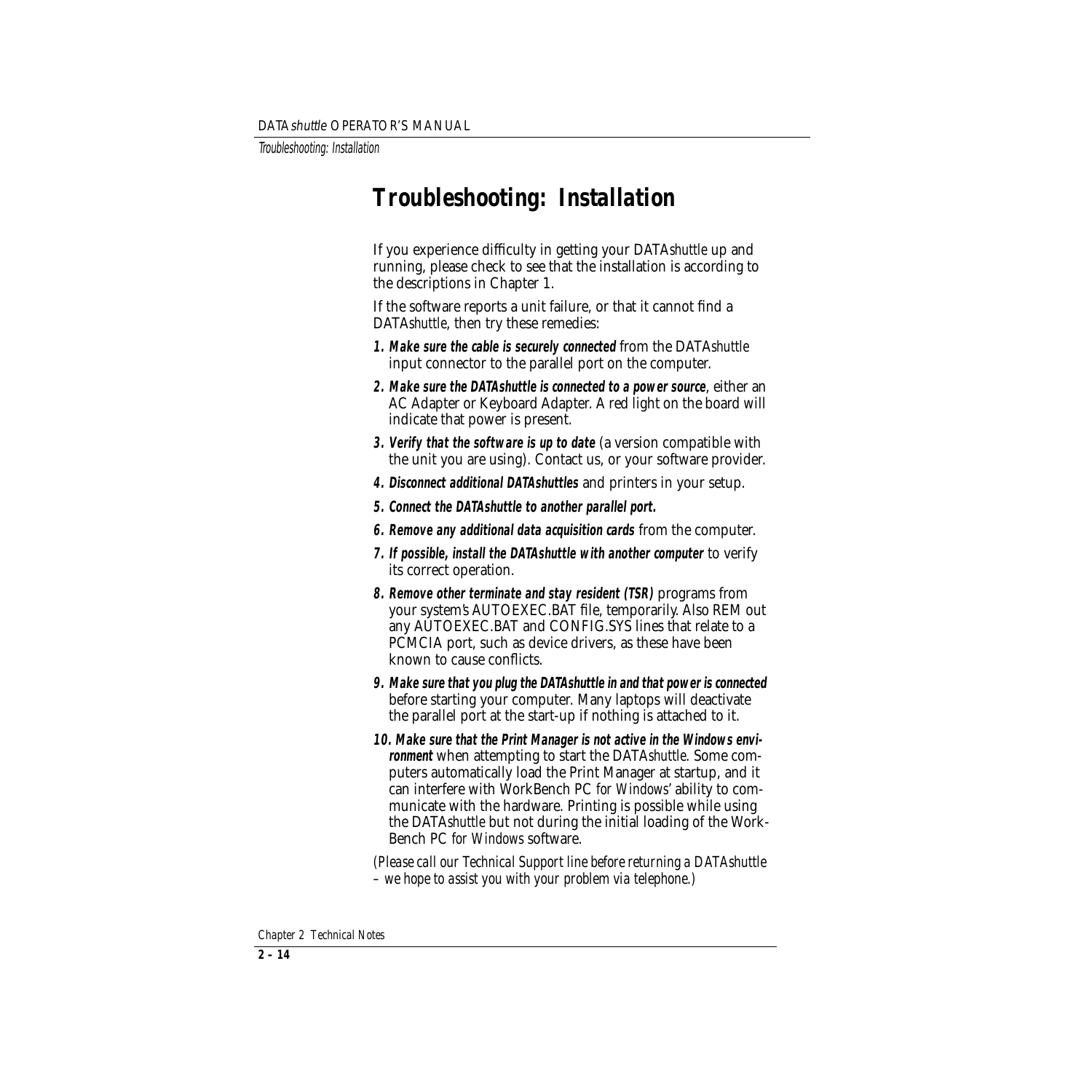# *Troubleshooting: Operation*

HINTS It's essential to have exactly one ground reference per channel. This single connection to ground makes sure you don't exceed the common mode range of input.

> (More than one connection per channel can lead to ground loops, causing errors or erratic readings. Connecting the – to the Com terminal provides a single ground. Your sensor might also provide another ground. If you're not sure that your sensor is grounded, try connecting the – to Com, and not, and see which works best.)

> Remember that if speed is not critical, selecting the "low noise mode" in software always provides the best accuracy and resolution with your data acquisition unit.

**OPERATING** Here are mini "case studies" of difficulties, along with some easy **Qs AND As** solutions:

#### Problem: **My unit reads analog inputs wrong.**

Action: Make sure the calibration numbers in the non-volatile memory are non-zero (run EDITCAL to check this). If the figures are correct, try shorting + to – to Com: the unit should return a reading around 0V.

#### Problem: **My unit reads the thermocouple as a very negative temperature.**

Action: Verify the connections are secure. Opens read as negative temperature.

#### Problem: **My readings are noisy.**

Action: Try using the low noise mode (see your software manual for more information).

#### Problem: **I can't measure any voltage change with my voltmeter on my digital output.**

Action: With nothing but a voltmeter connected, this is normal. The digital outputs are termed "open collector." These kind of outputs do not supply any voltage; it must be supplied from another source. This allows the flexibility to use any supply voltage up to 30V. The easiest way to see the state of any output terminal is to check the state of the input terminal with a voltmeter.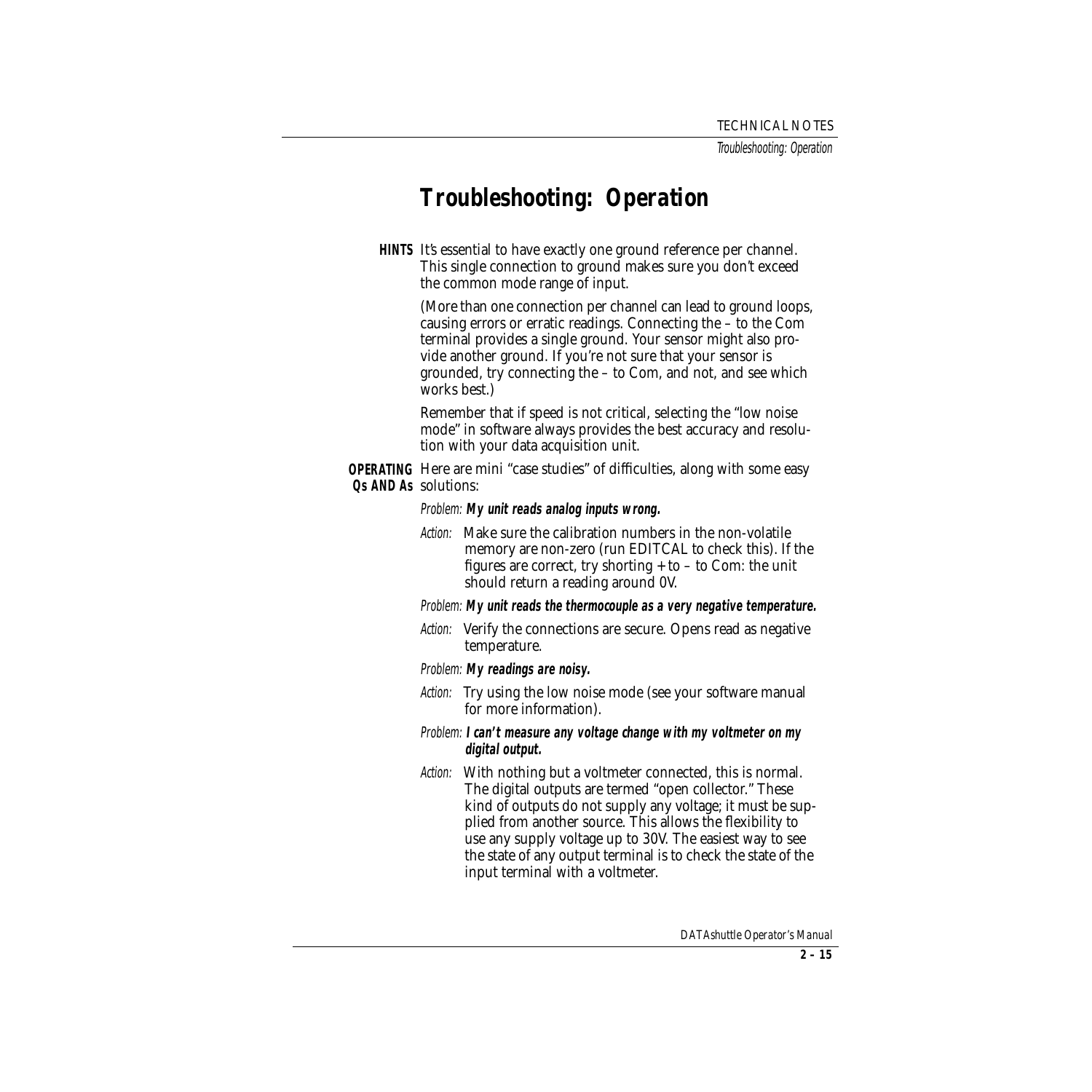Troubleshooting: Operation

#### Problem: **My digital inputs are "high" with nothing connected to them.**

Action: This is normal. The digital inputs are pulled up to about 1.5 volts by leakage from the LS7407 chips. This is enough to read logic high. You can pull them low with a 470 ohm resistor to ground.

#### Problem: **Can I get any output signal from the digital input terminals?**

- Action: *Y*es, you can use an input terminal to drive light loads such as a TTL input.
- Problem: **What should I do with the jumpers connecting the analog input to COM?**
- Action: In general, it is best to leave them connected as shipped.

#### Problem: **My 5V terminal reads only 4.6V.**

- Action: This is normal. Tolerance is 4.5 to 5V.
- Problem: **My analog output accuracy is poor.**
- Action: From the DOS command line, or in GO.BAT, run GFIND -C. This calibrates analog outputs. Note, however, that calibration sends full scale outputs, so it may be necessary to remove any instruments connected to the outputs.

#### **Check the following key areas to validate whether or not the DATAshut-BEFORE CALLING tle is operational: CUSTOMER SUPPORT**

- **1. Make sure the AC Adapter is not damaged.** To do this, detach the adapter from the DATA*shuttle*, while leaving it plugged in to the wall outlet. Then measure the voltage between the inside and outside surfaces of the cylindrical connector. In this noload condition, the voltage should measure approximately 9V. If this is not the case, it is likely that the AC Adapter will need to be replaced.
- **2. Check the power section of the DATAshuttle.** After plugging the AC Adapter back into the DATA*shuttle*, check to make sure the LED is functioning. If the LED is not lighting up, then there is likely a problem with the power section of the unit. Contact technical support for further assistance.
- **3. Check the DATAshuttle's internal power supply.** To do this, it is necessary to measure four voltage terminals on the unit itself: the +5V and Vref(6.9V) terminals, found at opposite ends of the terminal strip next to the passthrough connector, and the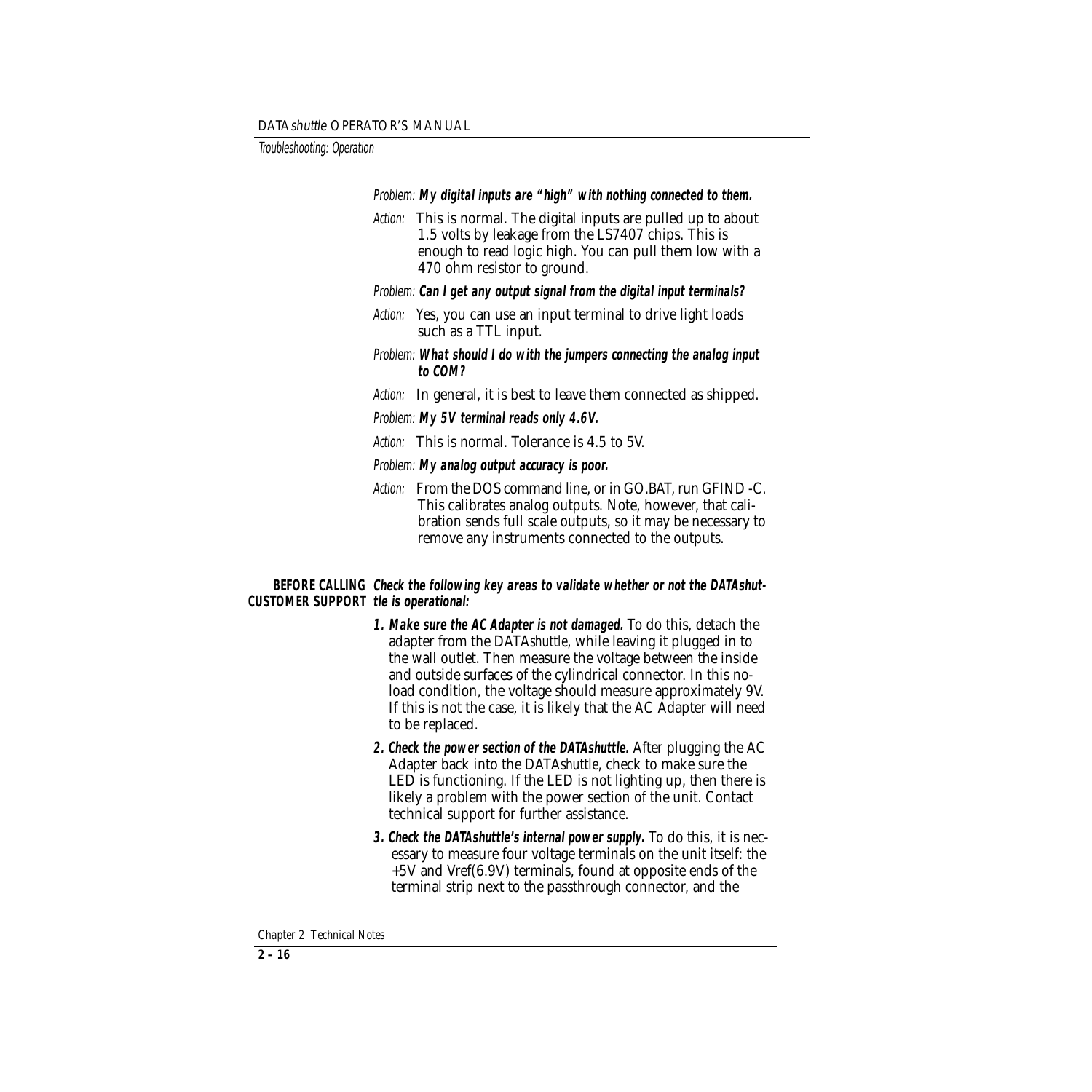+15V and the -12V terminals, which can be found on the raised section of the DATA*shuttle* called the terminal board. *(Please consult the diagrams on pages 1–6 and 1–7 if you are unable to locate these terminals.)*

If you have been installing resistors or capacitors on the analog input auxiliary section, then it is necessary to remove the terminal board and re-check the +5V and Vref voltages. If, after removal, these voltages return to normal, it is likely that there is a short-to-ground on the terminal board. Check the resistor/ capacitor installations for such a short and reinstall the board.

If removal does not fix the +5 and -12 voltages, then there is a problem with the DATA*shuttle*'s internal power supply. Contact technical support for further assistance.

### **To help us serve you better, please have the following information ready: IF YOU NEED**

### **CUSTOMER SUPPORT**

- **1.** Have the part number of your DATA*shuttle* ready.
- **2.** Have the type and version number of the software you're using.
- **3.** Have your computer's type, model, and the version of the operating system.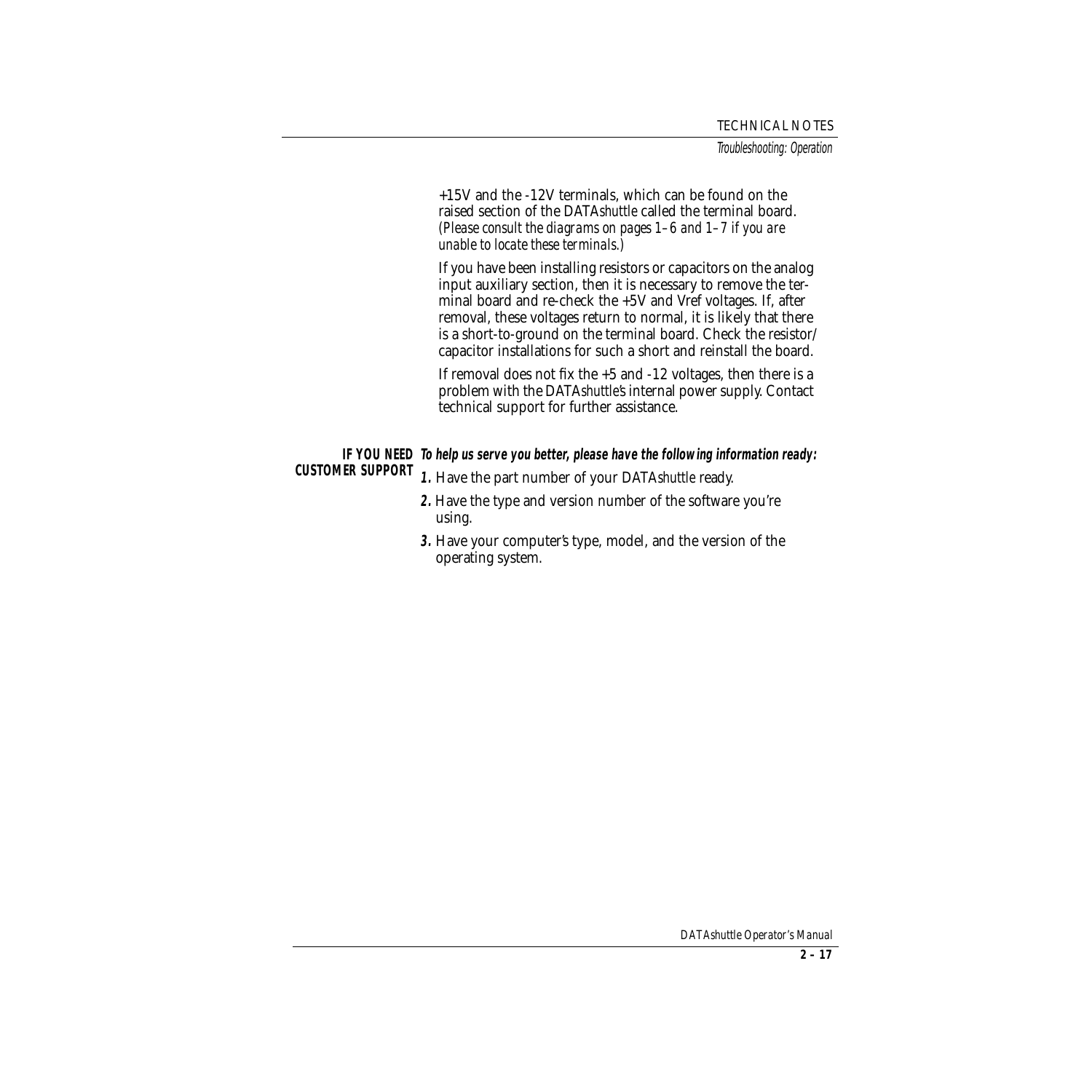Product Specifications: Accuracy & Resolution

# *Product Specifications*

| Range          |                     | <b>Typical Resolution</b><br>at Full Scale | Absolute Accuracy, the larger of<br>% of Reading:<br>% of Range: |         |
|----------------|---------------------|--------------------------------------------|------------------------------------------------------------------|---------|
|                |                     |                                            |                                                                  |         |
|                | $-5$ to $+50$ mV    | $12 \mu V$                                 | 0.08%                                                            |         |
| <b>VOLTAGE</b> | $-25$ to $+25mV$    | $12 \mu V$                                 | 0.16%                                                            |         |
|                | $-50$ to $+500$ mV  | $120 \mu V$                                | 0.05%                                                            | $0.2\%$ |
|                | $-250$ to $+250$ mV | $120 \mu V$                                | 0.05%                                                            | 0.2%    |
|                | $-1$ to $+10$ V     | $2.4 \text{ mV}$                           | 0.05%                                                            | 0.2%    |
|                | $-5$ to $+5$ V      | $2.4 \text{ mV}$                           | 0.05%                                                            | 0.3%    |

#### **DATAshuttle-12 ACCURACY & RESOLUTION– ACCURACY**

#### **DATAshuttle-16 ACCURACY & RESOLUTION–**

| Range          |                     | <b>Typical Resolution</b><br>at Full Scale | Absolute Accuracy, the larger of<br>% of Reading:<br>% of Range: |       |
|----------------|---------------------|--------------------------------------------|------------------------------------------------------------------|-------|
|                | $-5$ to $+50$ mV    | $0.8 \mu V$                                | 0.04%                                                            |       |
|                | $-25$ to $+25mV$    | $0.8 \mu V$                                | 0.08%                                                            |       |
|                | $-50$ to $+500$ mV  | $8 \mu V$                                  | 0.01%                                                            | 0.05% |
| <b>VOLTAGE</b> | $-250$ to $+250$ mV | $8 \mu V$                                  | 0.01%                                                            | 0.05% |
|                | $-1$ to $+10$ V     | $150 \mu V$                                | 0.01%                                                            | 0.05% |
|                | $-5$ to $+5$ V      | $150 \mu V$                                | 0.01%                                                            | 0.10% |

**General Conditions –** From 15 to 35 degrees C, ambient at the interface unit, source resistance less than 1k Ohms. Includes linearity, drift, offset, resolution, and calibration error. In this table 12 bit (0.024%) resolution in use for the DATA*shuttle*-12, while 16 bit is in use for the DATA*shuttle*-16 (0.0015%).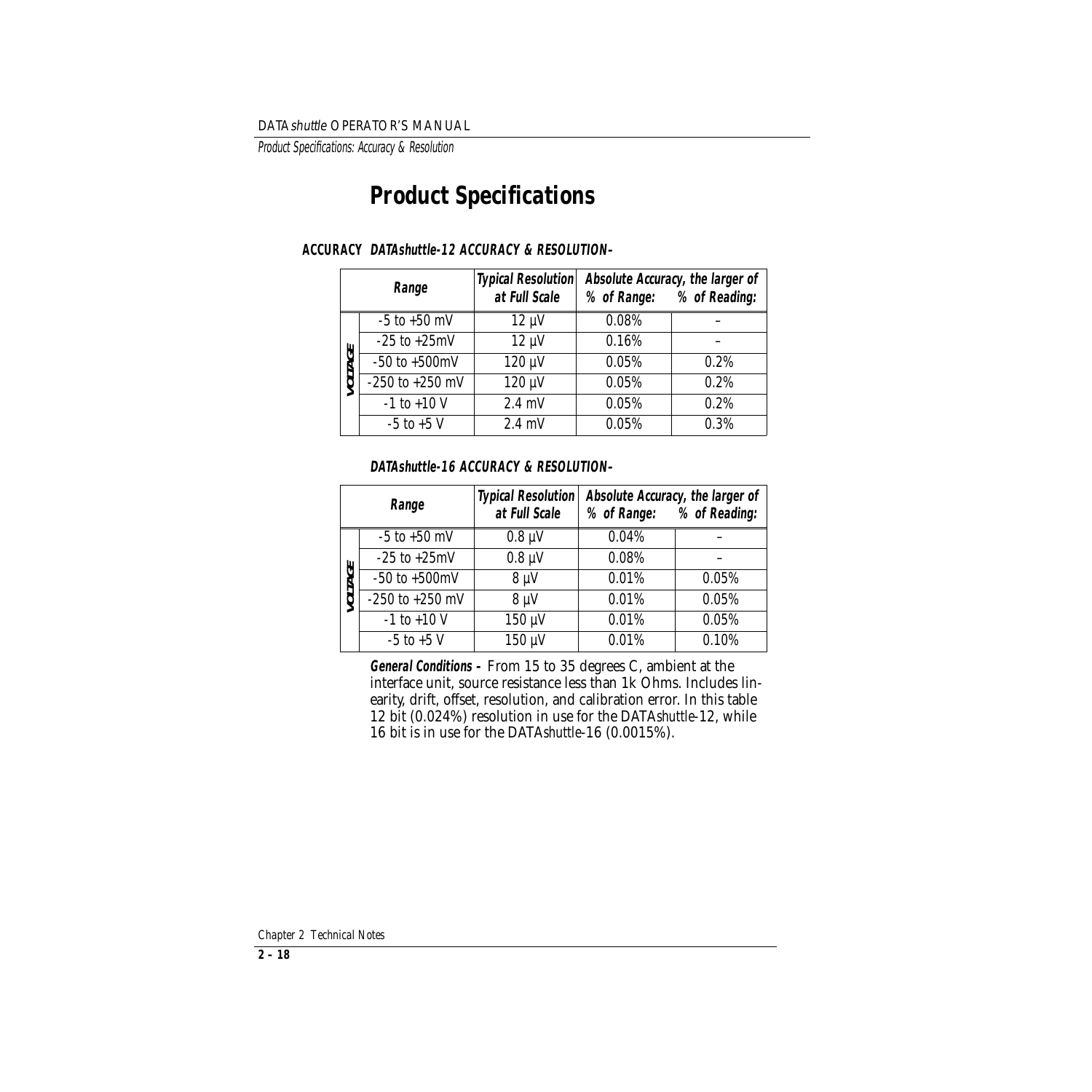| DATAshuttle-12 THERMOCOUPLE ACCURACY - |  |
|----------------------------------------|--|
|----------------------------------------|--|

| Type             | Range (°C.)      | Resolution (°C.) | Accuracy (°C.) |
|------------------|------------------|------------------|----------------|
|                  | $-210$ to $-100$ | $0.1 - 0.3$      | ± 2.3          |
| J                | $-100$ to $0$    | 0.05             | ± 1.2          |
|                  | 0 to 880         | $0.05 - 0.2$     | $\pm$ 1        |
|                  | $-250$ to $-75$  | $0.15 - 1.0$     | $\pm$ 8        |
| K                | $-75$ to $1260$  | $0.07 - 0.3$     | ± 1.4          |
|                  | 0 to 900         | $0.06 - 0.2$     | ± 1.2          |
|                  | $-250$ to $-70$  | $0.1 - 0.5$      | ± 4            |
| E                | $-70$ to $100$   | 0.04             | $\pm$ 1        |
|                  | 100 to 680       | $0.04 - 0.15$    | ± 0.8          |
|                  | $-250$ to $-50$  | $0.15 - 0.8$     | $\pm 6$        |
| T                | $-50$ to $10$    | $0.02 - 0.8$     | ±1.4           |
|                  | 10 to 150        | 0.06             | ± 1.2          |
|                  | 150 to 400       | $0.06 - 0.1$     | $\pm$ 1        |
|                  | $-50$ to $120$   | 0.4              | $\pm~10$       |
| S                | 120 to 380       | 0.3              | ± 5            |
|                  | 380 to 1770      | $0.2 - 0.6$      | $±$ 4          |
|                  | $-50$ to $250$   | $0.2 - 0.4$      | $\pm 10$       |
| $\boldsymbol{R}$ | 250 to 800       | $0.2^{\circ}$    | ± 4            |
|                  | 800 to 1770      | $0.2 - 0.4$      | ± 3            |
|                  | 200 to 300       | $0.7 - 1$        | $\pm$ 20       |
| B                | 300 to 500       | $0.4 - 0.7$      | ±13            |
|                  | 500 to 1000      | $0.2 - 0.4$      | $\pm$ 8        |
|                  | 1000 to 1820     | $0.2 - 0.4$      | $±$ 4          |
| G                | 25 to 200        | $0.2 - 1$        | ± 15           |
|                  | 200 to 2315      | $0.15 - 0.8$     | ± 4            |
| D                | $-20$ to $2315$  | $0.2 - 1$        | ± 4            |
|                  | 150 to 2000      | $0.15 - 0.6$     | $\pm$ 3        |
| C                | $-20$ to $2315$  | $0.15 - 1$       | ± 4            |
|                  | 100 to 1500      | $0.15 - 0.4$     | $\pm$ 3        |
| N                | $-200$ to $-100$ | $0.7 - 1.4$      | $\pm$ 5        |
|                  | -100 to 1300     | $0.4 - 0.7$      | ± 3            |

*DATAshuttle Operator's Manual*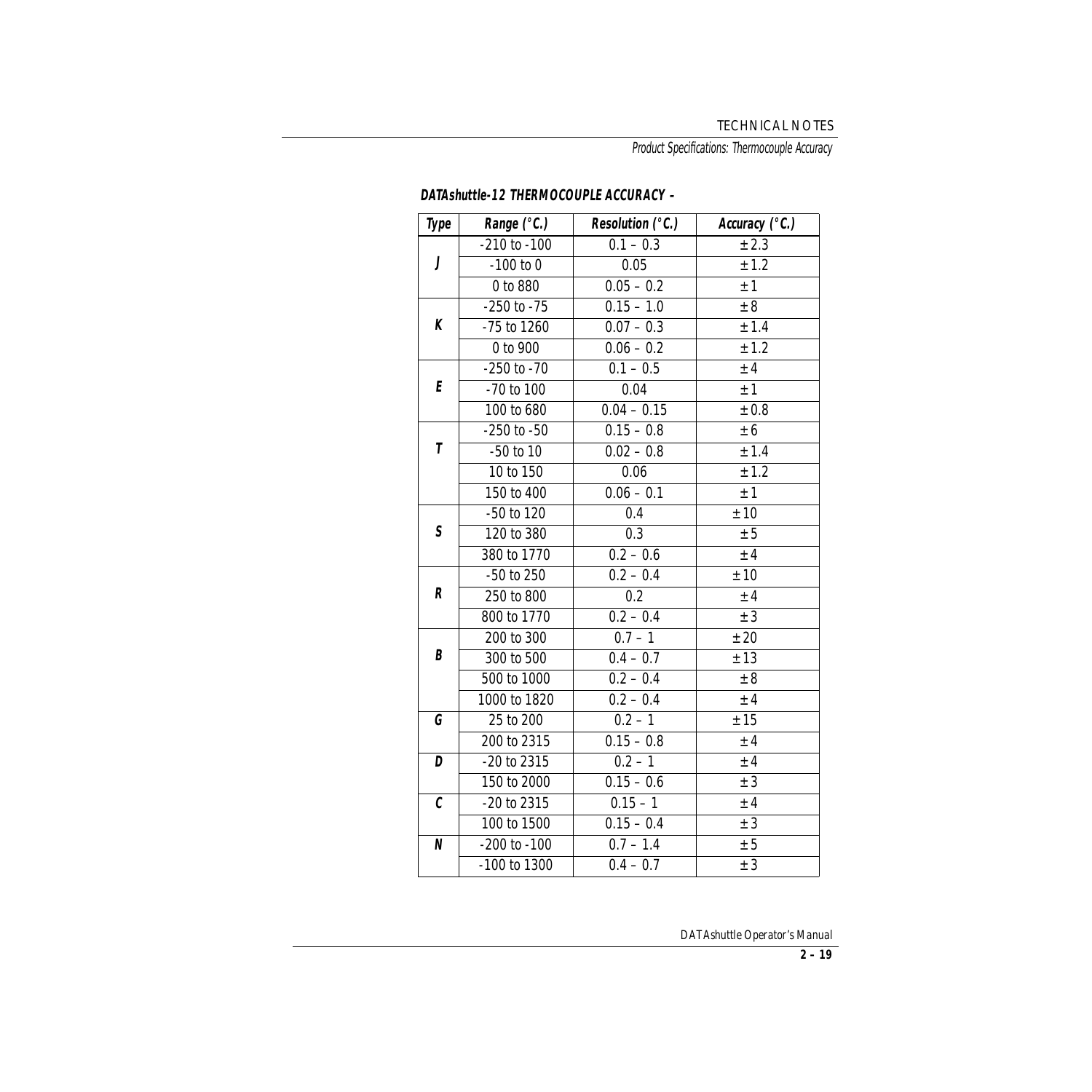| <b>Type</b>              | Range (°C.)      | Resolution (°C.)        | Accuracy (°C.)     |
|--------------------------|------------------|-------------------------|--------------------|
|                          | $-210$ to $-100$ | $0.02 - 0.04$           | ± 1.2              |
| J                        | $-100$ to $100$  | 0.02                    | ± 0.7              |
|                          | 100 to 880       | 0.01                    | ± 0.5              |
|                          | $-250$ to $-150$ | $0.03 - 0.15$           | $±$ 4              |
| K                        | $-150$ to $-50$  | 0.03                    | $\pm$ 1            |
|                          | $-50$ to $1260$  | 0.02                    | ± 0.7              |
|                          | $-250$ to $-100$ | $0.08 - 0.01$           | $\pm 2$            |
| E                        | $-100$ to $200$  | 0.01                    | $\pm$ 0.6          |
|                          | 200 to 680       | 0.01                    | ± 0.4              |
|                          | $-250$ to $-120$ | $\overline{0.03} - 0.1$ | ± 3                |
| $\overline{I}$           | $-120$ to $-25$  | $0.02 - 0.03$           | $\pm 0.9$          |
|                          | $-25$ to $200$   | $0.01 - 0.02$           | ± 0.7              |
|                          | 200 to 400       | 0.01                    | ± 0.5              |
|                          | -50 to $50$      | $0.1 - 0.2$             | ± 5                |
| $\boldsymbol{\mathsf S}$ | 50 to 300        | $\overline{0.1}$        | $\pm$ 3            |
|                          | 300 to 1770      | 0.08                    | ± 2                |
|                          | $-50$ to $25$    | $0.1 - 0.2$             | $\pm$ 5            |
| $\boldsymbol{R}$         | 25 to 200        | $\overline{0.1}$        | $\pm$ 3            |
|                          | 200 to 1770      | 0.08                    | $\overline{\pm}$ 2 |
|                          | 200 to 300       | $0.25 - 0.4$            | ±10                |
| B                        | 300 to 500       | $0.15 - 0.25$           | $\pm 6$            |
|                          | 500 to 1000      | $0.08 - 0.15$           | $±$ 4              |
|                          | 1000 to 1820     | 0.08                    | ± 2                |
| G                        | 25 to 200        | $0.08 - 0.3$            | $\pm$ 8            |
|                          | 200 to 2315      | 0.08                    | ± 2                |
| D                        | $-20$ to $2315$  | $0.04 - 0.08$           | ± 2                |
|                          | 300 to 1500      | 0.04                    | ±1.3               |
| C                        | $-20$ to $2315$  | $0.04 - 0.08$           | $\pm \overline{2}$ |
|                          | 100 to 1500      | 0.05                    | ±1.5               |
| N                        | $-200$ to $-100$ | $0.05 - 0.1$            | $\pm$ 3            |
|                          | $-100$ to $1300$ | $0.02 - 0.05$           | ± 1.5              |

**DATAshuttle**-16 **THERMOCOUPLE ACCURACY –**

*Chapter 2 Technical Notes*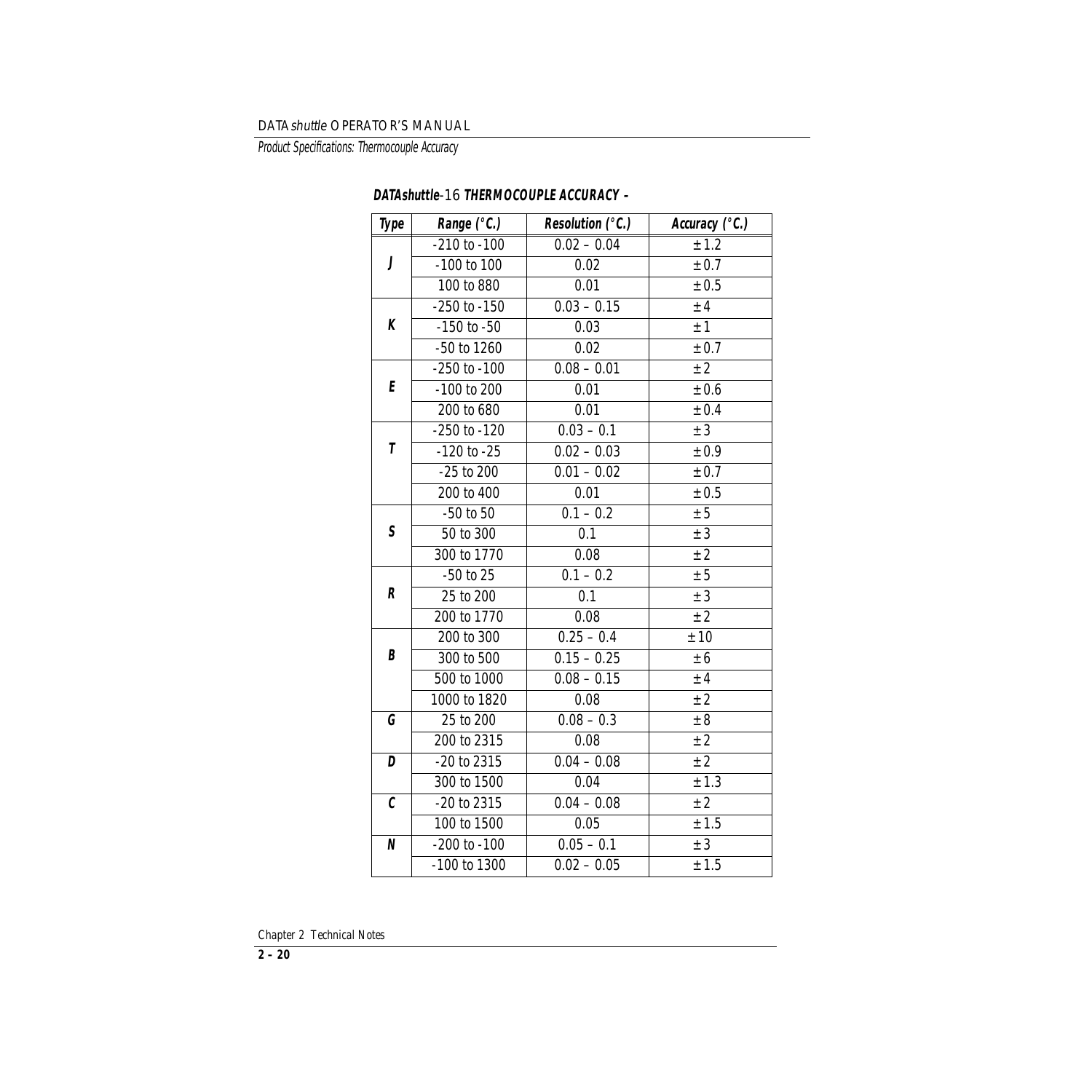**Thermocouple Conditions –** Same as General Conditions. Does not include the accuracy of the thermocouple itself (cold junction error must be added in; cold junction compensation with DATA*shuttle*-TCs only). Resolution assumes 12 bit resolution in use for DATA*shuttle*-12, 16 bit resolution for DATA*shuttle*-16; it is approximate as resolution varies with temperature measured.

Thermocouples use the 50 mV range. For inputs below -5 mV (below approximately -100 degrees C), use the +/-25 mV range.

**Cold Junction Compensation Error** – For the best resolution while using the DATA*shuttle*-TCs, use the 50 mV range above -5 mV. Cold Junction Compensation Error (degrees C) at terminal temperature of:

| <b>Type</b>    | $25^\circ C$ | $15^\circ$ & $35^\circ$ C | $5^\circ$ & $45^\circ$ C |
|----------------|--------------|---------------------------|--------------------------|
| $\overline{J}$ | 0            | < 0.25                    | < 0.6                    |
| Κ              | 0            | ~< 0.3                    | 0.7                      |
| Ε              | 0            | ~< 0.3                    | < 0.8                    |
| T              | 0            | < 0.4                     | < 1.2                    |
| S              | 0            | ~< 0.6                    | < 1.3                    |
| R              | N            | < 0.4                     | < 1.6                    |
| R              | O            | ~1.0                      | ~< 2.0                   |
| G              | 0            | 0.7                       | < 1.7                    |
| C              | 0            | ~< 0.5                    | < 1.2                    |
| D              | N            | < 0.6                     | < 1.8                    |
| Ν              |              | < 0.6                     | 1.2                      |

Cold junction compensation error is in reference to the temperature of the terminals. For types B and G the above error applies for measured temperatures above 200 degrees C only. The cold junction sensor can be recalibrated at any temperature from 0 to 50 degrees to improve the accuracy if it will not be used at 25 degrees.

*DATAshuttle Operator's Manual*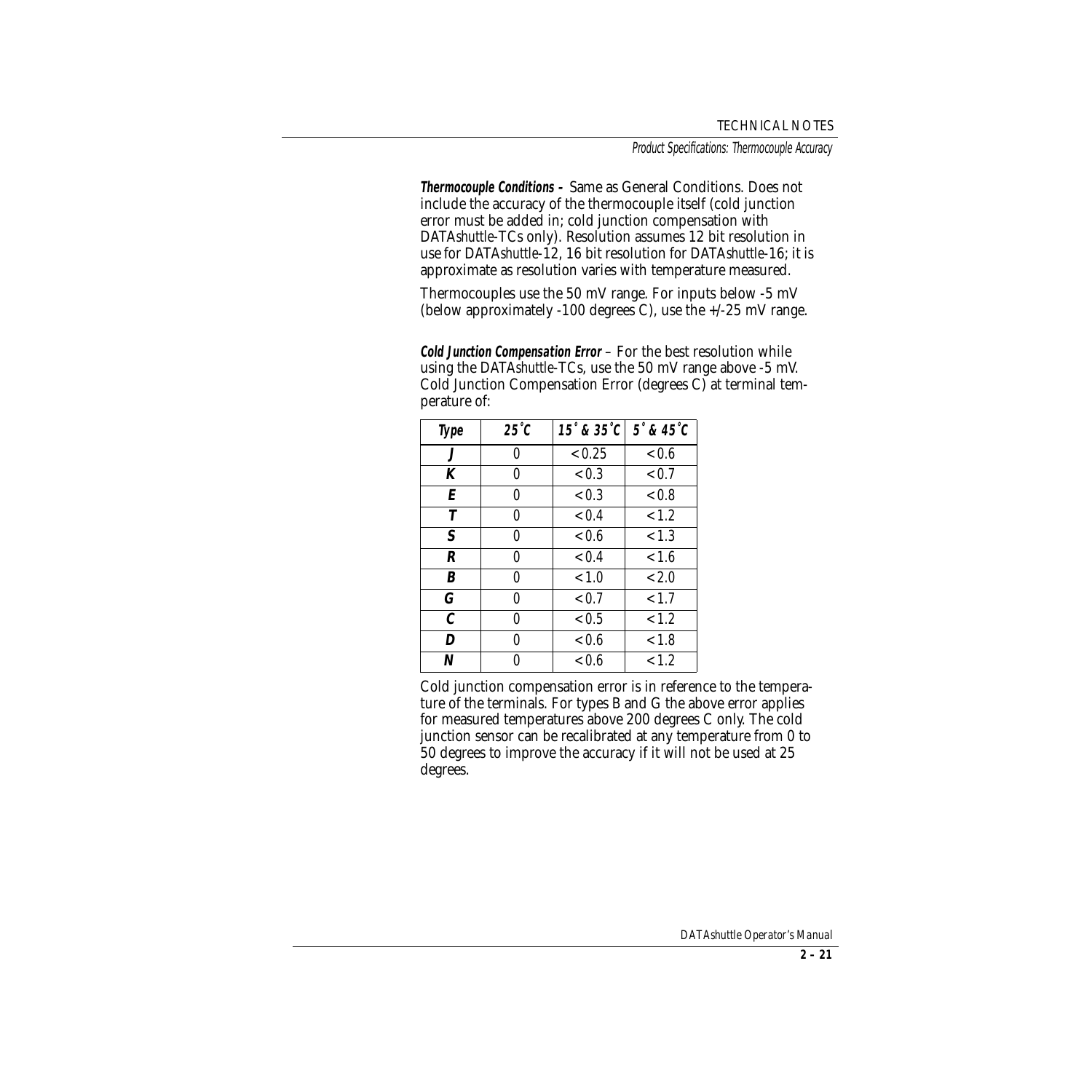#### **Cold Junction Temperature Differential:**

For the DATA*shuttle*-TC only, the temperature gradient in the air adjacent to the cold junction plate is attenuated 15 times when AWG #22 gage or smaller thermocouple wire is used and the wires are bundled together for at least one foot from the cold junction terminals. The error is usually less than 0.1 degree C.

For the DATA*shuttle*-GPs there is no isothermal plate. The cold junction compensation error consists of the above table plus the difference between the terminal temperature and the cold junction sensor. This difference can be several degrees. The above table applies only after user calibration of the cold junction.

*Chapter 2 Technical Notes*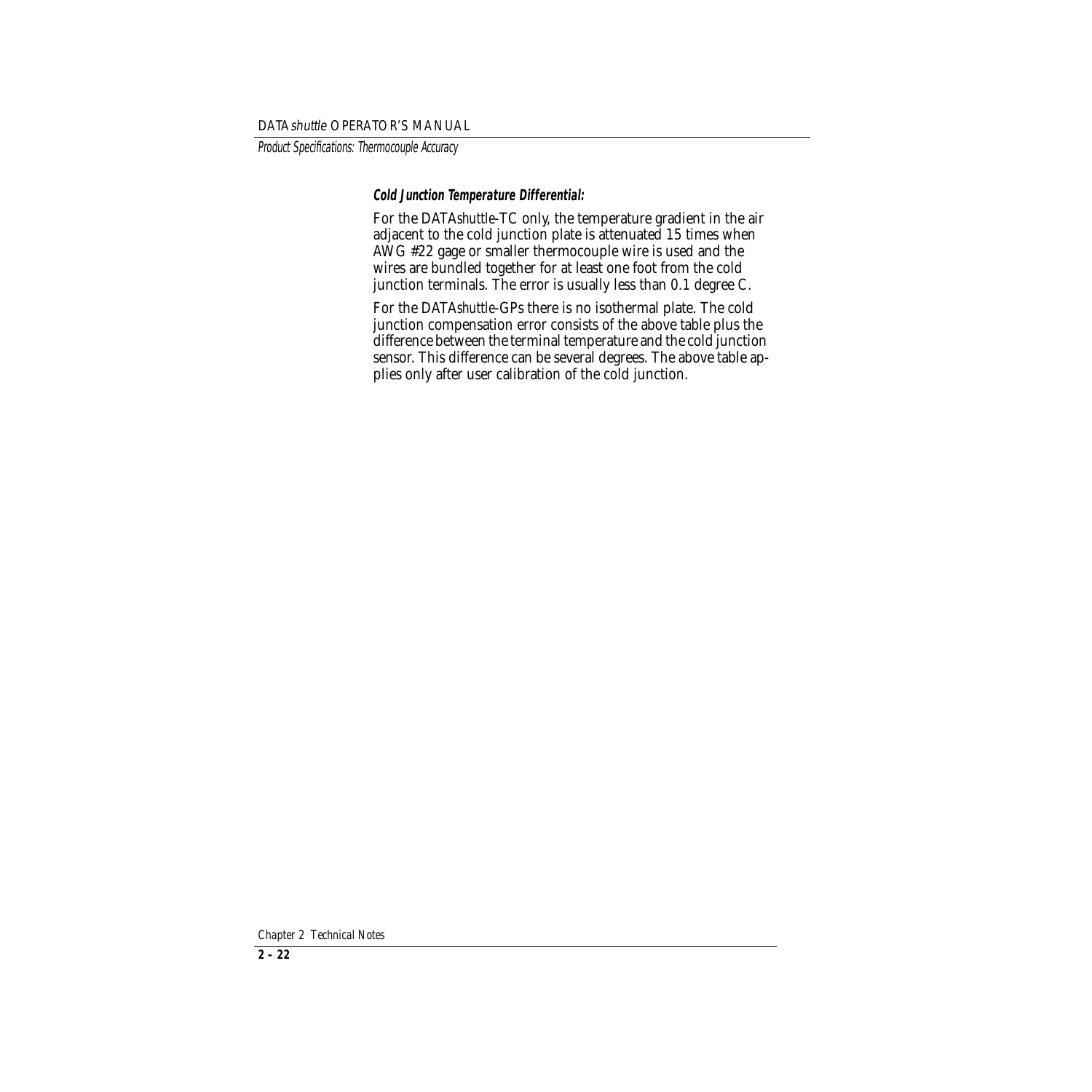### TECHNICAL NOTES

Product Specifications: RTD Accuracy

| <b>Set Resistor</b><br>Ω | <b>RTD</b><br>Ω | Range<br>°C.     | <b>Resolution</b><br>°C. | Accuracy<br>°C. |
|--------------------------|-----------------|------------------|--------------------------|-----------------|
| 10k                      | 50              | $-200$ to $115$  | $0.02$ to $0.1$          | 0.9             |
| 20k                      | 50              | $-200$ to $525$  | $0.04$ to $0.2$          | 1.2             |
| 20k                      | 100             | $-200$ to $115$  | $0.02$ to $0.1$          | 0.9             |
| 50 k                     | 50              | $-200$ to $>850$ | $0.1$ to $0.5$           | 2.1             |
| 50k                      | 100             | $-200$ to $750$  | $0.05$ to $0.2$          | 1.4             |
| 50 k                     | 200             | $-200$ to 115    | $0.02$ to $0.1$          | 1.0             |
| 100k                     | 100             | $-200$ to $-850$ | $0.1$ to $0.5$           | 2.1             |
| 100k                     | 200             | $-200$ to $750$  | $0.05$ to $0.2$          | 1.4             |
| 100k                     | 500             | $-200$ to 115    | $0.02$ to $0.1$          | 0.9             |
| 200 k                    | 200             | $-200$ to $>850$ | $0.1$ to $0.5$           | 2.1             |
| 200 k                    | 500             | $-200$ to $525$  | $0.04$ to $0.2$          | 1.2             |
| 200 k                    | 1000            | $-200$ to $115$  | $0.02$ to $0.1$          | 0.9             |
| 500 k                    | 500             | $-200$ to $>850$ | $0.1$ to $0.5$           | 2.1             |
| 500 k                    | 1000            | $-200$ to $750$  | $0.05$ to $0.2$          | 1.4             |
| 1000 k                   | 1000            | $-200$ to $>850$ | $0.1$ to $0.5$           | 2.1             |

### **DATAshuttle-12 RTD ACCURACY –**

*DATAshuttle Operator's Manual*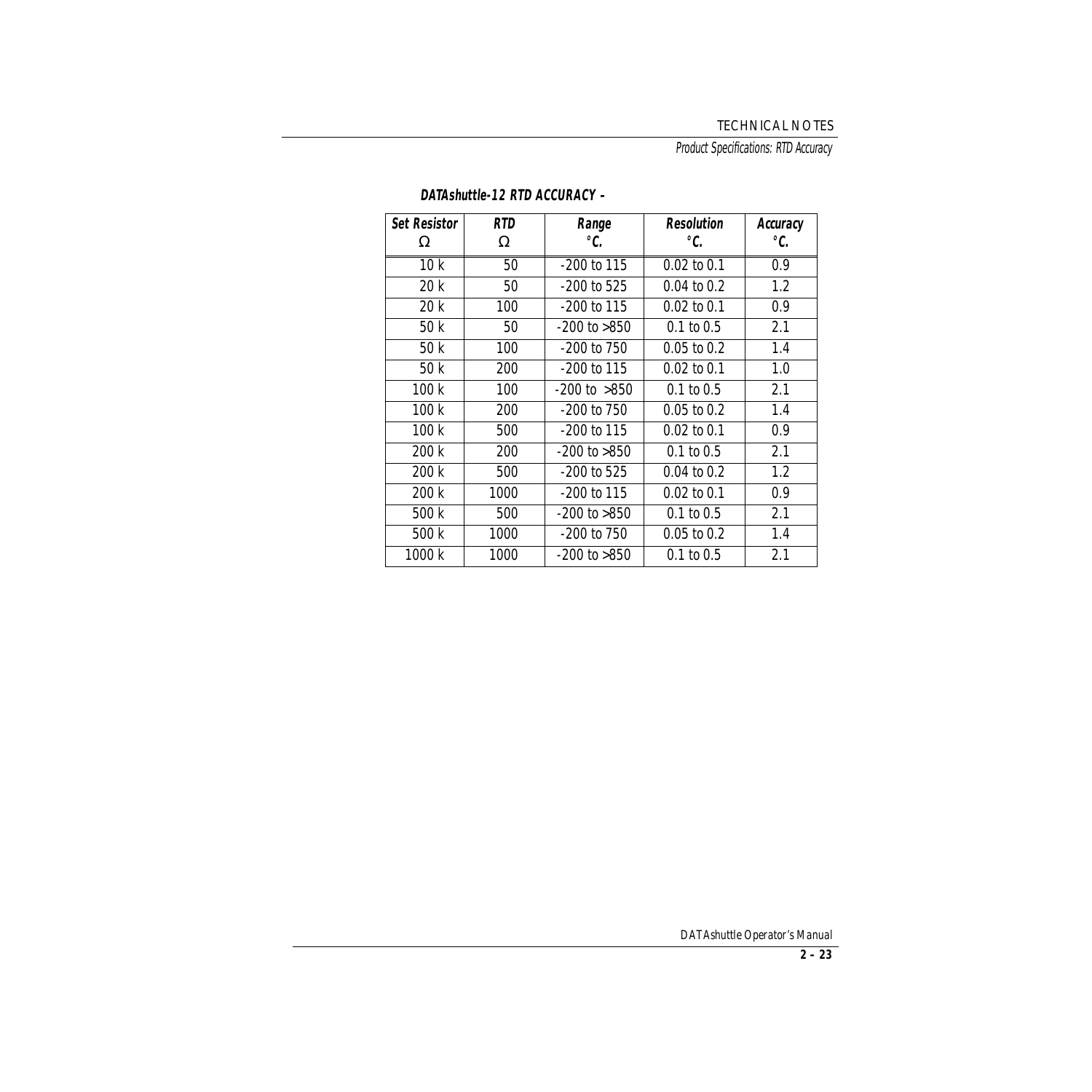Product Specifications: RTD Accuracy

| <b>Set Resistor</b> | RTD  | Range            | <b>Resolution</b> | Accuracy |
|---------------------|------|------------------|-------------------|----------|
| Ω                   | Ω    | °C.              | °C.               | °C.      |
| 10k                 | 50   | $-200$ to 115    | 0.005             | 0.8      |
| 20k                 | 50   | $-200$ to 525    | 0.01              | 0.9      |
| 20k                 | 100  | $-200$ to 115    | 0.005             | 0.8      |
| 50 k                | 50   | $-200$ to $>850$ | 0.03              | 1.4      |
| 50 k                | 100  | $-200$ to $750$  | 0.01              | 1.0      |
| 50 k                | 200  | $-200$ to 115    | 0.005             | 0.8      |
| 100k                | 100  | $-200$ to $-850$ | 0.03              | 1.4      |
| 100k                | 200  | $-200$ to $750$  | 0.01              | 1.0      |
| 100k                | 500  | $-200$ to 115    | 0.005             | 0.8      |
| 200 k               | 200  | $-200$ to $>850$ | 0.03              | 1.4      |
| 200 k               | 500  | $-200$ to $525$  | 0.01              | 0.9      |
| 200 k               | 1000 | $-200$ to $115$  | 0.005             | 0.8      |
| 500 k               | 500  | $-200$ to $>850$ | 0.03              | 1.4      |
| 500 k               | 1000 | $-200$ to $750$  | 0.01              | 1.0      |
| 1000 k              | 1000 | $-200$ to $>850$ | 0.03              | 1.4      |

**RTD Conditions –** Same as General Conditions. Does not include the accuracy of the RTD sensor itself. Includes linearization and signal conditioning errors.

Assumes 12 bit resolution in use for the DATA*shuttle*-12; 16 bit resolution in use for the DATA*shuttle*-16.

RTD measurements are on the 0-50 mV range.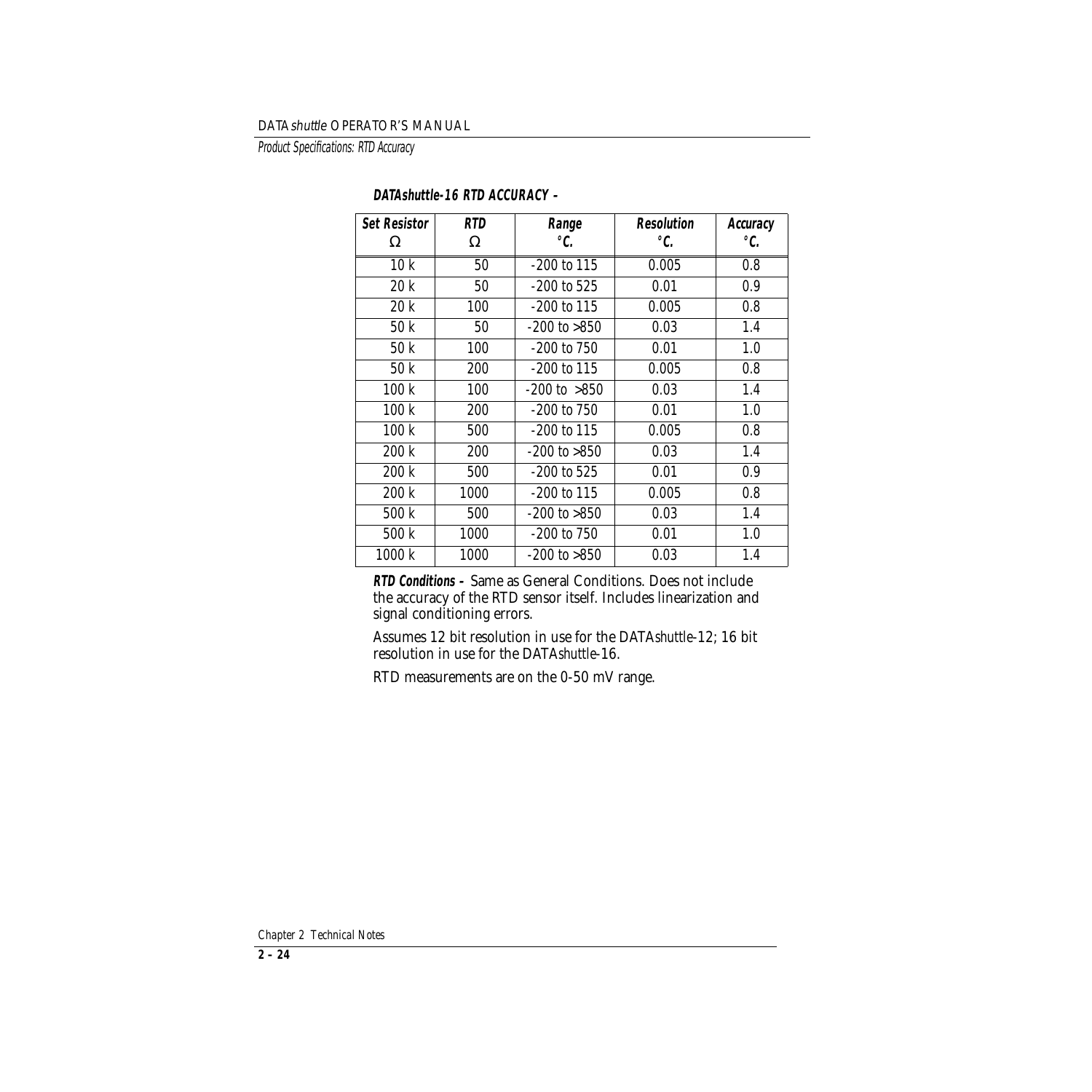**INPUT IMPEDANCE** All analog inputs have an impedance rating of >20**M**Ω

*Important:* All noise measurements are in low noise mode, with **NOISE REJECTION** inputs shorted to COM.

> **CMRR –** Common Mode Rejection Ratio (CMRR) is >80dB under these conditions: DC to 100 Hz, common mode input  $\pm$  7.0 Volts channel to ground. This specification applies even when one or more nonmeasured channels exceeds the operating common mode range.

| Range            | <b>Typical Internal Noise (RMS)</b> |  |
|------------------|-------------------------------------|--|
| $50 \text{ mV}$  | $0.5 \mu V$                         |  |
| $\pm 25$ mV      | $0.5 \mu V$                         |  |
| $500 \text{ mV}$ | $4 \mu V$                           |  |
| $\pm 250$ mV     | $4 \mu V$                           |  |
| 10V              | $50 \mu V$                          |  |
| $\pm$ 5 V        | $50 \mu V$                          |  |

### **DATAshuttle NOISE REJECTION –**

**COMMON MODE** Operating, channel-to-ground – ±7 Volts **Nonoperating –** ±50 Volts continuous. **RANGE**

**INPUT PROTECTION** On analog input channels: 50 Volts continuous; 150 Volts momentary.

**RESOLUTION/** Both resolution and scan rate are selectable in software:

### **DATAshuttle-12 RESOLUTION AND SCAN RATE\* – SCAN RATE**

| <b>Resolution</b>       |                  | <b>Scan Rate</b><br>(Single Channel) | Scan Rate <sup>T</sup><br>(Multiple Channels) |
|-------------------------|------------------|--------------------------------------|-----------------------------------------------|
| low noise mode: 0.024 % |                  | 50 / 60 Hz                           | 50 / 60 Hz                                    |
|                         | 12 bits: 0.024 % | 2,200 Hz                             | 2,000 Hz                                      |
| 11 bits: 0.05           | %                | 3,000 Hz                             | 2,800 Hz                                      |
| 10 bits: 0.1            | %                | 5,000 Hz                             | 3,400 Hz                                      |
| 9 bits: 0.2             | %                | 6,000 Hz                             | 4,000 Hz                                      |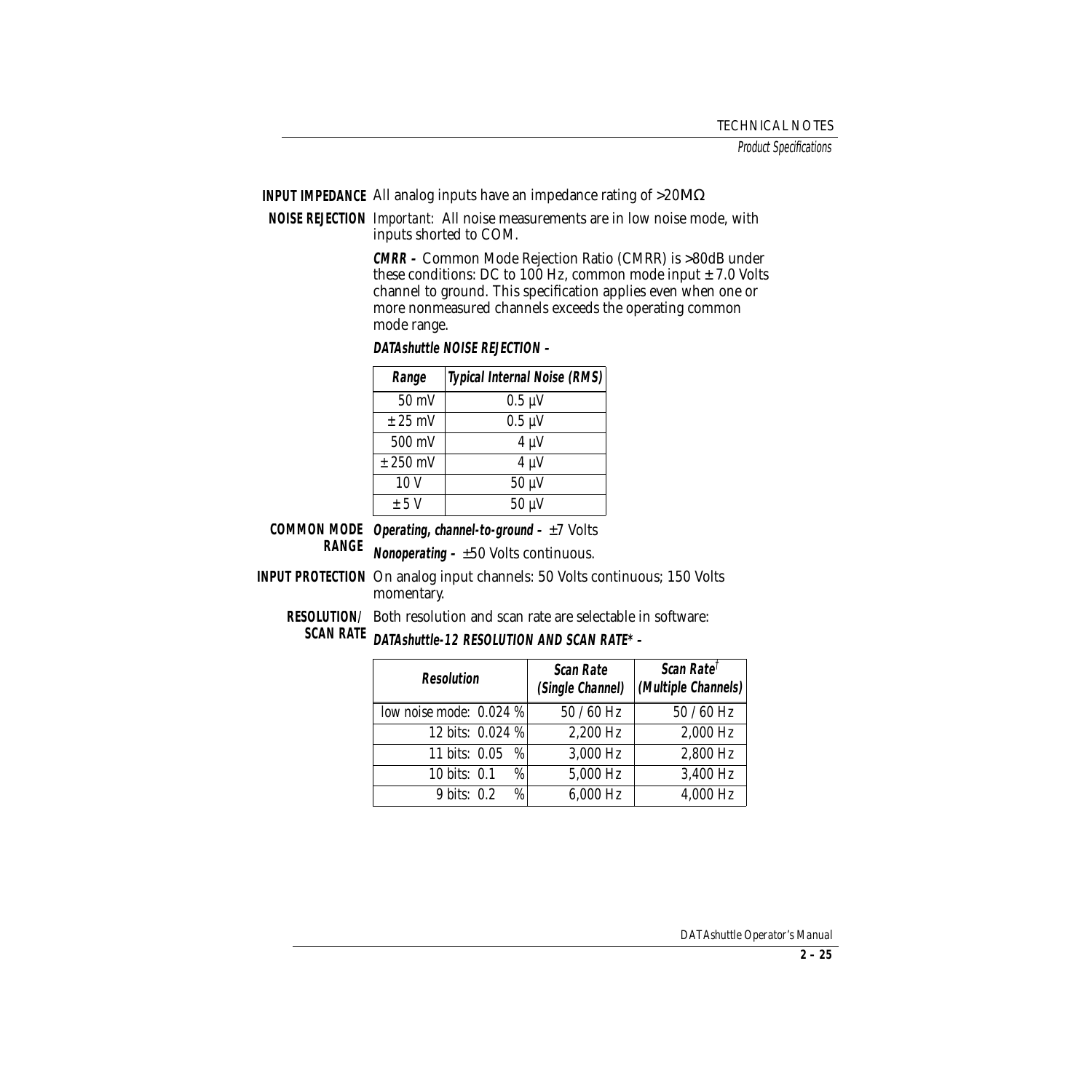Product Specifications

| <b>Resolution</b>       | <b>Scan Rate</b><br>(Single Channel) | Scan Rate <sup><math>T</math></sup><br>(Multiple Channels) |
|-------------------------|--------------------------------------|------------------------------------------------------------|
| low noise mode: 0.0015% | $50/60$ Hz                           | 50 / 60 Hz                                                 |
| 16 bits: 0.0015%        | 220 Hz                               | 220 Hz                                                     |
| 15 bits: 0.003 %        | 420 Hz                               | 400 Hz                                                     |
| 14 bits: 0.006 %        | 800 Hz                               | 750 Hz                                                     |
| 13 bits: 0.012 %        | 1,200 Hz                             | 1,100 Hz                                                   |
| 12 bits: 0.024 %        | 2,200 Hz                             | 1,800 Hz                                                   |

|  |  | DATA shuttle-16 RESOLUTION AND SCAN RATE* - |
|--|--|---------------------------------------------|
|--|--|---------------------------------------------|

\* Rates describe an IBM PC 386DX running at 33 MHz with a math coprocessor. Rates are somewhat faster in faster computers. Please also see the discussion of "Dynamic Resolution" on page  $1 - 3$ .

† Preliminary

**Scan Rate –** Scan rate is the rate in Hertz (or, samples per second) to read data into memory, including the time it takes to switch channels and ranges.

To calculate the total scan time for all channels, divide the rate by the number of channels.

(After placing a burst of data into memory, and depending on your computer and software, the system requires additional processing time before the data are available to you, or before you can collect more data).

#### **For the analog input terminals on the DATAshuttle – ANALOG INPUT**

- *· Maximum voltage on any terminal: 150 volts.*
- *· Maximum current on any terminal: 1 Amp.*

#### **For the Digital Input/Output termination on the DATAshuttle – DIGITAL INPUT/OUTPUT**

- *· Each line is individually selected to be an input or output.*
- *· Inputs are TTL and MOS compatible*
- *· Outputs are high voltage open collector: Low Level: 50 mA max, < 0.7 volts at 40 mA (sink) High Level: 30 volts max, <250 µA (source)*
- *· TTL outputs are available at the input terminals when an I/O is set to an output:*

*Low Level: < 0.4 volts at 2 mA (sink) High Level: > 2.4 volts at 100 µA (source)* 

#### *Chapter 2 Technical Notes*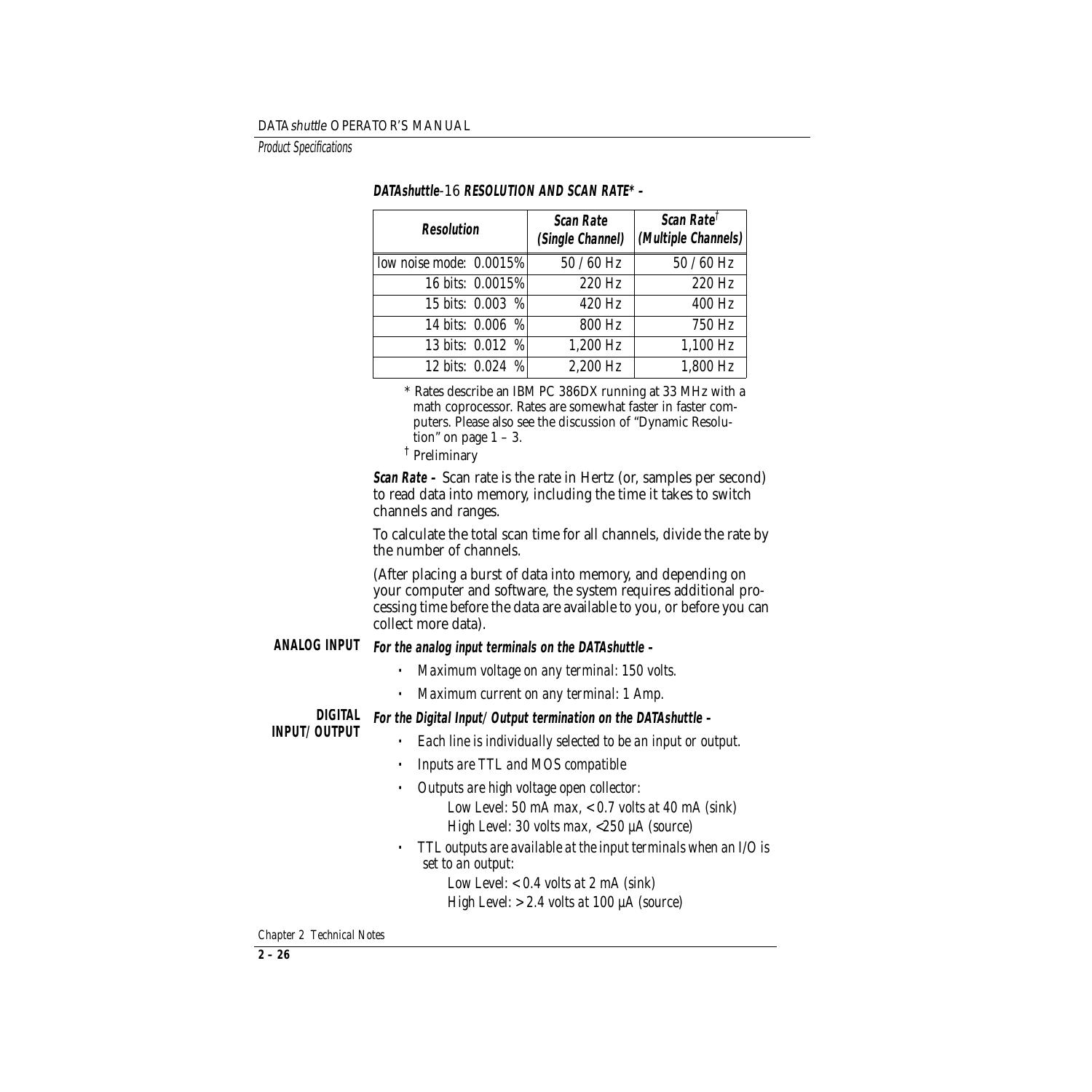#### The DATA*shuttle* has one on-unit 16 bit counter/timer with 2 **COUNTER/TIMER** MHz internal clock. It can count pulses as fast as 3 MHz.

- *· Low Level: <0.4 volts at 2mA (sink)*
- *· High Level: >2.4 volts at 100 µA (source)*

### **For the analog output terminals on the DATAshuttle-AO – ANALOG OUTPUT**

- *· Voltage compliance: will drive up to 1K load positive or negative*
- *· Current compliance: 3 to 30V, sinking current only*
- *· Maximum output speed: 2KHz (preliminary)*

#### **DATAshuttle-AO RESOLUTION AND ACCURACY –**

| <b>Output Range</b> | <b>Nominal</b><br><b>Resolution</b> | Accuracy   |
|---------------------|-------------------------------------|------------|
| 0 to 10V            | 2.4mV                               | ±10mV      |
| $0$ to $5V$         | 1.2mV                               | ±5mV       |
| $0$ to $2V$         | 0.48mV                              | $\pm 3mV$  |
| $\pm 5V$            | 2.4mV                               | ±10mV      |
| $\pm 2.5V$          | 1.2mV                               | ±5mV       |
| $\pm 1V$            | 0.48mV                              | $\pm 3mV$  |
| 4 to 20mA           | $3.9\mu A$                          | $±50\mu A$ |

#### **General specifications of the DATAshuttle – GENERAL**

**INFORMATION**

- *· Analog input operating ambient temperature: 0 to 50 degrees C, 5 to 90% RH, noncondensing*
- *· Input power voltage range: 5.0 to 9.0 VDC*
- *· Maximum input voltage before damage: 10.0VDC*
- *· Supply current consumed with no external loads: <450mA*
- *· Polarity of DC input connector: Outer surface +, inner surface -*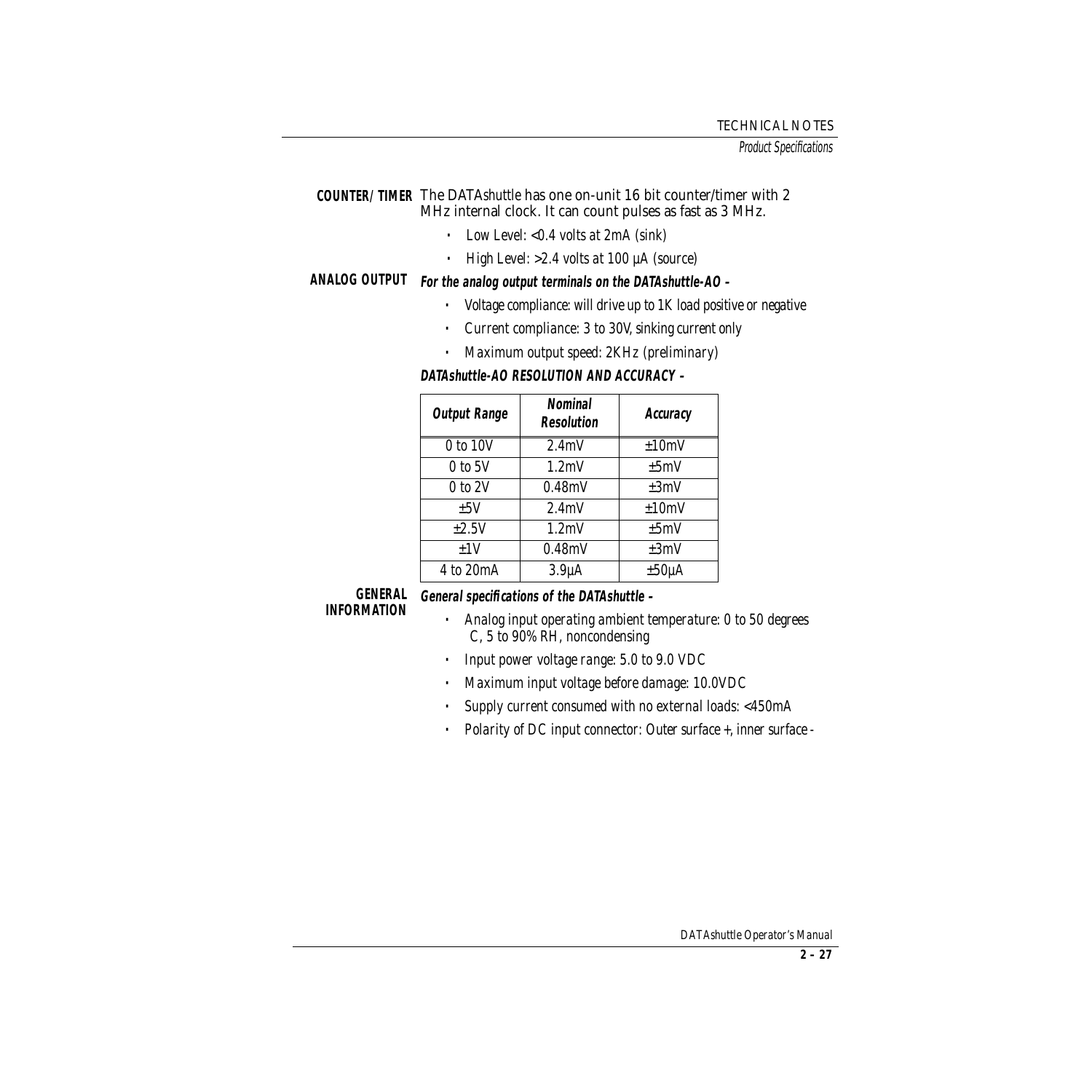*Chapter 2 Technical Notes*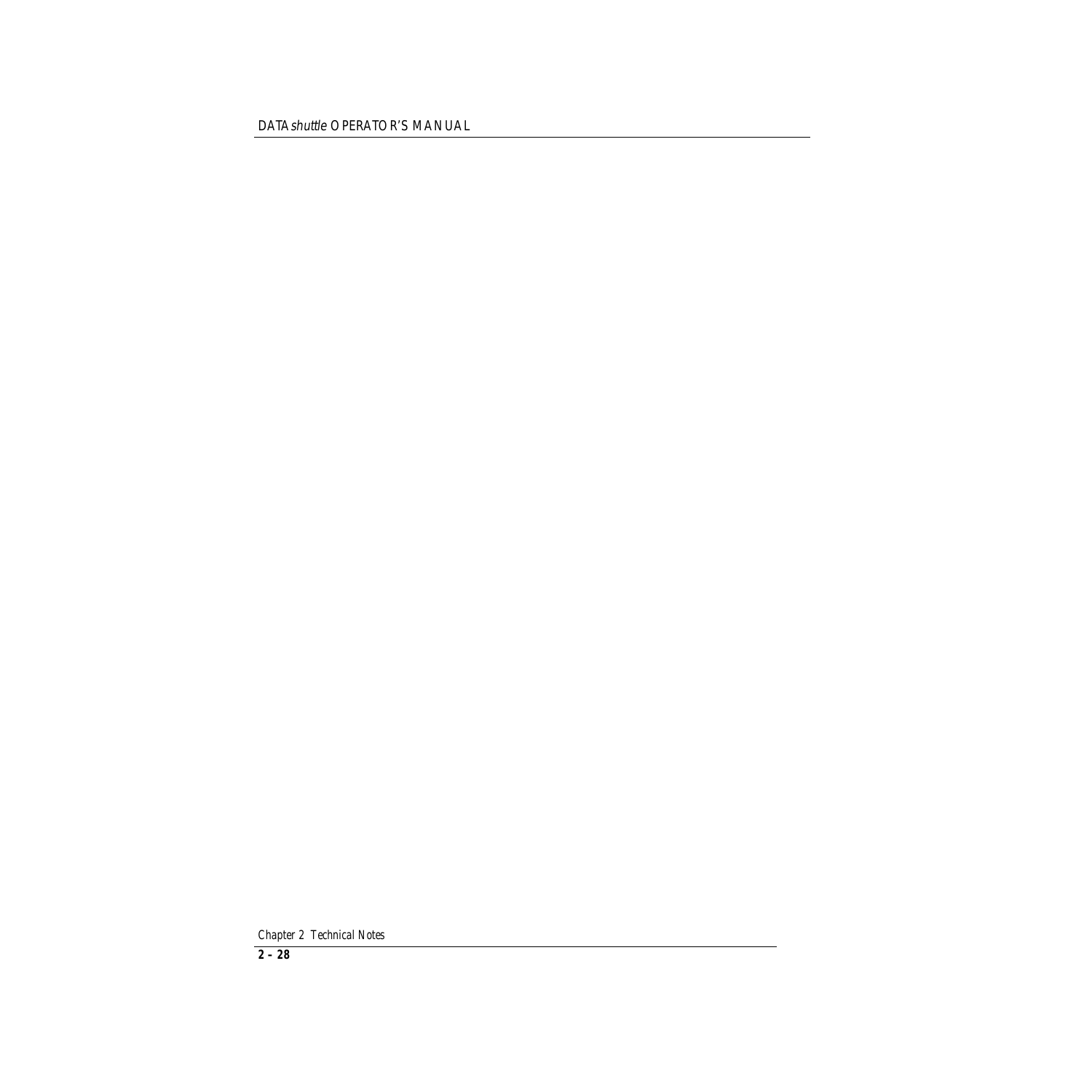*DATAshuttle Operator's Manual*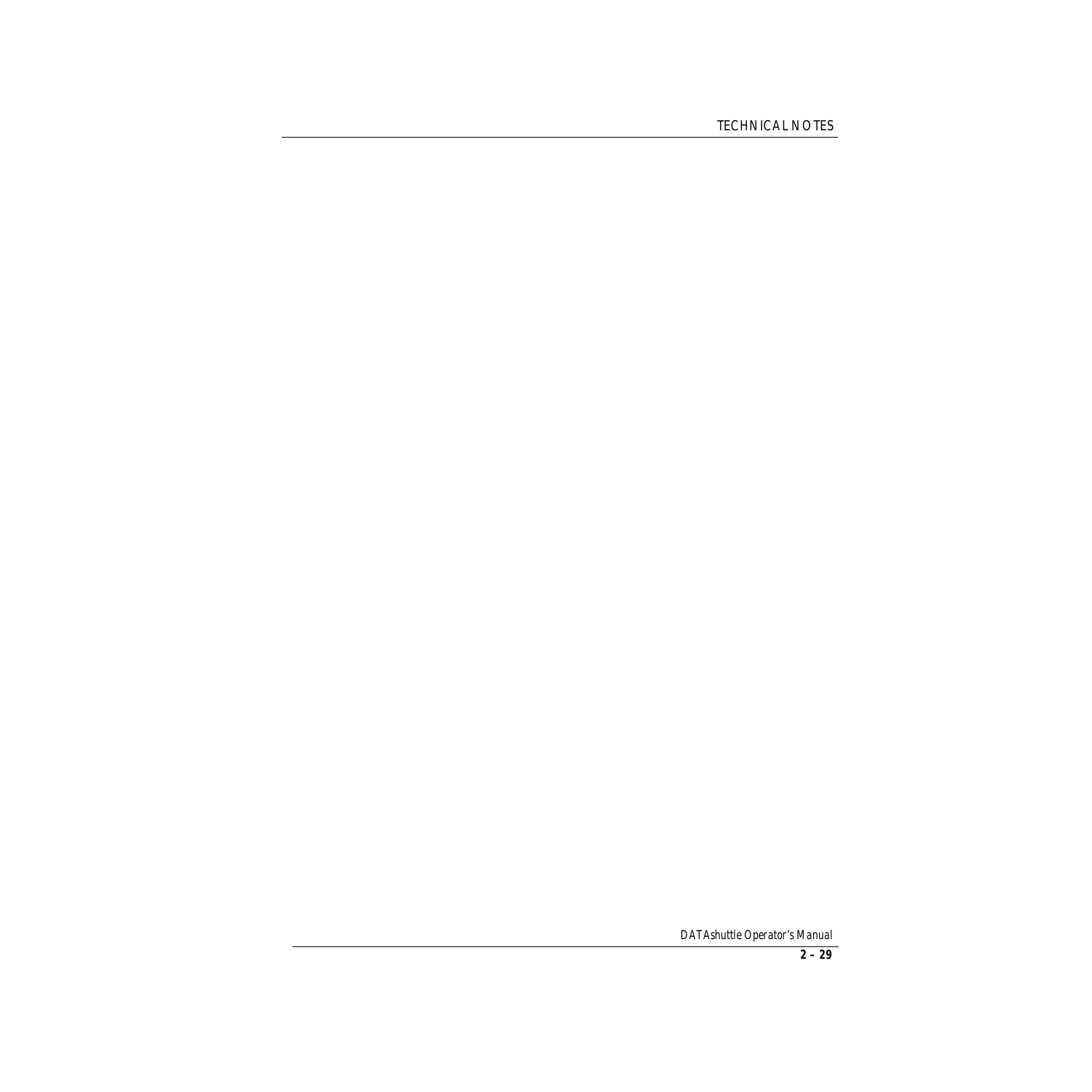# *A*

AC Adapter 1-5, 1-9, 2-14 with multiple DATA*shuttle*s 1-10 Accuracy in general conditions 2-18 in RTD measurement 2-23 to 2-24 in thermocouple measurement 2-19 to 2-22 Acquisition speed, data *iii,* 1-4 Analog auxiliary components 2-5 to 2-9 Analog Connection Development System 1-2, 1-5, 1-8, 2-13 Analog input maximum current 2-26 maximum voltage 2-26 Analog input channels *iii,* 1-4, 2-15 Analog output channels *iii*, 1-4, 2-16, 2-27 Autoranging *iii,* 1-4 Auxiliary components 2-4 to 2-11

## *B*

Block Diagram of DATA*shuttle* 2-2 Board Number 1-10

### *C*

Calibration numbers 2-3, 2-13 Cold junction compensation 1-2, 1-4 error 2-20 Common mode range 2-25 Common Mode Rejection Ratio (CMRR) 2-24 Counter/timer *iii,* 1-4, 2-12, 2-27 Current maximum 2-26 measurement 1-2 sense resistor 2-7

## *D*

Data acquisition speed *iii,* 1-4 DATA*shuttle*-GP 1-6 DATA*shuttle*-TC 1-7, 2-21, 2-22 DATA*shuttle*-RTD 1-6 DB-25 parallel cable 1-5, 1-9, 2-13 Digital auxiliary components 2-10 to 2-11 Digital input/output channels 1-4, 1-6, 1-7, 2-16, 2-26 Dynamic Resolution *iii*, 1-3

### *E*

EDITCAL 2-3 EEPROM 2-3

## *F*

# *G*

Ground loops 2-9, 2-15

## *H*

Hardware requirements 1-5 Highlights of the DATA*shuttle iii*

### *I*

Illustration of DATAshuttle-GP/ DATAshuttle-RTD 1-6 Illustration of DATAshuttle-TC 1-7 Input impedance 2-25 Input protection *iii*, 1-4, 2-25 Installation of 3-wire RTD 2-8 of a printer with DATAshuttle 1-10

*DATAshuttle Owner's Manual*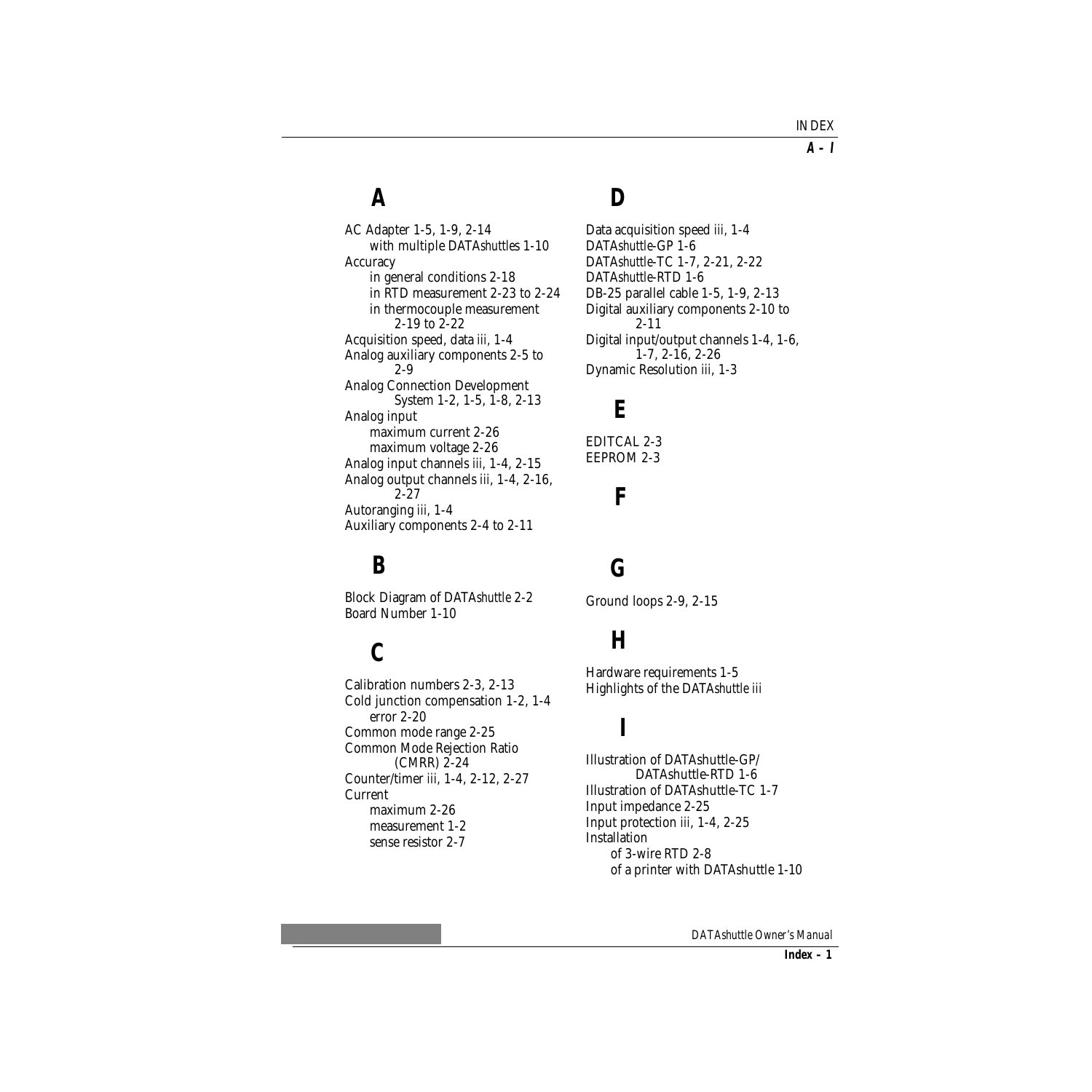### **I – S**

of a single DATAshuttle 1-9 of current sense resistor 2-7 of digital module 2-10 of multiple DATAshuttles 1-10 of pull-up resistors 2-10 troubleshooting 2-14 with the keyboard adapter cable 1-10

# *J*

# *K*

Keyboard Adapter power cable 1-10, 2-14

# *L*

Low noise mode 1-4, 2-13, 2-15

## *M*

Maximum analog input channels (in an installation) 1-2 current 2-26 DATAshuttles 1-2 digital input channels (in an installation) 1-2 resolution *iii* speed *iii* voltage 2-26 Minimum sample periods 2-13 Multiple DATAshuttles installation of 1-10

## *N*

Noise rejection 1-4, 2-25

# *O*

# *P*

Parallel cable (DB-25) 1-5, 1-9, 2-14 Power supplies 2-5 Printer installation with DATAshuttle(s) 1-10 Pull-up resistors 2-10

# *Q*

QuickLog PC 1-2, 1-5, 1-8

## *R*

Range input power voltage 1-2, 1-4, 2-26 Resistance Temperature Device (RTD) *iii,* 1-2, 1-4, 1-6, 2-5, 2-8 accuracy in measurement of 2-23 to 2-24 Resolution and scan rate 2-25 to 2-26 dynamic 1-3 maximum *iii,* 1-4 selection 1-4

## *S*

Sample periods minimum 2-13 Scan rate 2-25 to 2-26 Software requirements 1-5 System requirements 1-5